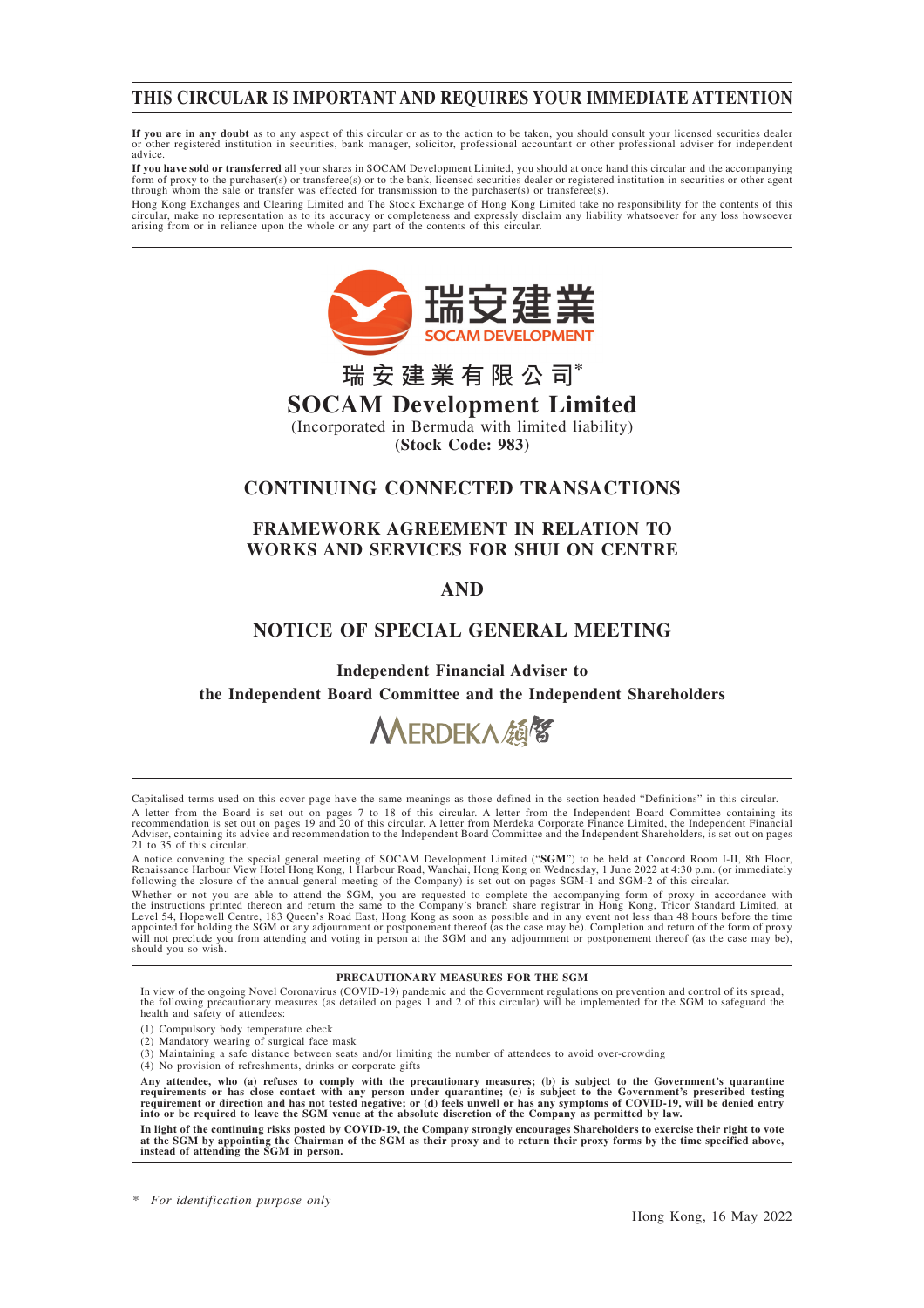## **CONTENTS**

## *Page*

| PRECAUTIONARY MEASURES FOR                    |    |
|-----------------------------------------------|----|
|                                               | 3  |
|                                               |    |
| LETTER FROM THE INDEPENDENT BOARD COMMITTEE   | 19 |
| LETTER FROM THE INDEPENDENT FINANCIAL ADVISER | 21 |
|                                               |    |
|                                               |    |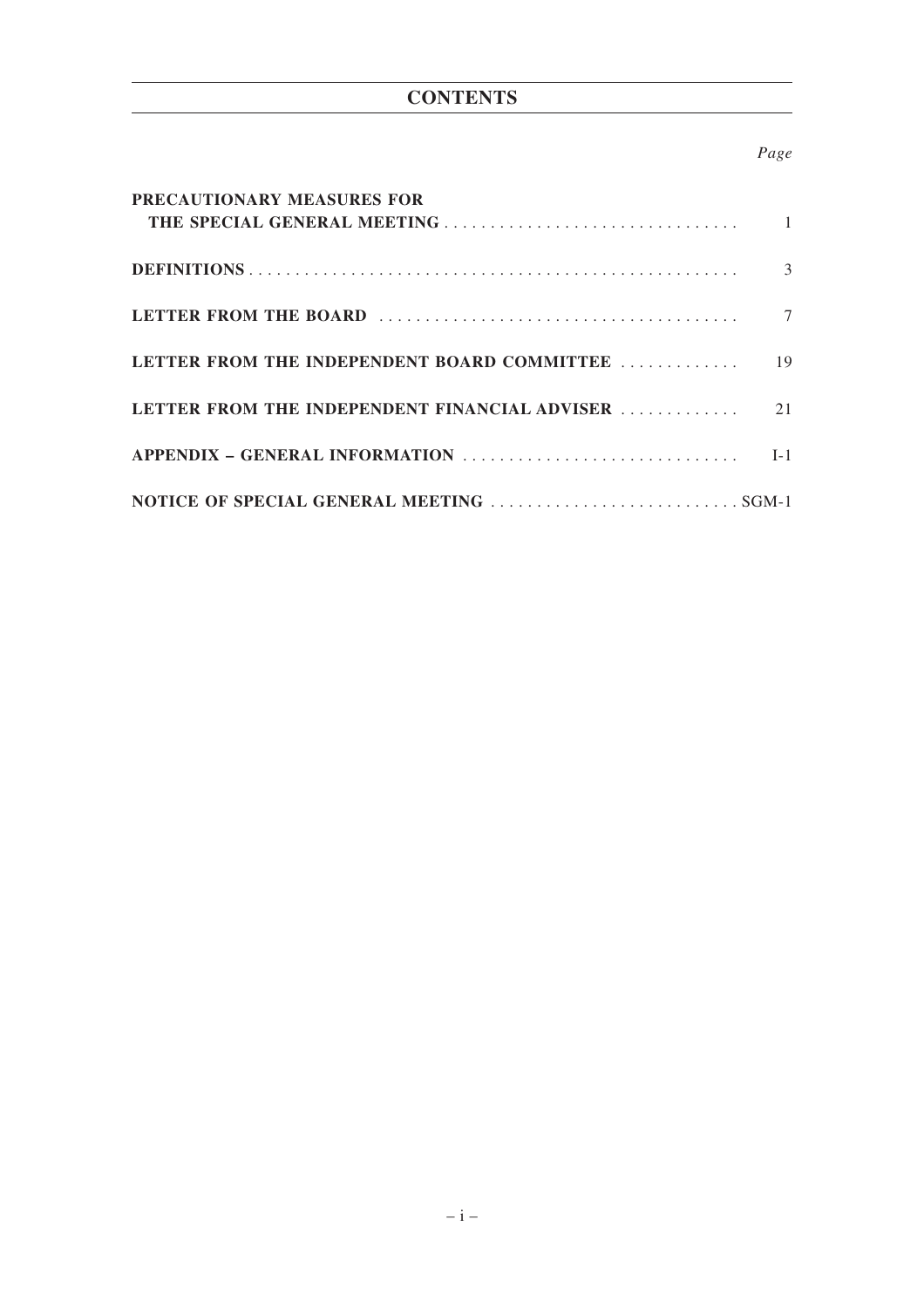## **PRECAUTIONARY MEASURES FOR THE SPECIAL GENERAL MEETING**

Capitalised terms used in this section have the same meanings as those defined in the section headed "Definitions" in this circular.

In view of the ongoing Novel Coronavirus (COVID-19) pandemic and the Government regulations on prevention and control of its spread, the Company will implement the following precautionary measures for the SGM to safeguard the health and safety of attendees:

- (1) Compulsory body temperature check will be carried out on every attendee prior to admission to the SGM venue. Any person with a body temperature of 37.4 degrees Celsius or above will not be admitted to the SGM venue.
- (2) Every attendee will be required to wear a surgical face mask prior to admission to the SGM venue and throughout the SGM. Please note that no masks will be provided at the SGM venue and attendees should wear their own masks.
- (3) The Company will maintain a safe distance between seats and/or limit the number of attendees to avoid over-crowding.
- (4) No refreshments, drinks or corporate gifts will be provided.

The Company may also implement any other additional precautionary measures in accordance with the prevailing requirements or guidelines of the Government and/or regulatory authorities, or as considered appropriate in view of the development of the COVID-19 pandemic.

Attendees are requested to observe good personal hygiene at all times at the SGM venue. Any attendee, who (a) refuses to comply with the precautionary measures; (b) is subject to the Government's quarantine requirements or has close contact with any person under quarantine; (c) is subject to the Government's prescribed testing requirement or direction and has not tested negative; or (d) feels unwell or has any symptoms of COVID-19, will be denied entry into or be required to leave the SGM venue at the absolute discretion of the Company as permitted by law.

Shareholders are requested to consider carefully the risk of attending the SGM, which will be held in an enclosed environment, and not to attend the SGM if they have contracted or are suspected to have contracted COVID-19 or have been in close contact with anybody who has contracted or is suspected to have contracted COVID-19.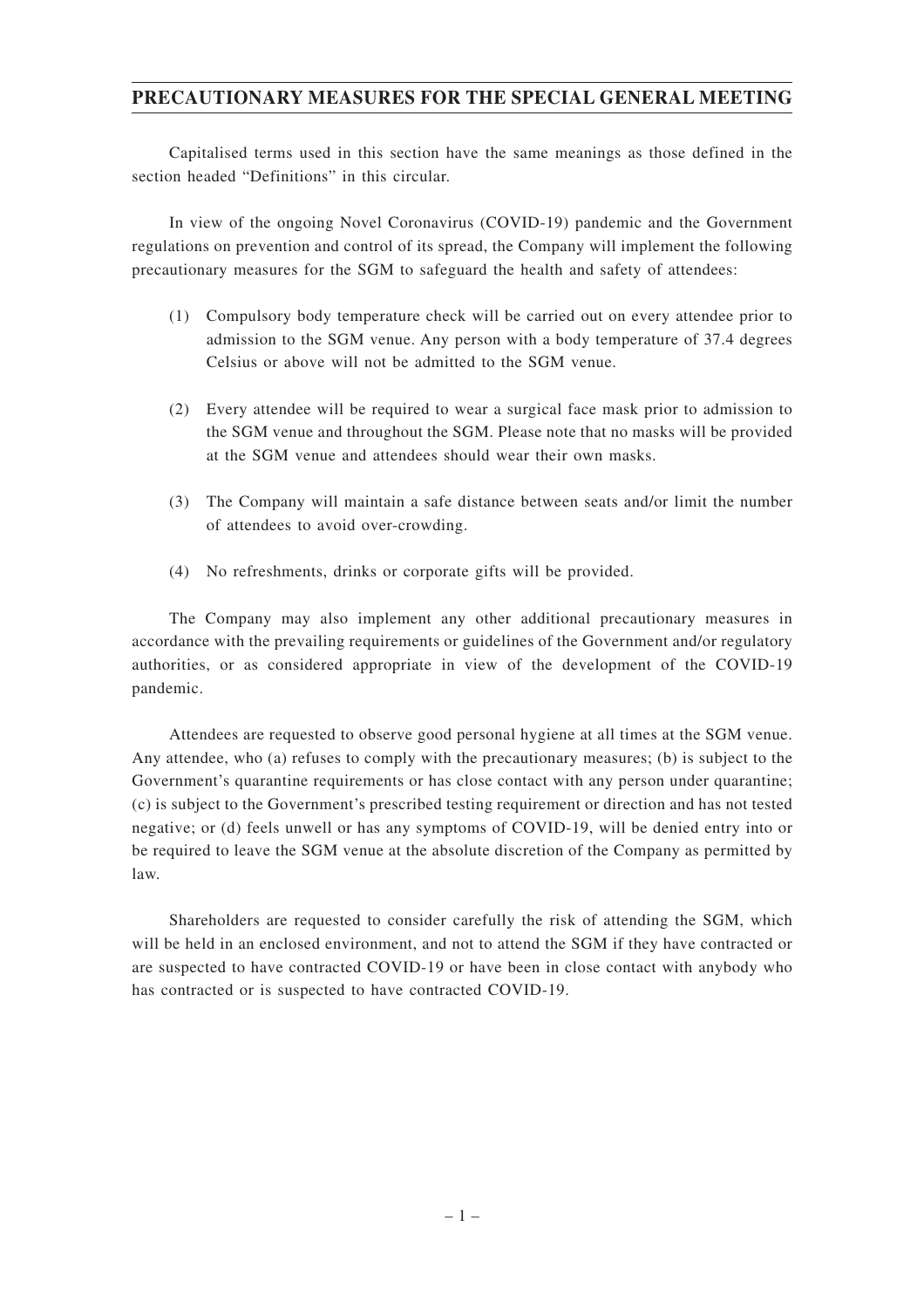## **PRECAUTIONARY MEASURES FOR THE SPECIAL GENERAL MEETING**

In addition, the Company would like to remind Shareholders that attendance at the SGM is not necessary for the purpose of exercising voting rights. As an alternative to attending the SGM in person, Shareholders may appoint the Chairman of the SGM as their proxy to vote at the SGM according to their indicated voting instructions by completing and returning the enclosed form of proxy.

The deadline to submit completed proxy forms is Monday, 30 May 2022 at 4:30 p.m. (and, in the event of any adjournment or postponement of the SGM, not less than 48 hours before the time appointed for holding the adjourned or postponed SGM, as the case may be). Completed proxy forms must be returned to the Company's branch share registrar in Hong Kong, Tricor Standard Limited, at Level 54, Hopewell Centre, 183 Queen's Road East, Hong Kong. For Non-registered Shareholders whose Shares are held through banks, brokers, custodians or Hong Kong Securities Clearing Company Limited, they should consult directly with their banks or brokers or custodians (as the case may be) to assist them in the appointment of proxy.

## **To prevent the spread of COVID-19 and for the sake of their own health and safety, Shareholders are strongly encouraged to cast their votes by submitting proxy forms to appoint Chairman of the SGM as their proxy, instead of attending the SGM in person.**

In light of the development of the COVID-19 situation and the latest update on the related Government regulations, the Company may be required to change the meeting arrangements for the SGM at short notice. Shareholders should check the Company's website at www.socam.com or the Stock Exchange's website at www.hkexnews.hk for any further announcement that may be issued by the Company in respect of such arrangements and/or any further precautionary measures to be taken.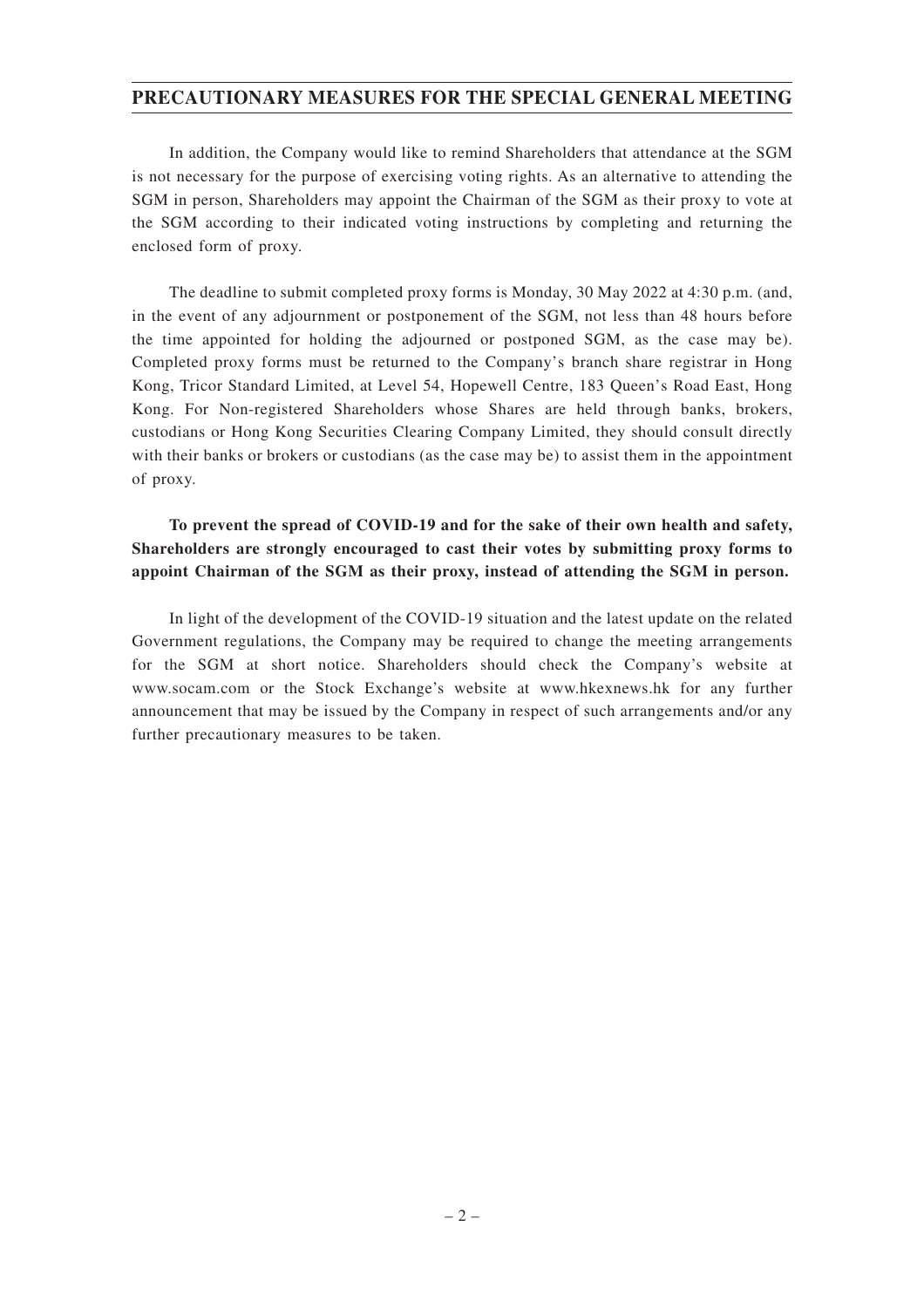| "Annual Caps"                                                                               | collectively, the Project Cap and the Service Cap                                                                                                                                                                                                                                                                                                                                                                                                                                                                                                        |
|---------------------------------------------------------------------------------------------|----------------------------------------------------------------------------------------------------------------------------------------------------------------------------------------------------------------------------------------------------------------------------------------------------------------------------------------------------------------------------------------------------------------------------------------------------------------------------------------------------------------------------------------------------------|
| "associates",<br>"connected persons",<br>"controlling shareholder"<br>and "subsidiary(ies)" | each has the meaning ascribed to it under the Listing<br>Rules                                                                                                                                                                                                                                                                                                                                                                                                                                                                                           |
| "Board"                                                                                     | the board of Directors                                                                                                                                                                                                                                                                                                                                                                                                                                                                                                                                   |
| "Company"                                                                                   | SOCAM Development Limited, a company incorporated<br>in Bermuda with limited liability, whose shares are listed<br>on the main board of the Stock Exchange (stock code:<br>983)                                                                                                                                                                                                                                                                                                                                                                          |
| "Condition"                                                                                 | has the meaning as ascribed to it in the section headed<br>"THE FRAMEWORK AGREEMENT - Condition<br><i>precedent</i> " in the letter from the Board contained in this<br>circular                                                                                                                                                                                                                                                                                                                                                                         |
| "Design Plan"                                                                               | the design plan on the possible Works and Services that<br>may be required by or could be pitched to the SOCL<br>Group based on (i) the fact that Shui On Centre has not<br>undergone any major overhaul renovation or upgrading<br>since 2011; (ii) the possible deterioration of Shui On<br>Centre's common areas<br>and proprietary<br>areas;<br>(iii) physical site visit and visual inspection of Shui On<br>Centre; and (iv) the potential energy saving and smart<br>property management control upgrades that could be<br>made to Shui On Centre |
| " $Directory$ "                                                                             | the director(s) of the Company                                                                                                                                                                                                                                                                                                                                                                                                                                                                                                                           |
| "DMC"                                                                                       | the Deed of Mutual Covenant and Management<br>Agreement in respect of Shui On Centre dated<br>17 February 1994 entered into between, among others,<br>SOCCL (the first owner of Shui On Centre) and<br>SOCPML (as the management company)                                                                                                                                                                                                                                                                                                                |
| "Framework Agreement"                                                                       | the framework agreement dated 7 March 2022 (as<br>amended and supplemented by a supplemental agreement<br>dated 13 May 2022) entered into between the Company<br>and SOCL in relation to the Transactions                                                                                                                                                                                                                                                                                                                                                |

*In this circular, the following expressions shall have the following meanings unless the context requires otherwise:*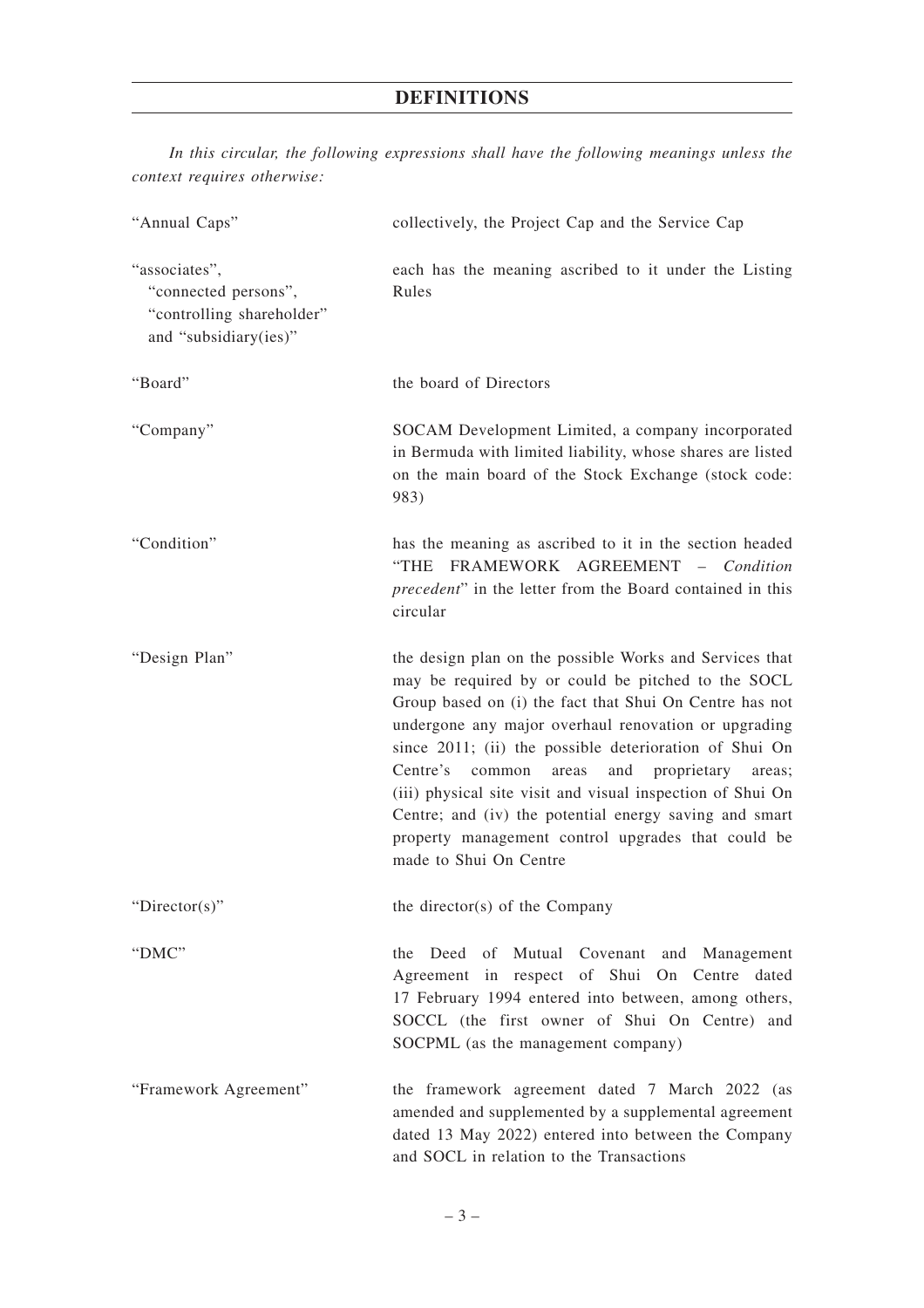| "Government"                                    | the Hong Kong Government                                                                                                                                                                                                                                                                                                                                                                  |
|-------------------------------------------------|-------------------------------------------------------------------------------------------------------------------------------------------------------------------------------------------------------------------------------------------------------------------------------------------------------------------------------------------------------------------------------------------|
| "Group"                                         | collectively, the Company and its subsidiaries                                                                                                                                                                                                                                                                                                                                            |
| "HK\$"                                          | Hong Kong Dollars, the lawful currency of Hong Kong                                                                                                                                                                                                                                                                                                                                       |
| "Hong Kong"                                     | the Hong Kong Special Administrative Region of the<br>People's Republic of China                                                                                                                                                                                                                                                                                                          |
| "Independent Board Committee"                   | the committee of the Board comprising Ms. Li Hoi Lun,<br>Helen, Mr. Chan Kay Cheung and Mr. William Timothy<br>Addison, all being independent non-executive Directors,<br>formed to advise the Independent Shareholders in respect<br>of the Framework Agreement, the Transactions and the<br>Annual Caps                                                                                 |
| "Independent Financial Adviser"<br>or "Merdeka" | Merdeka Corporate Finance Limited, a corporation<br>licensed to carry out Type 6 (advising on corporate<br>finance) regulated activity under the SFO, being the<br>independent financial adviser appointed by the Company<br>to advise the Independent Board Committee and the<br>Independent Shareholders in respect of the Framework<br>Agreement, the Transactions and the Annual Caps |
| "Independent Shareholders"                      | Shareholders other than Mr. Lo, Ms. Lo and their<br>respective associates, including SOCL and Mrs. Lo                                                                                                                                                                                                                                                                                     |
| "Latest Practicable Date"                       | 11 May 2022, being the latest practicable date for<br>ascertaining certain information referred to in this<br>circular prior to its printing                                                                                                                                                                                                                                              |
| "Listing Rules"                                 | the Rules Governing the Listing of Securities on the<br><b>Stock Exchange</b>                                                                                                                                                                                                                                                                                                             |
| "Macau"                                         | the Macao Special Administrative Region of the People's<br>Republic of China                                                                                                                                                                                                                                                                                                              |
| "Mr. Lo"                                        | Mr. Lo Hong Sui, Vincent, an executive Director and the<br>Chairman of the Company                                                                                                                                                                                                                                                                                                        |
| "Mrs. Lo"                                       | Ms. Loletta Chu, the spouse of Mr. Lo                                                                                                                                                                                                                                                                                                                                                     |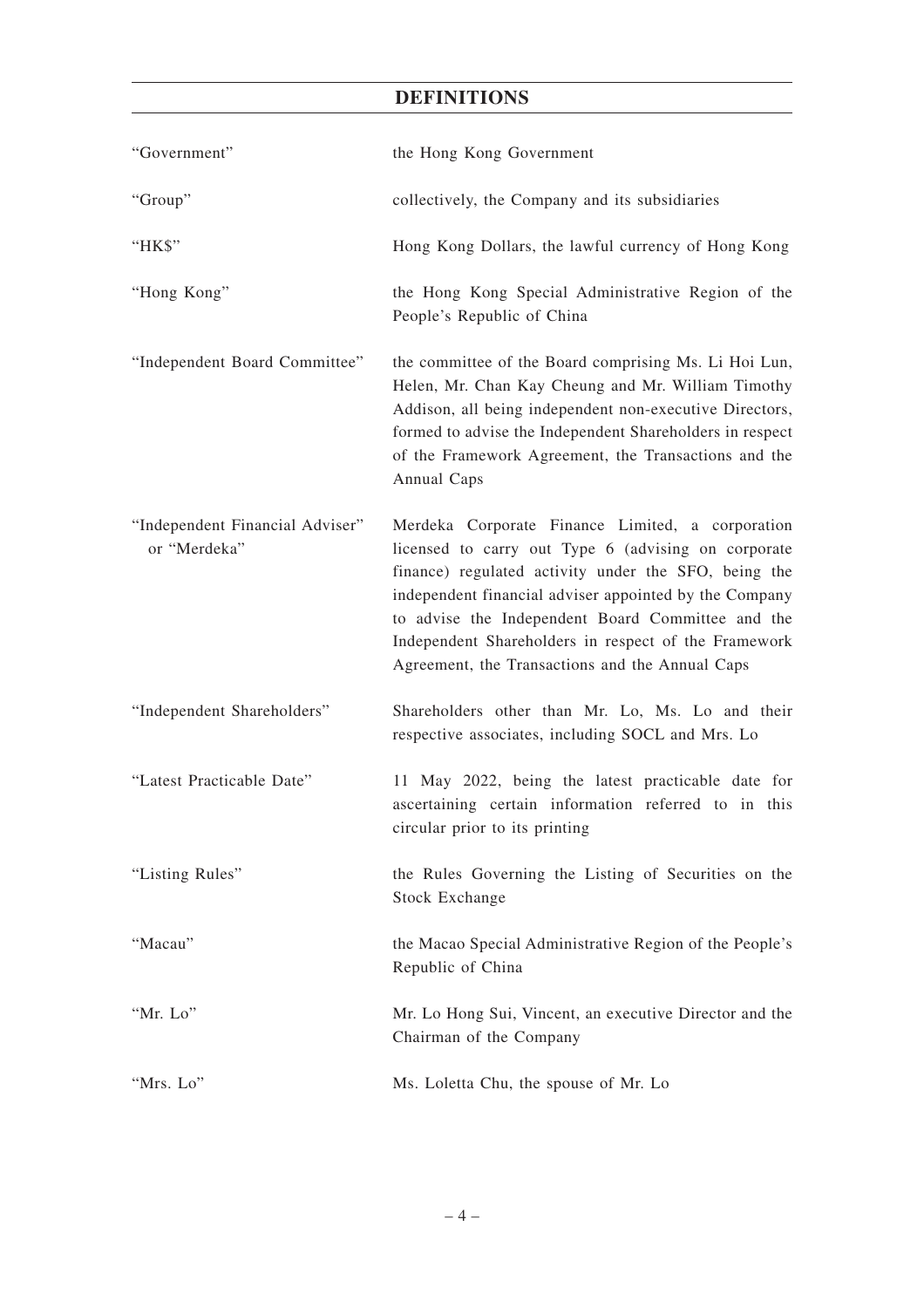| "Ms. Lo"         | Ms. Lo Bo Yue, Stephanie, a non-executive Director and<br>the daughter of Mr. Lo                                                                                                                                                                                                                                                               |
|------------------|------------------------------------------------------------------------------------------------------------------------------------------------------------------------------------------------------------------------------------------------------------------------------------------------------------------------------------------------|
| "PRC"            | the People's Republic of China (for the purpose of this<br>circular, excluding Hong Kong, Macau and Taiwan)                                                                                                                                                                                                                                    |
| "Project Cap"    | has the meaning as ascribed to it in the section headed<br>"ANNUAL CAPS AND BASIS OF DETERMINATION<br>OF ANNUAL CAPS – The Project Cap" in the letter from<br>the Board contained in this circular                                                                                                                                             |
| "Resolution"     | the ordinary resolution to be proposed at the SGM as set<br>out in the notice of the SGM on pages SGM-1 and SGM-2<br>of this circular                                                                                                                                                                                                          |
| "Services"       | has the meaning as ascribed to it in the section headed<br>"THE FRAMEWORK AGREEMENT - Subject matter"<br>in the letter from the Board contained in this circular                                                                                                                                                                               |
| "Service Cap"    | has the meaning as ascribed to it in the section headed<br>"ANNUAL CAPS AND BASIS OF DETERMINATION<br>OF ANNUAL CAPS - The Service Cap" in the letter<br>from the Board contained in this circular                                                                                                                                             |
| "SFO"            | the Securities and Futures Ordinance (Chapter 571 of the<br>Laws of Hong Kong)                                                                                                                                                                                                                                                                 |
| " $SGM"$         | the special general meeting of the Company to be<br>convened on Wednesday, 1 June 2022 at 4:30 p.m. (or<br>immediately following the closure of the annual general<br>meeting of the Company) for considering and, if<br>appropriate, approving the Resolution, the notice of<br>which is set out on pages SGM-1 and SGM-2 of this<br>circular |
| "Share $(s)$ "   | the ordinary share(s) of nominal value of $HK$1.00$ each<br>in the capital of the Company                                                                                                                                                                                                                                                      |
| "Shareholder(s)" | $holder(s)$ of the Share(s)                                                                                                                                                                                                                                                                                                                    |
| "Shui On Centre" | a commercial building located at 6-8 Harbour Road,<br>Hong Kong                                                                                                                                                                                                                                                                                |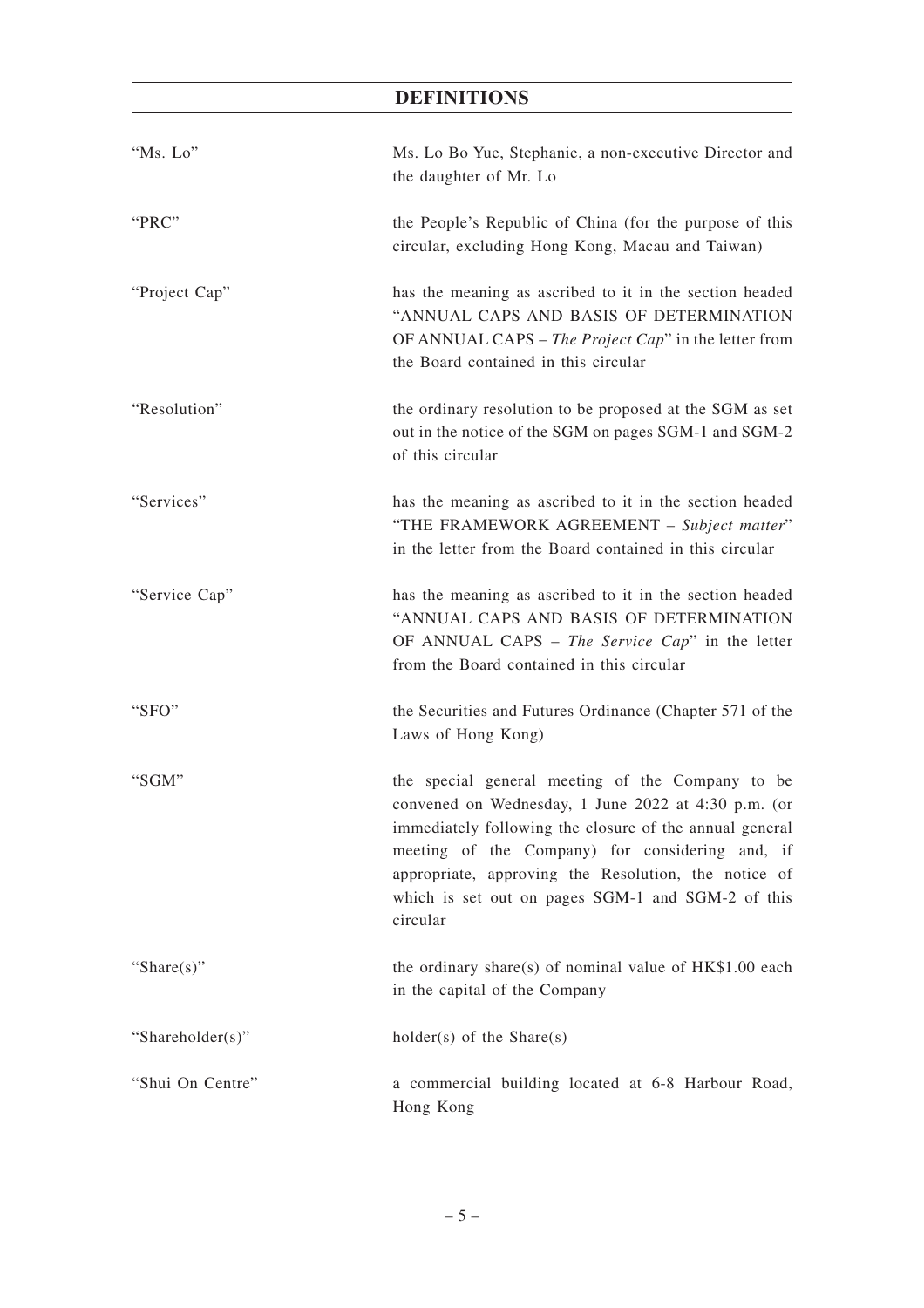| "Smart Facilities" | such smart facilities, equipment, building management<br>and related software systems for improving efficiency of<br>energy consumption, facilities management, and user<br>journey, including, among others, building management<br>control system, digital twin smart facility management<br>platform, internet of things (IoT) indoor air quality<br>sensor, electric vehicle (EV) charger, automatic door,<br>anti-virus/bacterial building solutions, smart camera and<br>building passive design energy efficient solutions |
|--------------------|-----------------------------------------------------------------------------------------------------------------------------------------------------------------------------------------------------------------------------------------------------------------------------------------------------------------------------------------------------------------------------------------------------------------------------------------------------------------------------------------------------------------------------------|
| "SOCCL"            | Shui On Centre Company Limited, a company<br>incorporated in Hong Kong with limited liability and an<br>indirect wholly-owned subsidiary of SOCL                                                                                                                                                                                                                                                                                                                                                                                  |
| "SOCL"             | Shui On Company Limited, a company incorporated in<br>the British Virgin Islands with limited liability and the<br>controlling shareholder of the Company                                                                                                                                                                                                                                                                                                                                                                         |
| "SOCL Group"       | collectively, SOCL and its subsidiaries                                                                                                                                                                                                                                                                                                                                                                                                                                                                                           |
| "SOCPML"           | Shui On Centre Property Management Limited, a<br>company incorporated in Hong Kong with limited<br>liability, being an indirect wholly-owned subsidiary of<br>SOCL and the management company of Shui On Centre<br>under the DMC                                                                                                                                                                                                                                                                                                  |
| "SOL"              | Shui On Land Limited, a company incorporated in<br>Cayman Islands with limited liability, whose shares are<br>listed on the main board of the Stock Exchange (stock<br>code: 272)                                                                                                                                                                                                                                                                                                                                                 |
| "Stock Exchange"   | The Stock Exchange of Hong Kong Limited                                                                                                                                                                                                                                                                                                                                                                                                                                                                                           |
| "Transactions"     | provision of the Works and the Services possibly awarded<br>to any member of the Group by any member of the SOCL<br>Group pursuant to the tenders submitted during the term<br>of the Framework Agreement                                                                                                                                                                                                                                                                                                                         |
| "Works"            | has the meaning as ascribed to it in the section headed<br>"THE FRAMEWORK AGREEMENT - Subject matter"<br>in the letter from the Board contained in this circular                                                                                                                                                                                                                                                                                                                                                                  |
| $``\%"$            | per cent                                                                                                                                                                                                                                                                                                                                                                                                                                                                                                                          |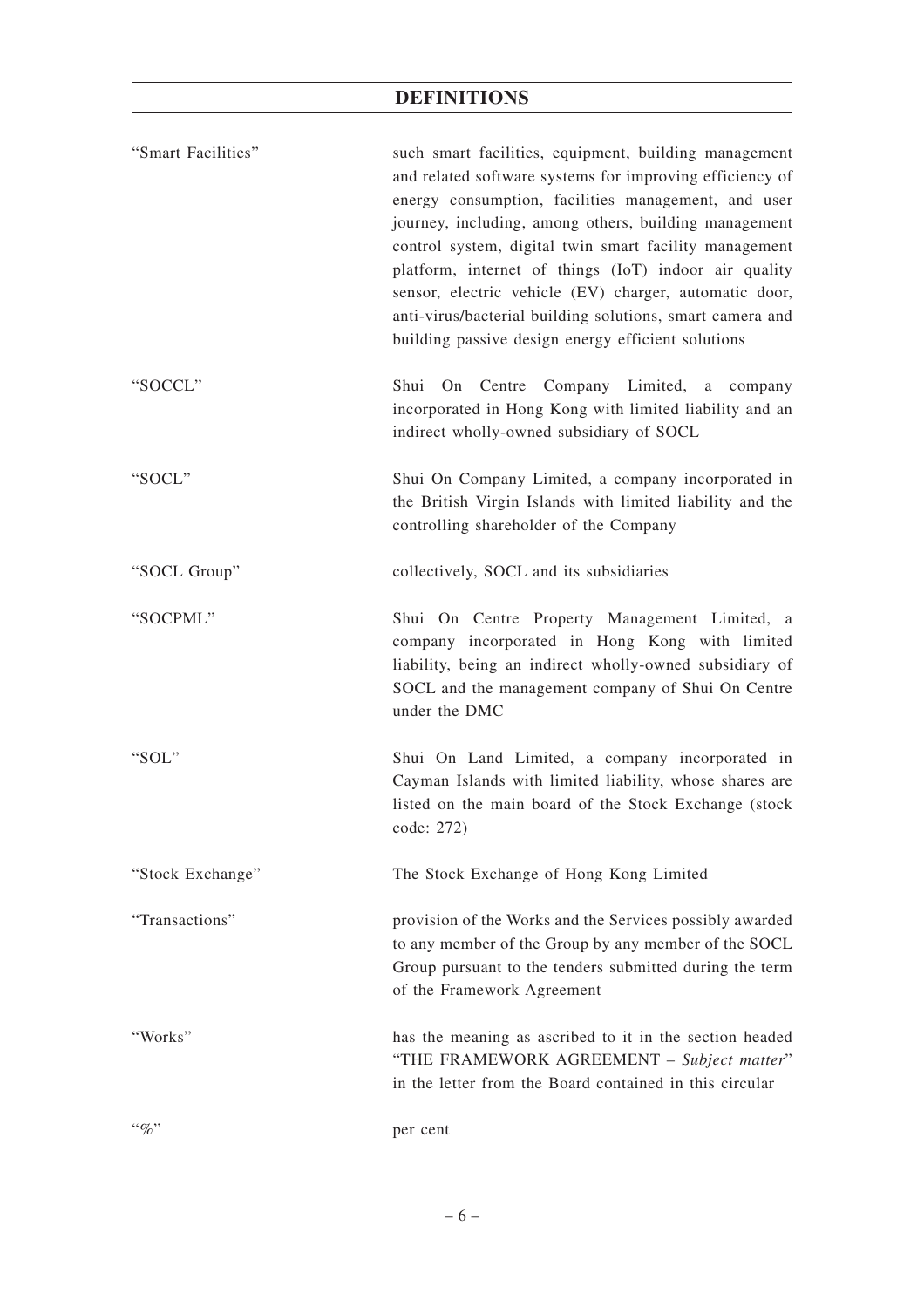

**瑞安建業有限公司\* SOCAM Development Limited** (Incorporated in Bermuda with limited liability) **(Stock Code: 983)**

*Executive Directors:* Mr. Lo Hong Sui, Vincent Mr. Lee Chun Kong, Freddy

*Non-executive Director:* Ms. Lo Bo Yue, Stephanie

*Independent Non-executive Directors:* Ms. Li Hoi Lun, Helen Mr. Chan Kay Cheung Mr. William Timothy Addison

*Registered Office:* Clarendon House 2 Church Street Hamilton HM 11 Bermuda

*Head Office and Principal Place of Business in Hong Kong:* 34th Floor Shui On Centre 6-8 Harbour Road Hong Kong

16 May 2022

*To the Shareholders*

Dear Sir or Madam,

## **CONTINUING CONNECTED TRANSACTIONS**

## **FRAMEWORK AGREEMENT IN RELATION TO WORKS AND SERVICES FOR SHUI ON CENTRE**

#### **INTRODUCTION**

References are made to the announcements of the Company dated 7 March 2022 and 13 May 2022.

*\* For identification purpose only*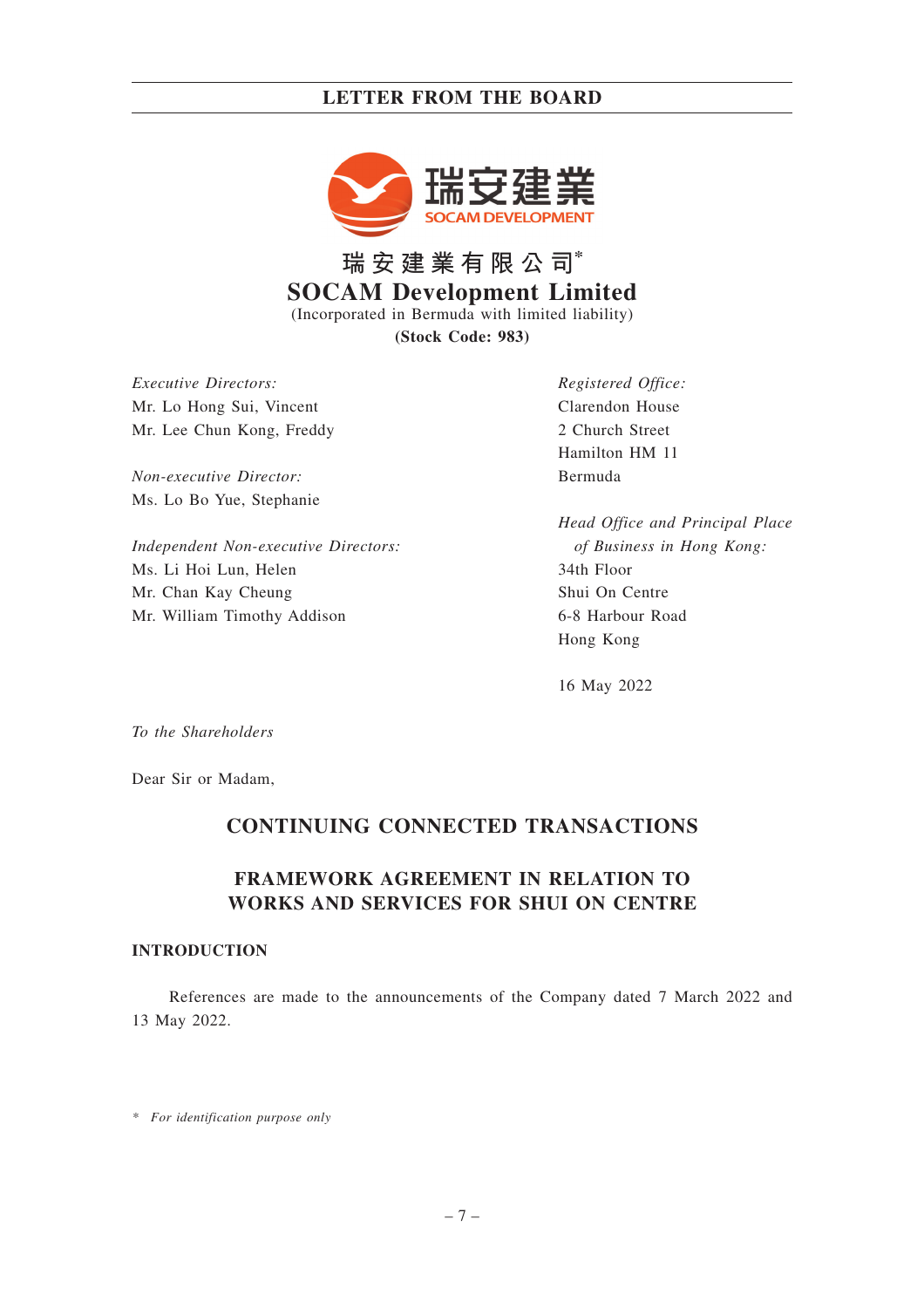Certain members of the SOCL Group, including (among others) SOCCL, own a majority part of Shui On Centre, and a wholly-owned subsidiary of SOCL, namely SOCPML, is the management company of Shui On Centre under the DMC. As Shui On Centre has not undergone any major overhaul renovation or upgrading since 2011, it is expected that an overhaul enhancement of the property, possibly involving the Works and the Services, covering common areas and proprietary areas, will be conducted as the SOCL Group and the other owners of Shui On Centre may decide. The Group wishes to be considered and to participate in the tenders for the Works and the Services if invitation for any such tender is made by or on behalf of the SOCL Group and/or the other owners of Shui On Centre. As such, the Company and SOCL entered into the Framework Agreement in relation to the Group's possible undertaking and/or provision of the Works and the Services in relation to Shui On Centre.

The purpose of this circular is to provide you with, among other things, (i) further details of the Framework Agreement and the Transactions; (ii) the letter from the Independent Board Committee with its recommendation to the Independent Shareholders; (iii) the letter from the Independent Financial Adviser with its advice and recommendation to the Independent Board Committee and the Independent Shareholders; and (iv) a notice convening the SGM.

### **THE FRAMEWORK AGREEMENT**

#### *Date*

7 March 2022 (as amended and supplemented on 13 May 2022)

### *Parties*

- (1) the Company
- (2) SOCL, being the controlling shareholder of the Company, certain subsidiaries of which, including (among others) SOCCL, are the owners of certain proprietary areas of Shui On Centre and a wholly-owned subsidiary of which, namely SOCPML, is the management company of Shui On Centre under the DMC

#### *Term*

The period commencing from the business day following the date of fulfilment of the Condition (as set out below) and ending on 31 December 2024 (both days inclusive).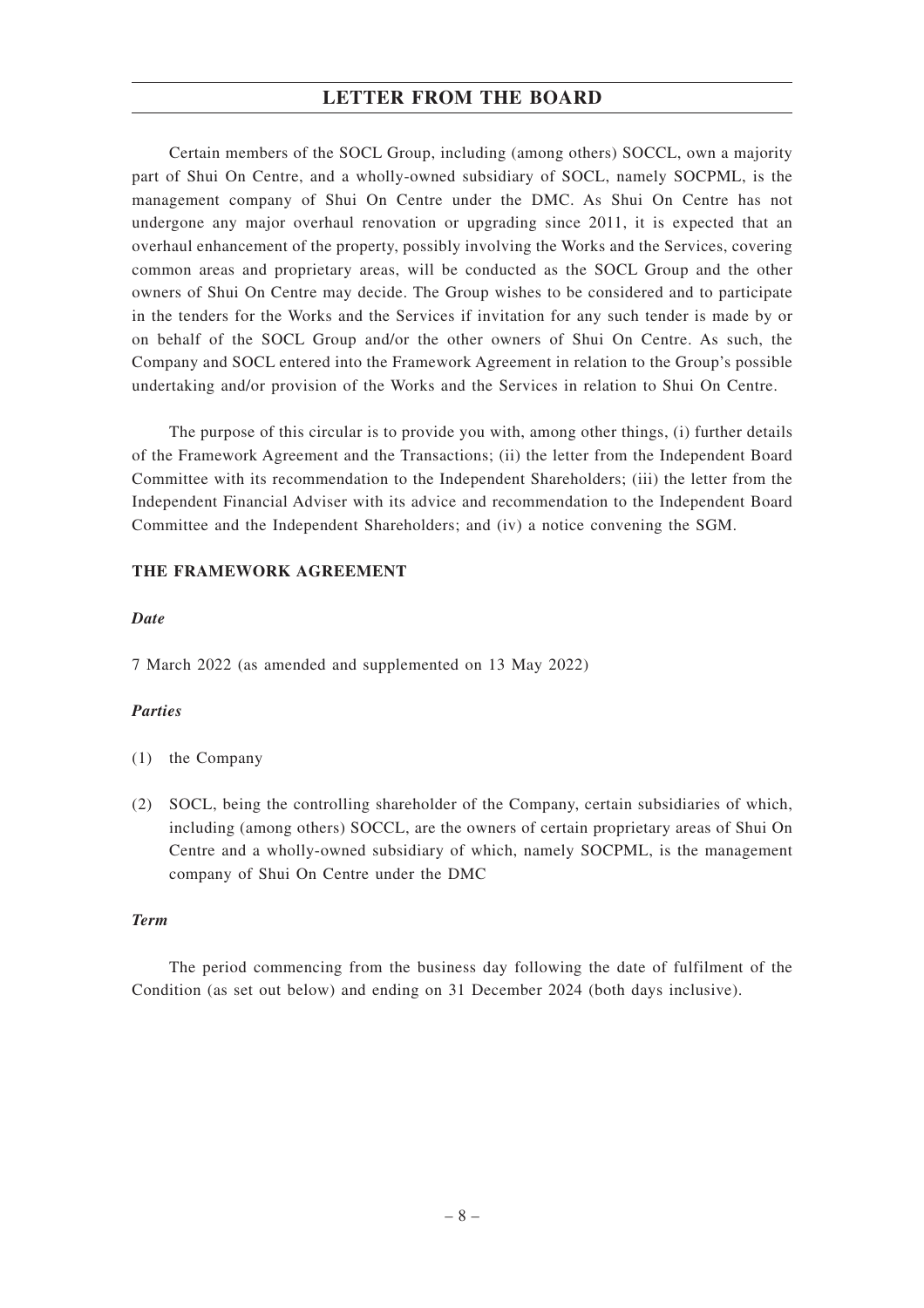#### *Subject matter*

Pursuant to the Framework Agreement, subject to the Condition having been satisfied, any member of the Group may, from time to time during the term of the Framework Agreement, submit tender(s) under any tender invitation made by the SOCL Group (for the proprietary areas of Shui On Centre) or on behalf of the SOCL Group and the other owners of Shui On Centre (for the common areas of Shui On Centre) and enter into any contract, if awarded, for the engagement of such member of the Group as contractor or service provider for the provision of the following works and services:

- (a) overhaul enhancement works for Shui On Centre, covering its common areas and/or proprietary areas owned by the SOCL Group as the project may involve (the "**Works**"). This would cover all types of works typical of an asset enhancement project for an office commercial building of similar grading, including but not limited to builder works, building services works, renovation works, fitting-out works, additional and alteration works, maintenance works, and procurement and installation of the Smart Facilities; and
- (b) after sales/maintenance services for the Smart Facilities included under the Works (the "**Services**") for a term of not more than 3 years.

#### *Condition precedent*

The Transactions contemplated under the Framework Agreement are conditional upon the necessary approval having been obtained from the Independent Shareholders on or before 15 June 2022 (the "**Condition**").

#### *Pricing basis of the tenders to be submitted by the Group*

The prices and terms to be submitted by members of the Group in the tenders will be subject to the following standard and systematic internal pricing mechanism, which applies to tender submissions to both the Company's connected persons and independent third parties, in order to ensure that the prices and terms offered to members of the SOCL Group are no more favourable than those offered by the Group to independent third parties.

The Group's tender submission procedure involves the following major steps:

- (a) receiving tender details;
- (b) establishing internal working group of relevant expertise usually comprising 5 to 8 members, such as quantity surveyors, procurement staff and any specialised expertise as required under the tender's scope of work etc., to evaluate the terms and tender price and to prepare the final tender submission documents;
- (c) assessing tender documents by the internal working group;
- (d) internally discussing the proposed tender price and terms;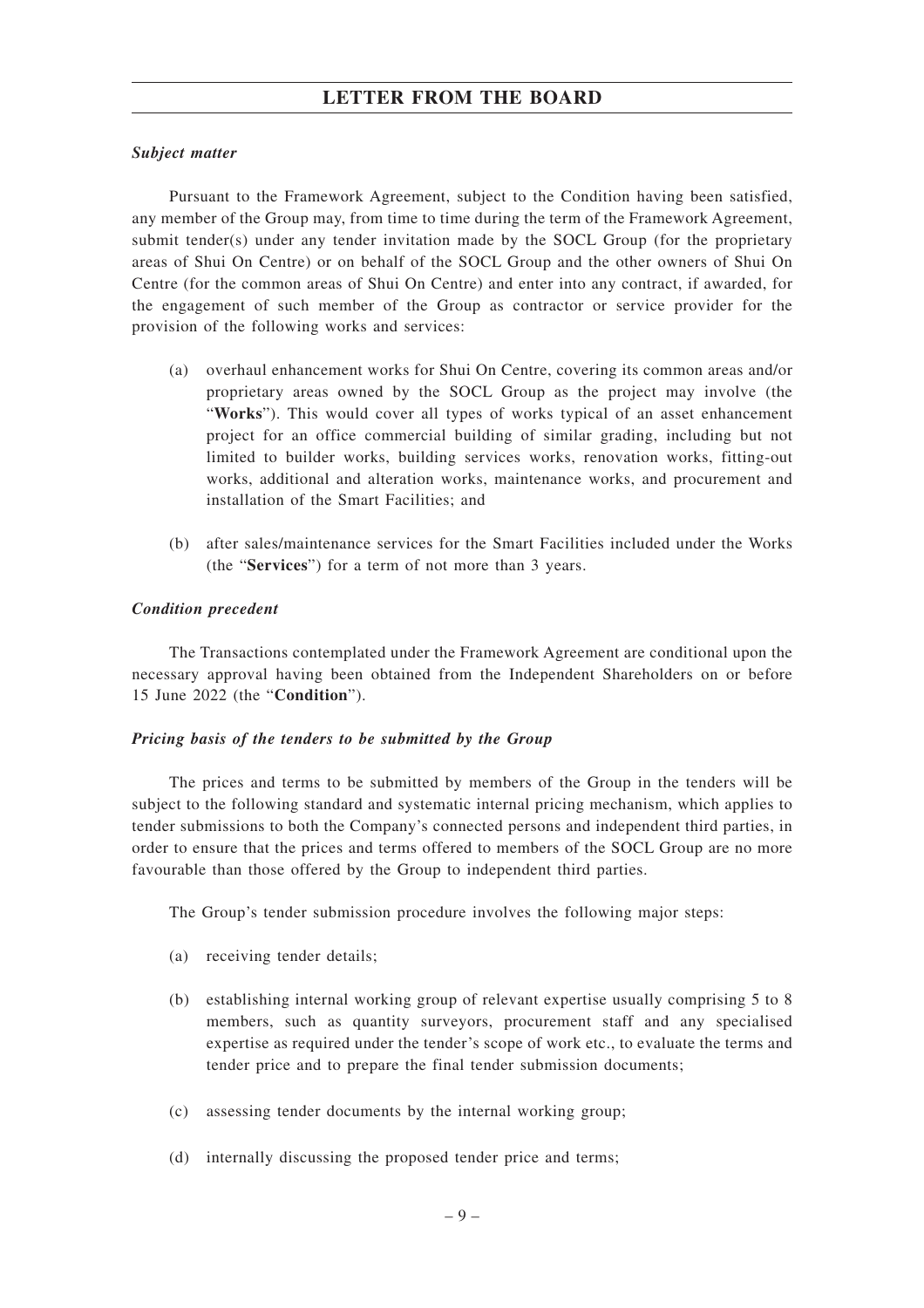- (e) preparation for and finalisation of tender submission; and
- (f) tender submission in accordance with the procedure required by the employer.

As a general principle, the prices and terms of the proposed tenders with respect to the Works and the Services will be determined in the Group's ordinary course of business on normal commercial terms, negotiated on arm's length basis and at prices and on terms no more favourable than those provided to the independent third party customers of the Group.

In order to ensure that the above general principle is implemented throughout the tender evaluation and preparation process, the Group will take into account, among other things, the following:

- (a) scope of works or services and other requirements of the relevant tender, such as timing, technical and quantity specifications;
- (b) the costs analysis and risk assessment conducted;
- (c) estimated profitability of the contract; and
- (d) internal and external reference data such as the prices and terms for the previous projects carried out by the Group for similar types of works and services, and its in-house directory of market information.

The internal working group, if considered necessary, will also conduct site inspection and obtain fee quotations from subcontractors and suppliers to enhance the accuracy of its assessment of the relevant contract's costs and profitability.

Before submission of any tender for the Works or the Services, the price and terms to be offered by the Group will be scrutinised in accordance with the Group's usual procedures for scrutinising tenders for third party works and services. In addition to the Group's usual tendering procedures, comparison will also be made of the proposed tender price and terms with those of at least two previous projects of a similar nature for a connected person of the Company and an independent third party respectively, or if there are no such records of previous projects available, with the quotations collected from subcontractors and suppliers based on the applicable tender requirements, to ensure that the tender price and terms offered to the relevant member of the SOCL Group are no more favourable than those to independent third parties. A designated project manager of the internal working group will review and assess the quotations obtained by the internal working group and the mark-up proposed by the internal working group based on technical risk factors, historical profit margin for works of similar nature (if available) and the prevalent mark-up charged to independent third parties. The designated project manager will review and approve the cost analysis as well as the pricing and terms of the tenders to be submitted. The corporate evaluation department of the Company,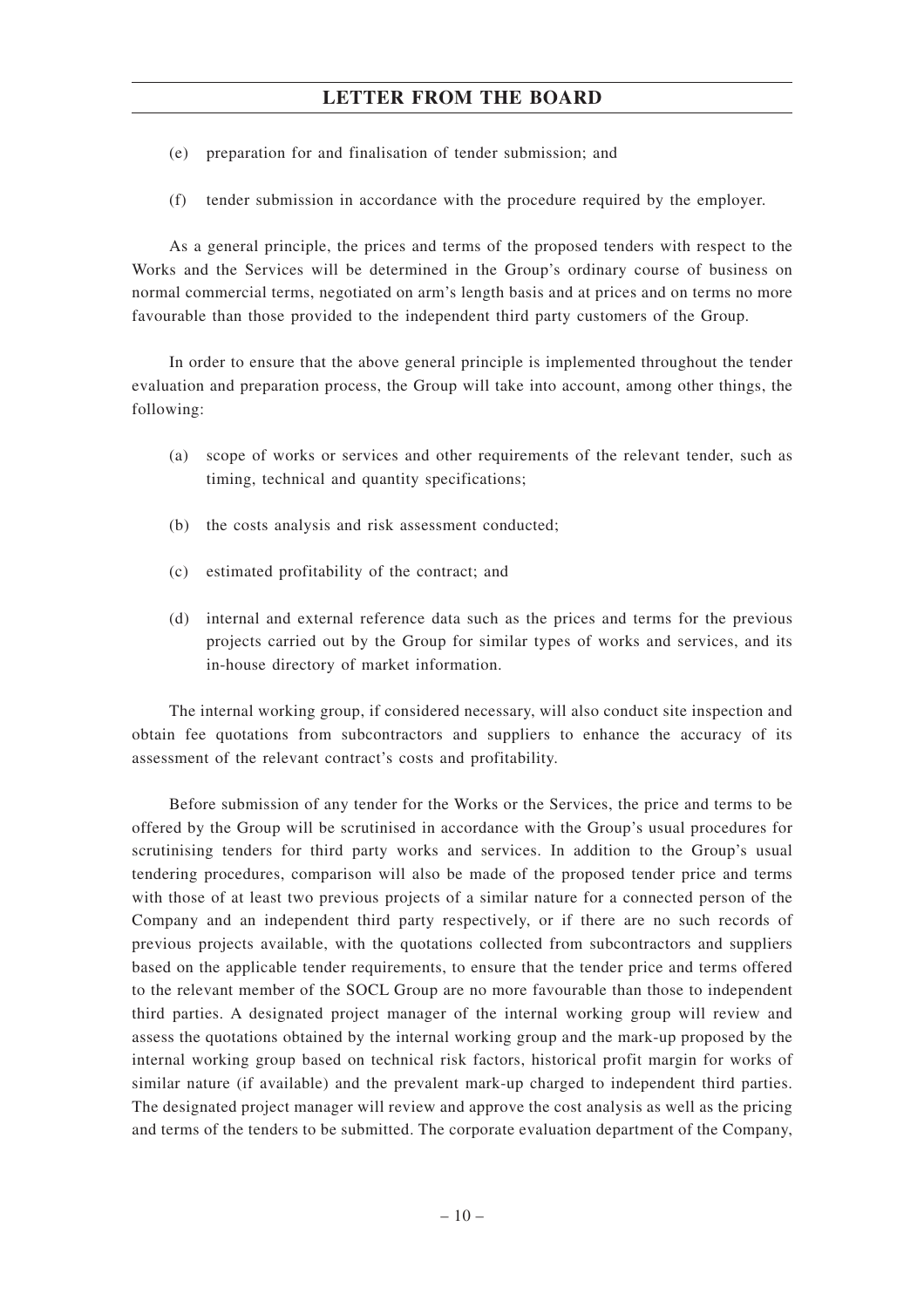which undertakes the internal audit function, will review and oversee the procedures for preparing the tenders for the Works and the Services and ensure that such tenders submitted by members of the Group are in accordance with the terms of the Framework Agreement.

For tendering for the Works, the relevant member of the Group will determine the tender sum based on the expected scope and complexity of the Works, and the estimated costs of labour, materials and facilities, including the Smart Facilities, based on the prevailing market prices as determined with reference to the price quotations obtained from the subcontractors and suppliers for carrying out similar works of comparable scale and complexity plus a fair and reasonable margin based on previous tenders submitted by the Group to independent third parties for the provision of works of similar type and scope to the Works. The Independent Financial Adviser, having reviewed the sample contracts (including the prices quoted by the Group and the mark-up in those sample contracts) of each of the major components of the works provided to independent third parties by the Group, considered that the margin applied by the Group used to assess the tender sum for the Works is in line with the margin applied in the previous tenders submitted by the Group to independent third parties.

For tendering for the Services, the tender sum will be determined in a fair and reasonable manner having considered the commonly-used commercial terms and conditions and the market price as determined with reference to the price quotations obtained from the subcontractors and suppliers for the same or similar type of services, projected inflation of costs of labour and materials with reference to the industry forecast on labour and material costs, and on no more favourable terms offered by the Group to independent third parties with reference to the service fee from previous projects (if available) carried out by the Group for similar types of services. The Company has made reference to the industry inflation forecast published by International Monetary Fund, the construction expenditure forecast published by Hong Kong Construction Industry Council, the building works and services tender price index published by Hong Kong Architectural Services Department and the average daily wages of works for public sector construction projects published by Hong Kong Census and Statistics Department when determining the projected inflation of costs of labour and materials, details of which are disclosed on their respective official websites.

When preparing tenders for the relevant Works and/or Services, the internal work group will obtain quotations from relevant subcontractors and suppliers based on the work scope as set out in the tender documents. The number of quotations to be obtained will depend on the types of the relevant Works and/or Services and the available choices of subcontractors and suppliers on the market for performing such Works and/or Services. A designated project manager of the internal working group will then review and assess the quotations obtained by the internal working group and will also be responsible for making the final recommendation to the relevant member of the Group on whether to submit a tender proposal for any tender invitation received based on the results from the analysis prepared by the internal working group.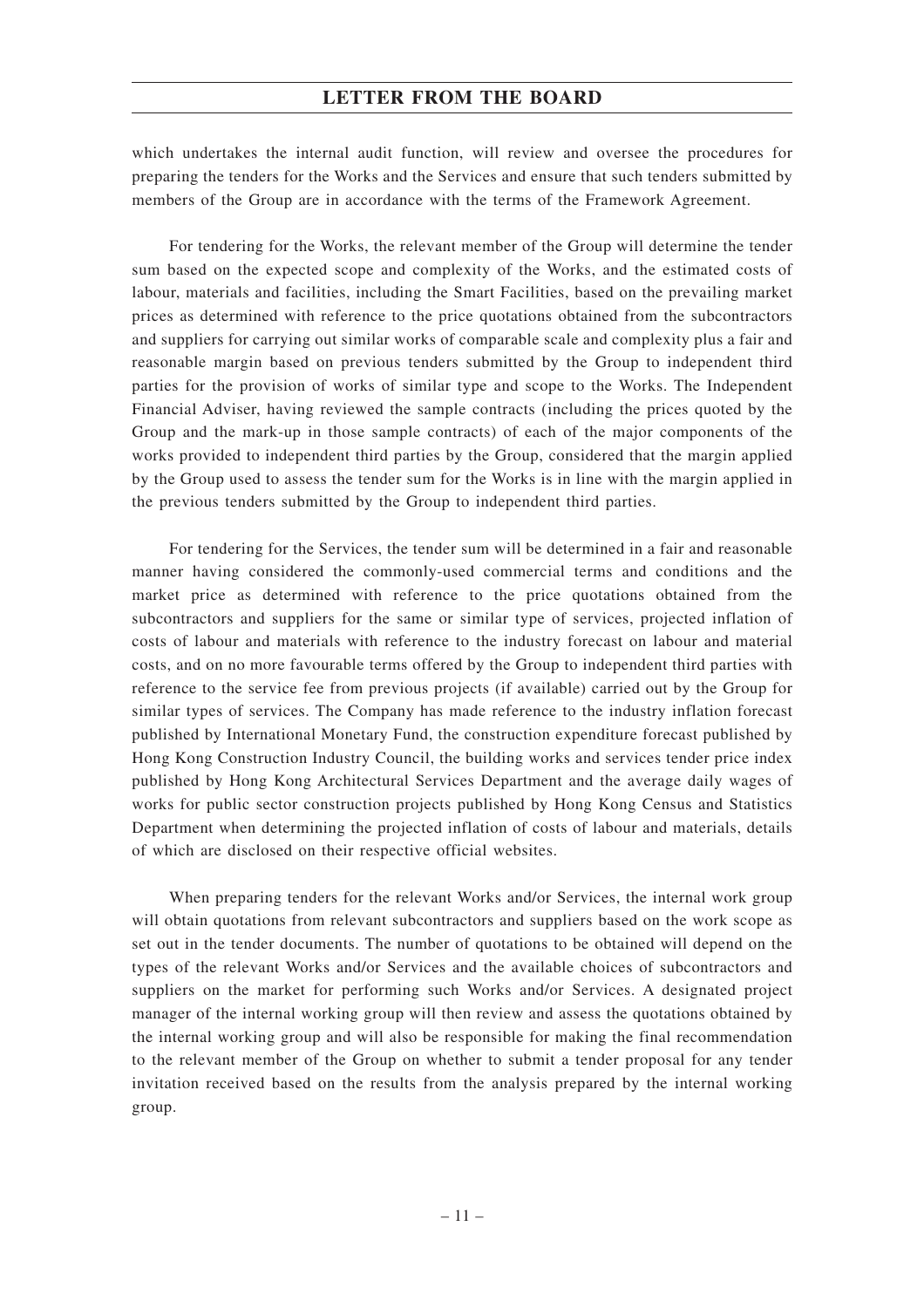All tender submissions by the Group will follow relevant standards under the International Organisation for Standardisation depending on the exact Works or Services to be provided. The corporate evaluation department of the Company, which undertakes the internal audit function, will review and oversee the procedures for preparing the tenders for the Works and the Services and ensure that such tenders submitted by members of the Group are in accordance with the terms of the Framework Agreement. The Board, having taken in account that the above procedures for reviewing and approving the terms and pricing of the tenders are in line with the market practice, considers that such pricing mechanism and procedures can ensure that the Transactions contemplated under the Framework Agreement will be conducted on normal commercial terms and not prejudicial to the interests of the Company and the minority Shareholders.

#### *Payment terms*

The fees payable to the Group for provision of the Works and the Services, if awarded, will be settled in accordance with the payment terms set out in the specific tender documentation and contracts.

#### **ANNUAL CAPS AND BASIS OF DETERMINATION OF ANNUAL CAPS**

#### *The Project Cap*

The annual cap for the Works (the "**Project Cap**") shall be HK\$372 million for each of the period ending 31 December 2022 and the years ending 31 December 2023 and 2024. The Project Cap, taking into account the circumstance that all the tenders for the Works might be released in one single year during the term of the Framework Agreement, represents the maximum total contract sum of the Works that may be awarded to member(s) of the Group within the term of the Framework Agreement pursuant to all the tenders submitted under the Framework Agreement, and further details are set out on page 14 of this circular.

The proposed Project Cap was determined based on:

- the size, office grading and location of Shui On Centre;
- the aggregate of estimated costs for the Works to be potentially tendered to the SOCL Group based on the Design Plan prepared by the designated working groups of the Group and with references to (i) the Group's past transactions, with similar scope as the Works contemplated under the Framework Agreement, entered into with independent third parties; (ii) preliminary quotations from equipment and raw material suppliers; and (iii) the size and current state of Shui On Centre, including, among others, (a) overall square footage; (b) number of lifts, floors and toilets; (c) age of existing facilities and systems; and (d) type of materials and equipment originally used;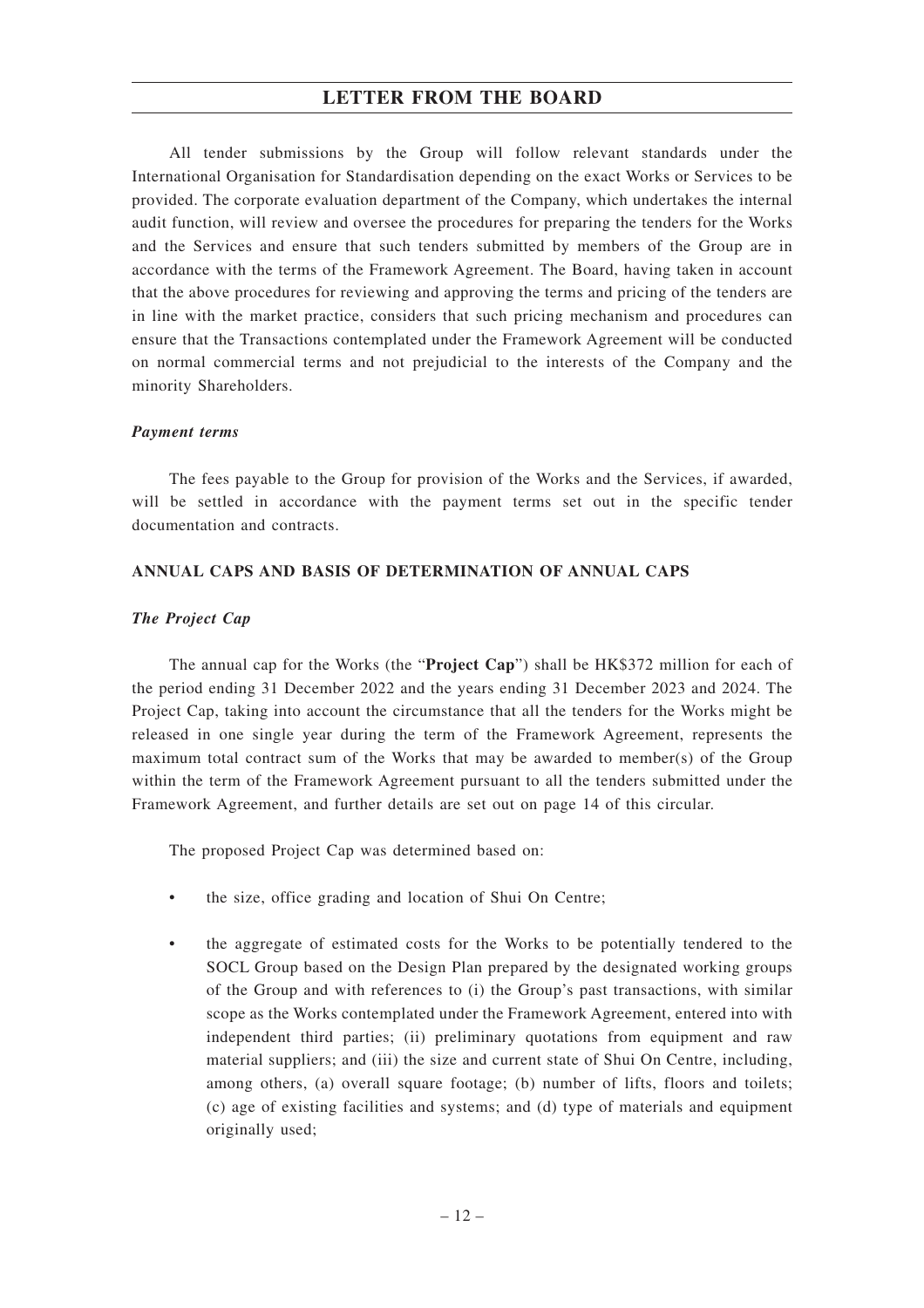- the typical type and scope of enhancement works that may be conducted for office/commercial property in proximate location or of comparable grade, the anticipated scale of the Works given the size and the current state of Shui On Centre, and the estimated costs of the Group for carrying out the Works;
- the prevailing market prices of comparable suppliers of materials and equipment; and
- the estimated fluctuation in the average market prices of materials and equipment.

## *The Service Cap*

The annual cap for the Services (the "**Service Cap**") shall be HK\$9 million for each of the period ending 31 December 2022 and the years ending 31 December 2023 and 2024. The Service Cap, taking into account the circumstance that all the tenders for the Services might be released in one single year during the term of the Framework Agreement, represents the maximum total after sales/maintenance service fee for the Services that may be awarded to member(s) of the Group within the term of the Framework Agreement pursuant to all the tenders submitted under the Framework Agreement, and further details are set out on page 14 of this circular.

The proposed Service Cap was determined based on:

- the size, office grading and location of Shui On Centre;
- the typical type of the Smart Facilities and the Services that may be provided for office/commercial property in proximate location or of comparable grade, the possible scale given the size of Shui On Centre, and the estimated costs of the Group for providing such Services;
- the prevailing market fees charged by service providers comparable to the Group for similar services; and
- the estimated fluctuation in the average fees charged by service providers comparable to the Group for similar services.

The Project Cap and the Service Cap were both determined according to the Group's standard pricing procedures based on similar procedures for determining a tender submission as if the Group had already received a tender invitation for the potential Works and Services to be requested for the revamp of Shui On Centre and with reference to the proposed work scope in the Design Plan prepared by the designated working groups. In determining the Project Cap and the Service Cap, the Group has made assumptions on the potential designs and upgrade choices that may be made by the owners of Shui On Centre to formulate the Design Plan and to estimate the quantity of the Works and the Services required. The designated working groups have obtained preliminary quotations from vendors and made reference to the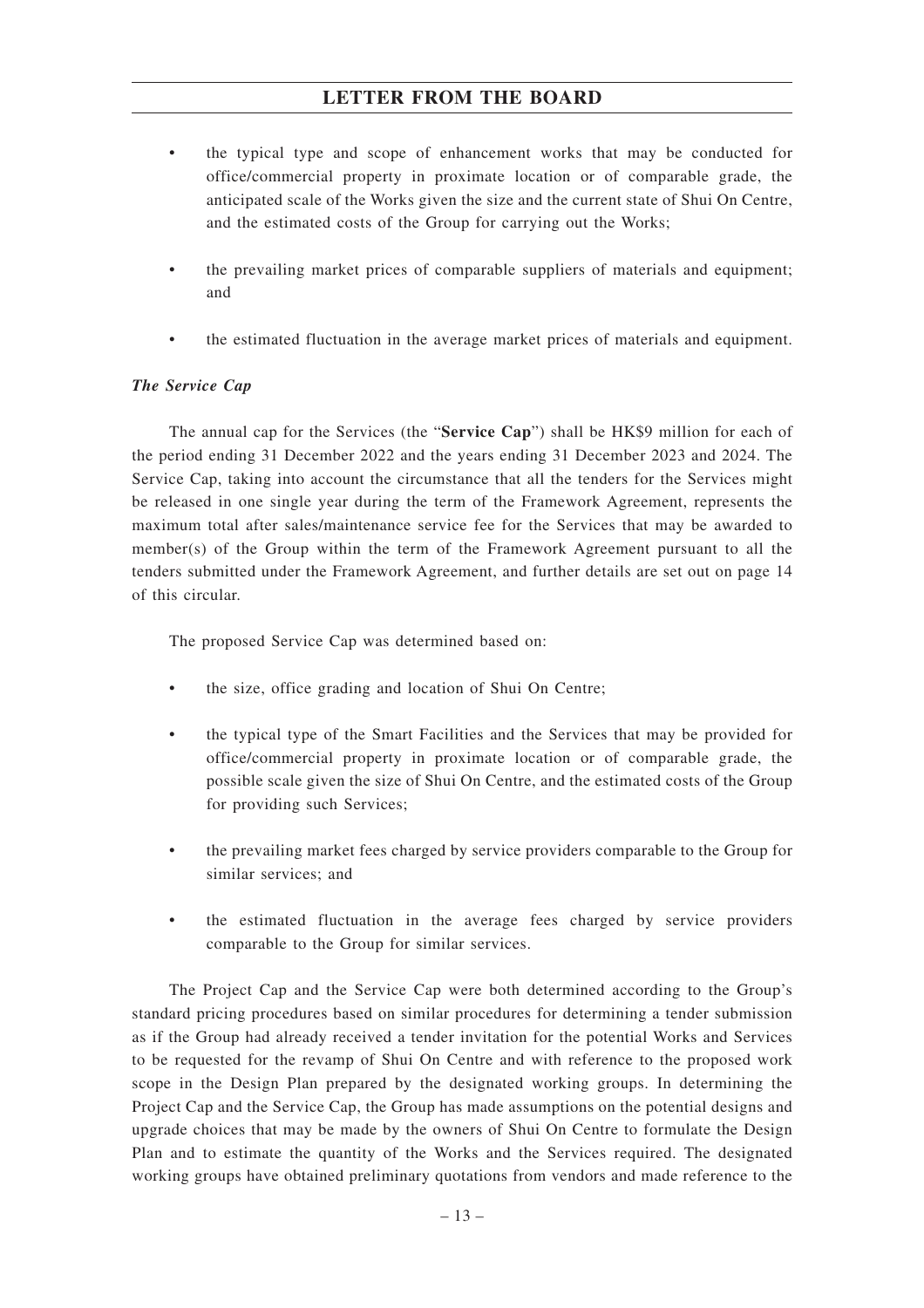previous tenders to have an estimated unit cost, e.g. the unit cost of each lift to be replaced, the estimated total cost for raw materials required, the estimated total cost for replacing new floorings for lobby for each of the work items under each category of the Works and the estimated labour and material costs for the Services to be undertaken according to the Design Plan and thereafter compile all potential expenses for all the potential Works and Services. After compiling the potential expenses, a reasonable mark-up based on the Group's historical transactions was applied to calculate the preliminary tender quotations for all the Works and Services so as to determine the Project Cap and the Service Cap.

Shui On Centre has not undergone any major overhaul renovation or upgrading since 2011. The works and the services provided by the Group to the SOCL Group in relation to Shui On Centre in the past two years are of limited scope and scale, and are therefore not indicative of the scope and scale of the Works and the Services which may be required in relation to the expected overhaul enhancement of Shui On Centre.

It is still uncertain to the Company as to whether all the Works and the Services will be undertaken for Shui On Centre as its owners may decide. In particular, it is also unclear if the tenders for all the Works and the Services will be made in one single year, or spread over the term of the Framework Agreement. In order to allow the Group to capture the maximum opportunities to participate in the tenders for the Works and the Services, the Annual Caps were set for the period ending 31 December 2022 and the years ending 31 December 2023 and 2024 respectively, taking into account the circumstance that all the tenders might be released in one single year during the term of the Framework Agreement. Accordingly, the Project Cap of HK\$372 million represents the maximum total contract sum of the Works that may be awarded to member(s) of the Group within the term of the Framework Agreement pursuant to all the tenders submitted under the Framework Agreement, and the Service Cap of HK\$9 million represents the maximum total after sales/maintenance service fee for the Services that may be awarded to member(s) of the Group within the term of the Framework Agreement pursuant to all the tenders submitted under the Framework Agreement. The Group would not submit any further tender for any Works or Services if the aggregate contract sum of the Works or the Services awarded to the Group in any financial year within the term of the Framework Agreement has reached the Project Cap or the Service Cap (as the case may be). If necessary, the Company will re-comply with the applicable Listing Rules requirements should the estimated aggregate contract sum of the Works or the Services exceed the Project Cap or the Service Cap (as the case may be). The Annual Caps should not be taken as an indication that the Group may take on the Works or the Services with an aggregate contract sum equivalent to the total amount of the Project Cap or the Service Cap throughout the period and years up to 2024 as mentioned above.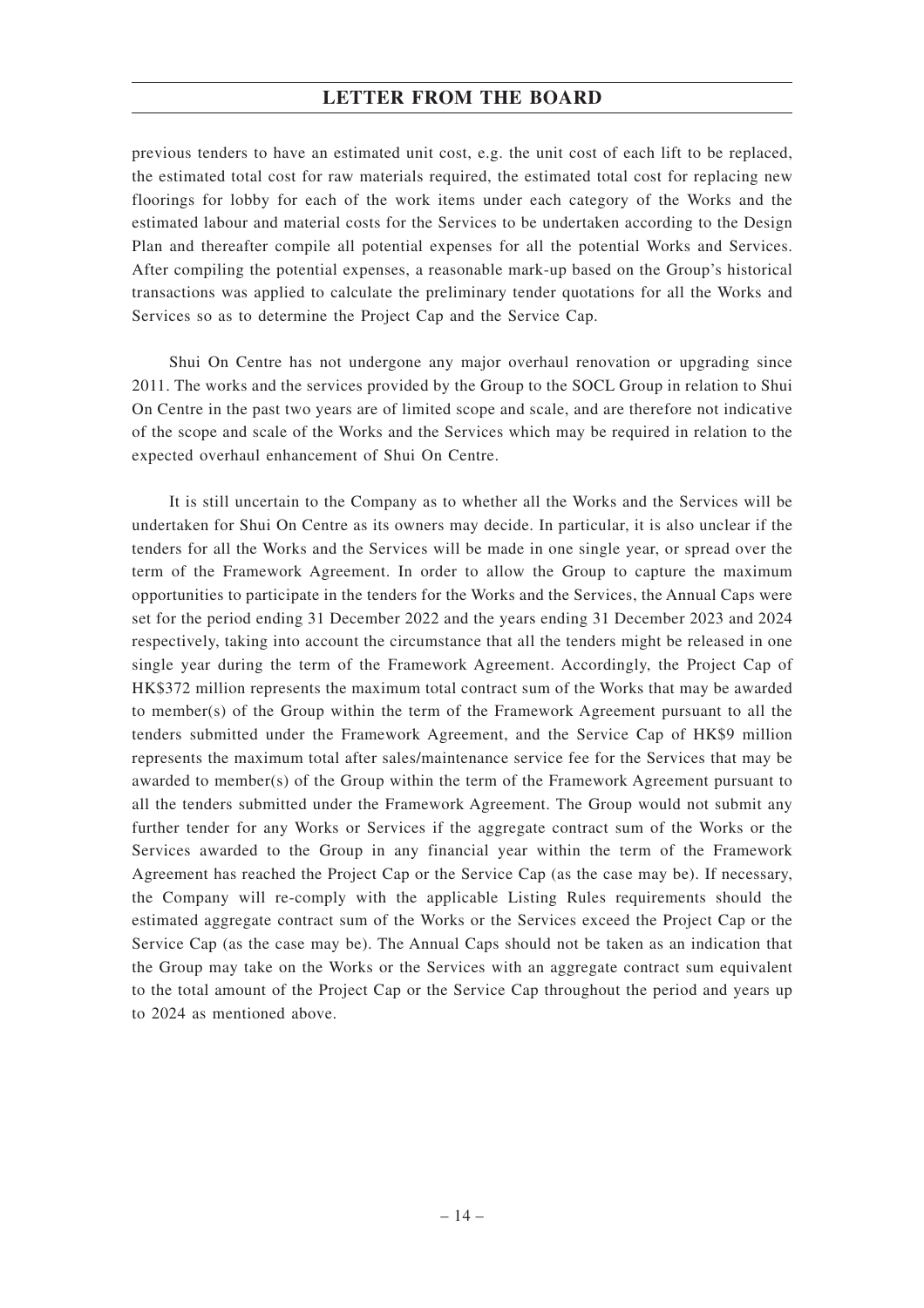#### **INTERNAL CONTROL MEASURES**

In order to ensure that the terms of the Framework Agreement and the Transactions contemplated thereunder are on normal commercial terms and fair and reasonable and that the Project Cap and the Service Cap will not be exceeded, the Group will adopt the following measures:

- (a) The corporate evaluation department of the Company will be responsible for reviewing the procedures to prepare the tenders for the Works and the Services and ensuring that such tenders submitted by member(s) of the Group are in accordance with the terms of the Framework Agreement.
- (b) The Company has internal protocol for designated project department heads to monitor on a monthly basis the total contract sums for the Works and the Services awarded and the estimated contract sums for those tenders submitted but pending results. The designated project department heads will (i) report to the corporate finance, legal and company secretarial departments of the Company once the total contract sums and/or the estimated contract sums have reached 80% of the Project Cap and the Service Cap (as the case may be); and (ii) put on hold the submission of any further intended tender that will cause the total contract sums and/or the estimated contract sums for the Works and the Services to exceed the Project Cap and the Service Cap (as the case may be) and notify the corporate finance, legal and company secretarial departments of the Company accordingly, which will then make assessment on the Listing Rules implications. Where appropriate, a proposal for revising the Project Cap and the Service Cap will be submitted to the Board for consideration and approval and necessary actions will be taken in connection therewith to re-comply with the applicable Listing Rules requirements.
- (c) In accordance with the Company policy on connected transactions, the corporate evaluation department of the Company will, on a quarterly basis, compile a report on all connected transactions and continuing connected transactions of the Group, including those entered into under the Framework Agreement, setting out the relevant transaction amounts for submission to the audit committee of the Company and the Board for review to ensure that the annual caps of the continuing connected transactions of the Company (including the Project Cap and the Service Cap) will not be exceeded.
- (d) The independent non-executive Directors will conduct an annual independent review of the above control measures and the continuing connected transactions arising from the Framework Agreement to ensure that such transactions are on normal commercial terms, fair and reasonable, and are carried out pursuant to the terms of the Framework Agreement.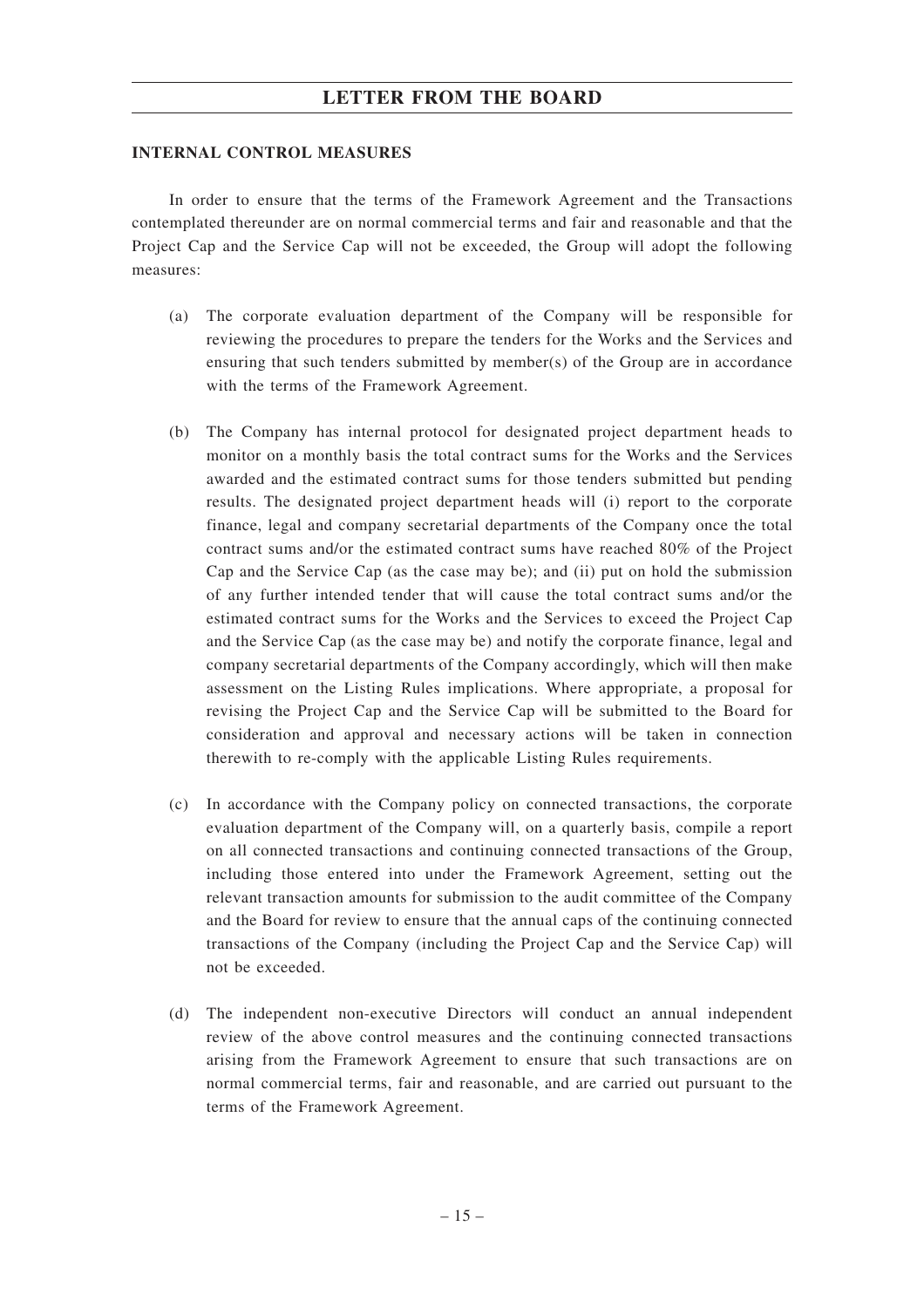(e) The external auditor of the Company will also be engaged to conduct an annual review and report on the continuing connected transactions in accordance with Rule 14A.56 of the Listing Rules. The Company will provide necessary information to and facilitate access to such information by the independent non-executive Directors and auditor for the purpose of such review.

## **REASONS FOR AND BENEFITS OF THE FRAMEWORK AGREEMENT AND THE TRANSACTIONS**

The Transactions form part of the Group's ordinary and usual business activities. The Framework Agreement will allow the Group to capitalise on its experience and expertise to increase its revenue and profit through tendering for and, upon successful tenders, participating in the Works and the Services.

The Directors (including the independent non-executive Directors, whose opinions and recommendation are set out in the letter from the Independent Board Committee on pages 19 and 20 of this circular) consider that the Framework Agreement is on normal commercial terms, and the Transactions and the Annual Caps are fair and reasonable and in the interests of the Company and the Shareholders as a whole.

### **LISTING RULES IMPLICATIONS**

As SOCL is the controlling shareholder of the Company, SOCL and members of the SOCL Group are connected persons of the Company. Accordingly, the entering into of the Framework Agreement and, if materialised, the Transactions thereunder will constitute continuing connected transactions of the Company under Chapter 14A of the Listing Rules.

As the highest applicable percentage ratio calculated under Rule 14.07 of the Listing Rules in respect of the Annual Caps exceeds 5%, the Framework Agreement, the Transactions and the Annual Caps are subject to the reporting, announcement, Independent Shareholders' approval and annual review requirements under Chapter 14A of the Listing Rules.

SOCL is held under the Bosrich Unit Trust, the units of which are the property of a discretionary trust, of which Mr. Lo, an executive Director and the Chairman of the Company, is the founder and both Mr. Lo and Ms. Lo, a non-executive Director and the daughter of Mr. Lo, are discretionary beneficiaries. Given the interests of Mr. Lo and Ms. Lo in SOCL as set out above, both of them are considered to have material interests in the Framework Agreement and the Transactions and had abstained from voting at the relevant Board resolutions approving the same.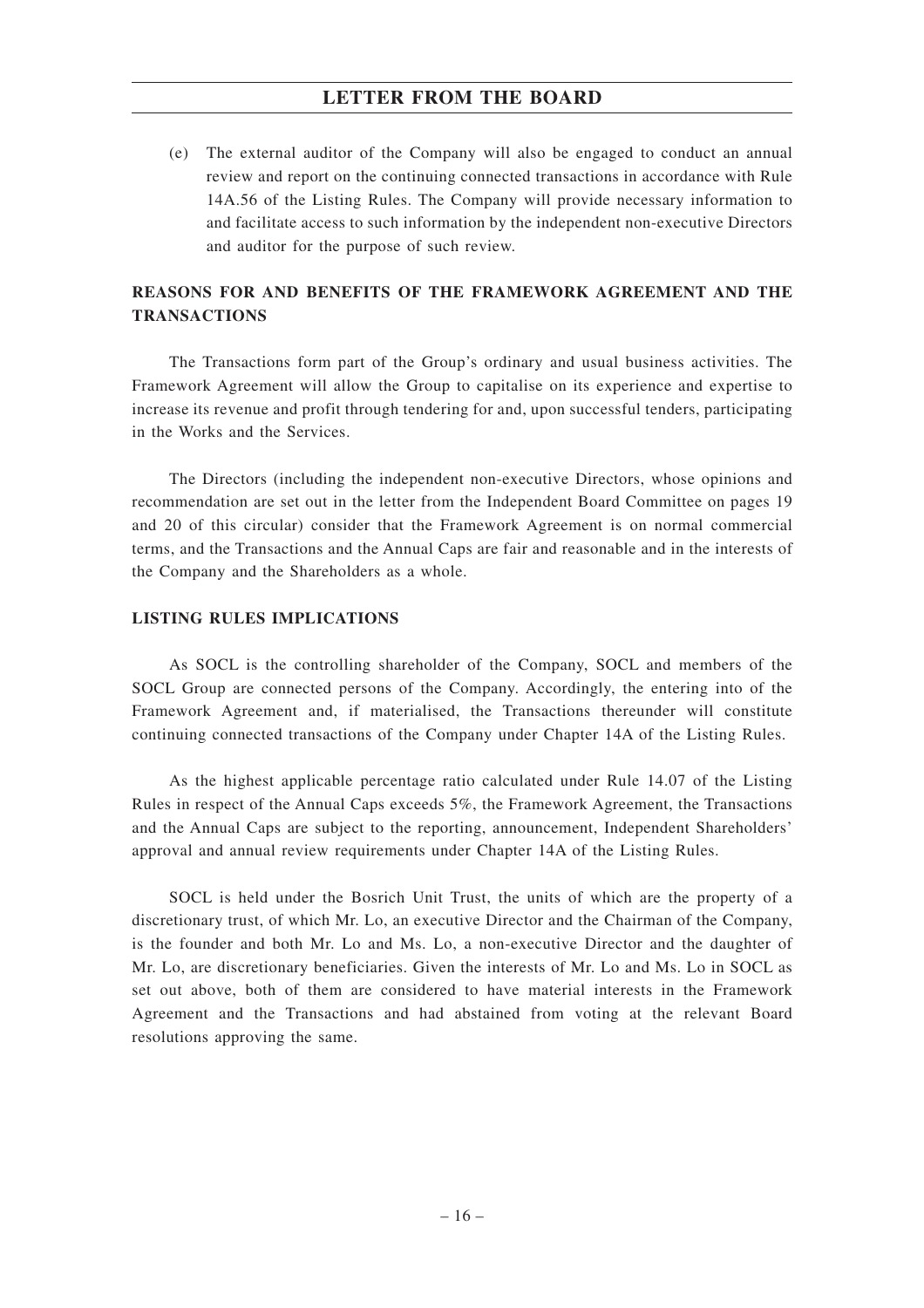The Independent Board Committee has been established to advise the Independent Shareholders in respect of the Framework Agreement, the Transactions and the Annual Caps. In addition, Merdeka has been appointed by the Company as the independent financial adviser to advise the Independent Board Committee and the Independent Shareholders in the same regard.

In view of the interests of Mr. Lo and Ms. Lo in the Framework Agreement and the Transactions, Mr. Lo and Ms. Lo and their respective associates, including SOCL and Mrs. Lo, shall abstain from voting on the Resolution at the SGM. As at the Latest Practicable Date, to the best knowledge of the Company having made all reasonable enquiries, Mr. Lo, Ms. Lo and their respective associates were together entitled to exercise control over the voting rights in respect of 236,895,300 Shares (including the Shares held by other family member of Mr. Lo in addition to those disclosed on page I-1 of this circular), representing approximately 63.27% of the total number of issued Shares.

### **GENERAL INFORMATION**

The Group principally engages in construction and building maintenance in Hong Kong and Macau, property development and investment in the PRC and provision of property management services in Hong Kong.

SOCL is a company incorporated in the British Virgin Islands with limited liability and its principal activity is investment holding.

#### **SPECIAL GENERAL MEETING**

A notice convening the SGM to be held at Concord Room I-II, 8th Floor, Renaissance Harbour View Hotel Hong Kong, 1 Harbour Road, Wanchai, Hong Kong on Wednesday, 1 June 2022 at 4:30 p.m. (or immediately following the closure of the annual general meeting of the Company), for the purpose of considering and, if thought fit, approving the Resolution, is set out on pages SGM-1 and SGM-2 of this circular.

A form of proxy for the SGM is enclosed with this circular. Whether or not you are able to attend the SGM in person, you are requested to complete and return the accompanying form of proxy in accordance with the instructions printed thereon to the Company's branch share registrar in Hong Kong, Tricor Standard Limited, at Level 54, Hopewell Centre, 183 Queen's Road East, Hong Kong as soon as possible and in any event not less than 48 hours before the time appointed for holding the SGM or any adjournment or postponement thereof (as the case may be). Completion and return of the form of proxy will not preclude you from attending and voting in person at the SGM and any adjournment or postponement thereof (as the case may be), should you so wish.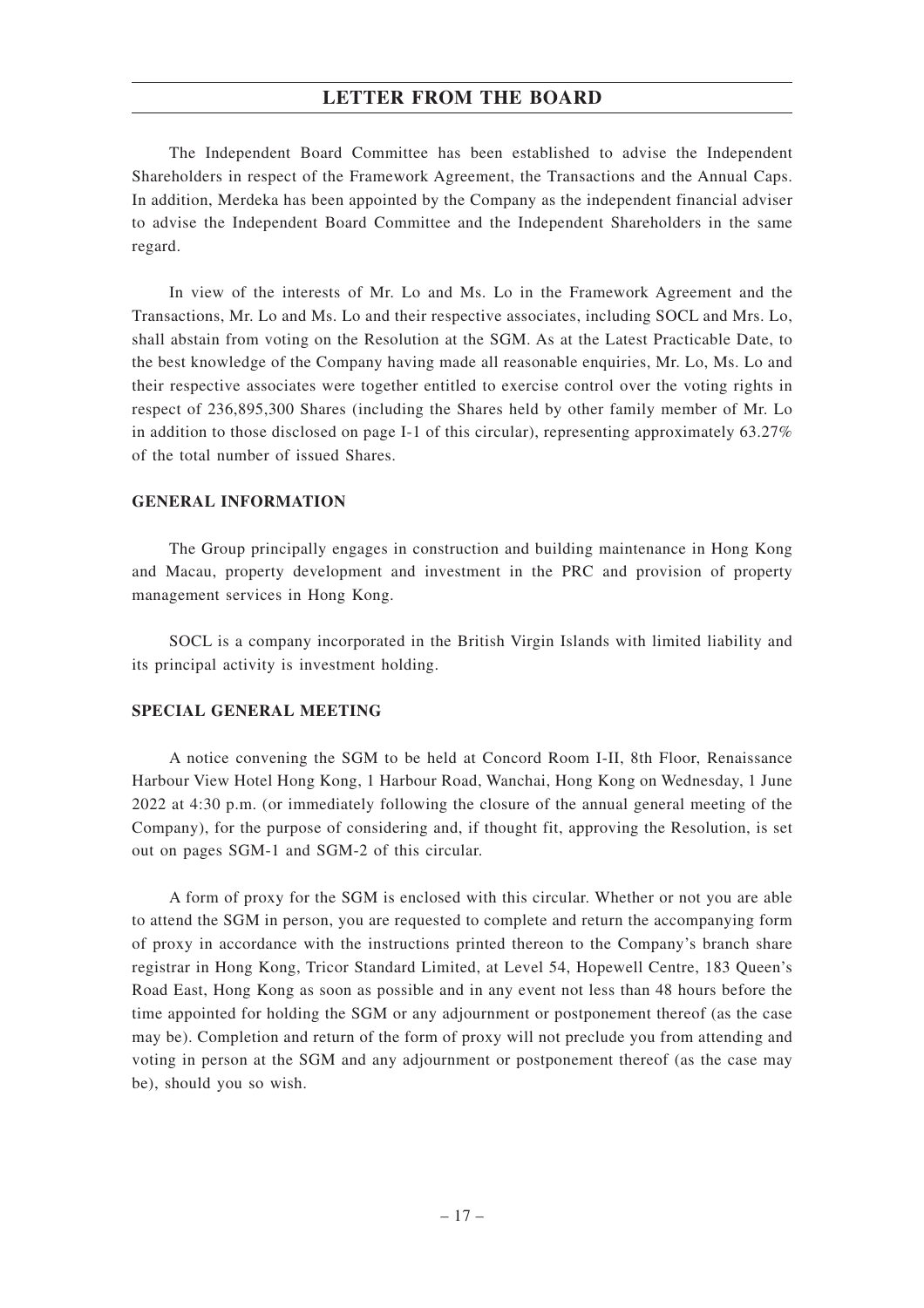In accordance with Rule 13.39(4) of the Listing Rules, the Resolution will be decided by way of poll at the SGM. Accordingly, the Chairman of the SGM will demand a poll on the Resolution pursuant to Bye-law 66 of the Company's Bye-laws. An explanation of the detailed procedures of voting by poll will be provided to Shareholders at the SGM. The Company will publish an announcement of the poll results on the websites of the Stock Exchange and the Company after the SGM in accordance with Rule 13.39(5) of the Listing Rules.

### **ADDITIONAL INFORMATION**

Your attention is drawn to (i) the letter from the Independent Board Committee set out on pages 19 and 20 of this circular which contains its recommendation to the Independent Shareholders; (ii) the letter from the Independent Financial Adviser, Merdeka, set out on pages 21 to 35 of this circular which contains its advice and recommendation to the Independent Board Committee and the Independent Shareholders; and (iii) the additional information set out in the Appendix to this circular.

#### **RECOMMENDATION**

The Directors believe that the Framework Agreement and the Transactions are in the best interests of the Company and the Shareholders as a whole. Accordingly, the Directors recommend the Independent Shareholders to vote in favour of the Resolution at the SGM.

> Yours faithfully, By order of the Board **SOCAM Development Limited Lee Chun Kong, Freddy** *Executive Director and Chief Executive Officer*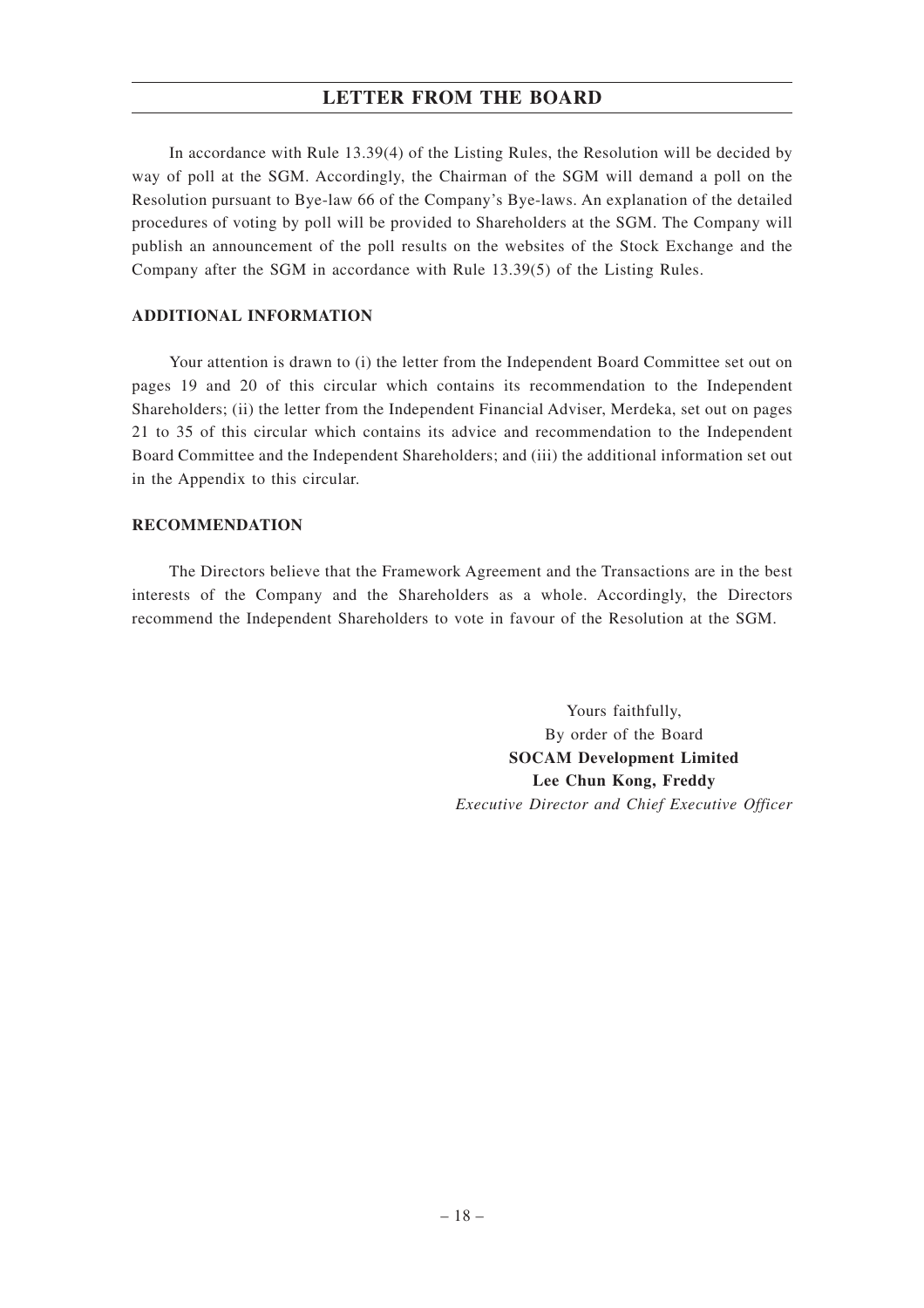## **LETTER FROM THE INDEPENDENT BOARD COMMITTEE**

*The following is the full text of the letter of recommendation from the Independent Board Committee, which has been prepared for the purpose of inclusion in this circular.*



**瑞安建業有限公司\* SOCAM Development Limited** (Incorporated in Bermuda with limited liability) **(Stock Code: 983)**

16 May 2022

*To the Independent Shareholders*

Dear Sir or Madam,

## **CONTINUING CONNECTED TRANSACTIONS**

## **FRAMEWORK AGREEMENT IN RELATION TO WORKS AND SERVICES FOR SHUI ON CENTRE**

We refer to the circular dated 16 May 2022 (the "**Circular**") issued by the Company to the Shareholders, of which this letter forms part. Terms defined in the Circular shall have the same meanings herein unless the context otherwise requires.

We have been appointed by the Board to form the Independent Board Committee to advise the Independent Shareholders in relation to the Framework Agreement, the Transactions and the Annual Caps, taking into account the recommendation of the Independent Financial Adviser. Merdeka has been appointed as the Independent Financial Adviser to advise the Independent Board Committee and the Independent Shareholders in the same regard.

We wish to draw your attention to the letter from the Board set out on pages 7 to 18 of the Circular and the letter from the Independent Financial Adviser, Merdeka, set out on pages 21 to 35 of the Circular.

*\* For identification purpose only*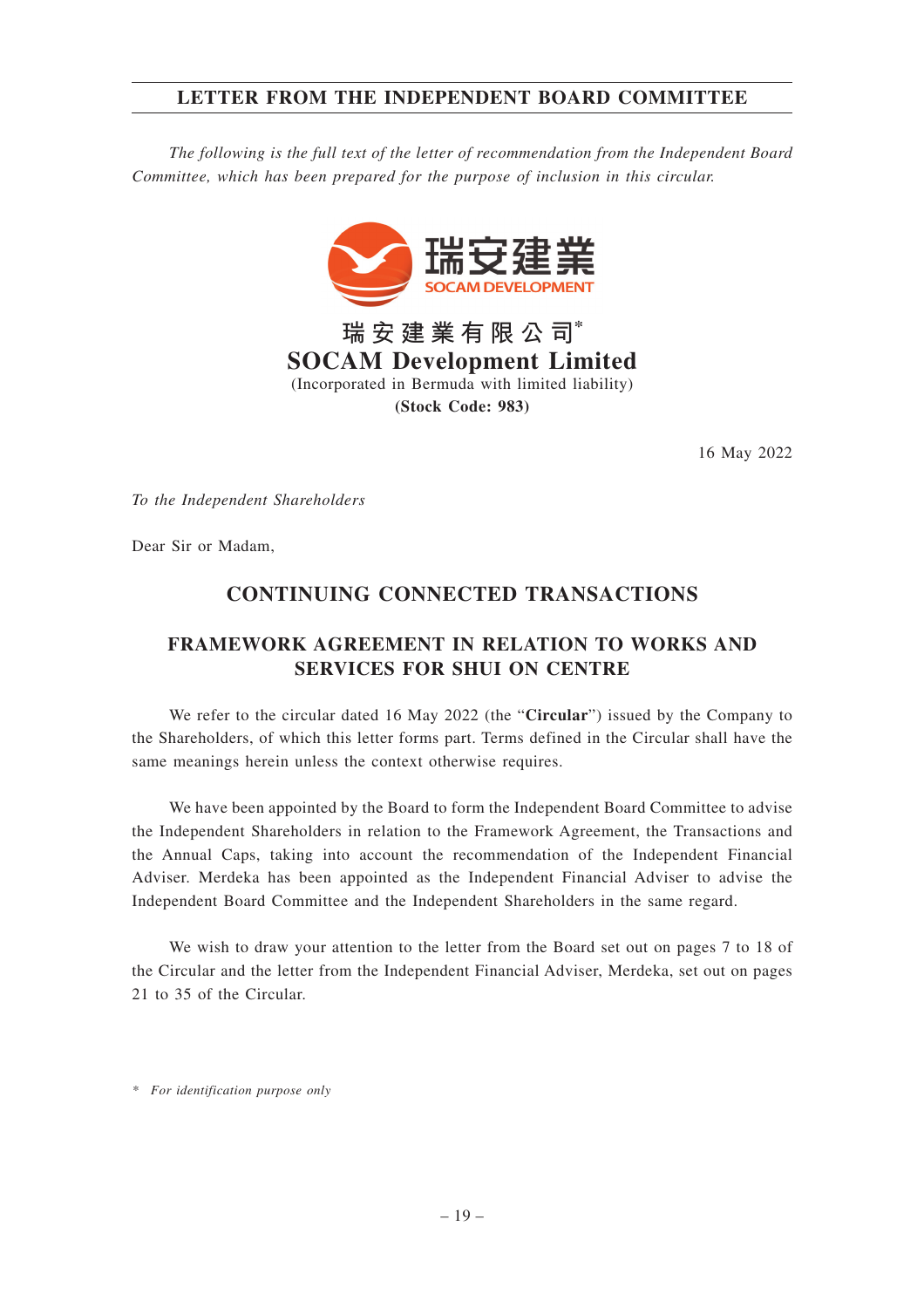## **LETTER FROM THE INDEPENDENT BOARD COMMITTEE**

Having considered the terms of the Framework Agreement and the advice of Merdeka, we are of the opinion that the Transactions are in the ordinary and usual course of business of the Group, the Framework Agreement is on normal commercial terms, and the Transactions and the Annual Caps are fair and reasonable and in the interests of the Company and the Shareholders as a whole.

We therefore recommend the Independent Shareholders to vote in favour of the Resolution at the SGM to approve the Framework Agreement, the Transactions and the Annual Caps.

> Yours faithfully, For and on behalf of Independent Board Committee **Chan Kay Cheung** *Independent Non-executive Director*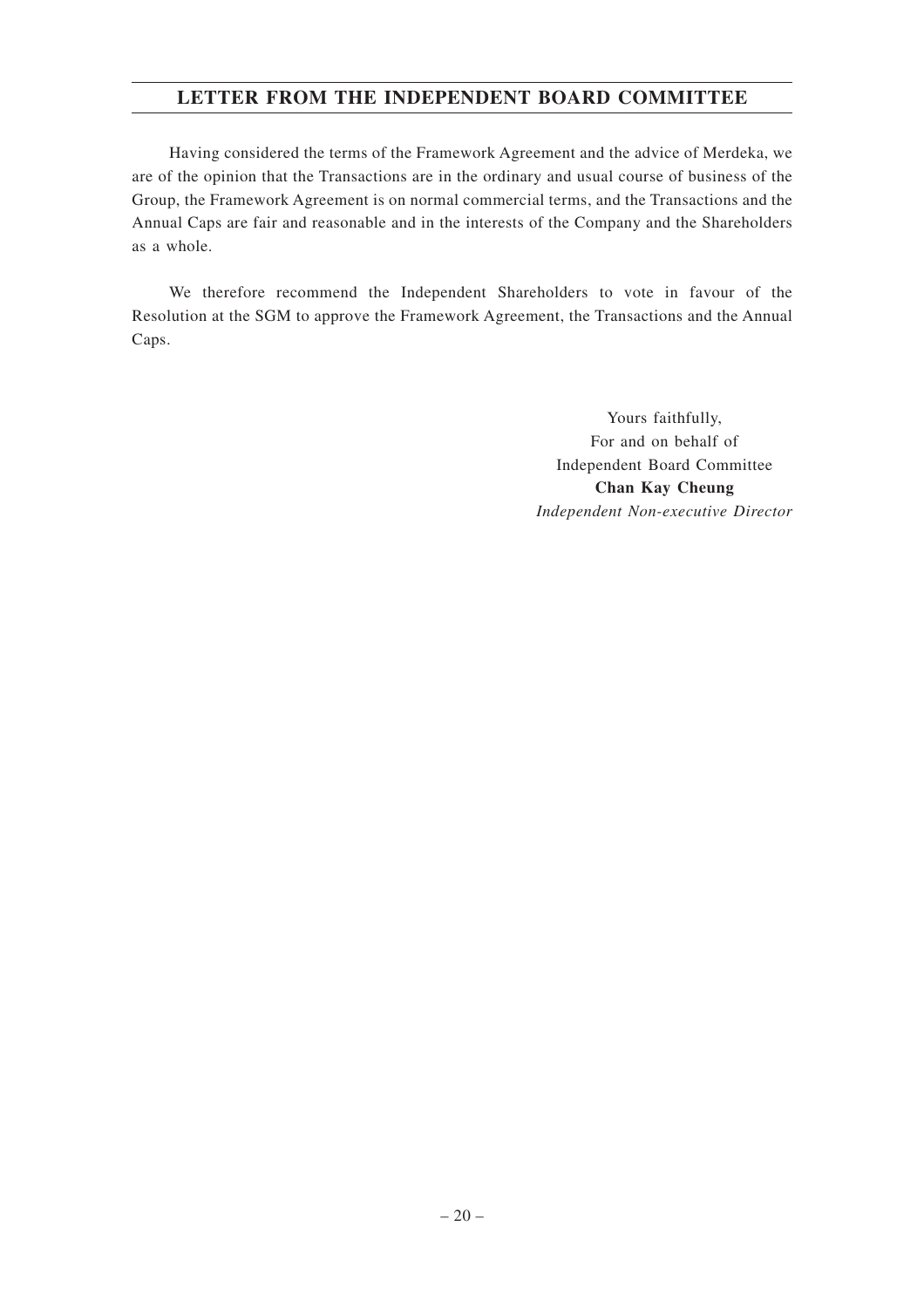*The following is the full text of a letter of advice from Merdeka Corporate Finance Limited to the Independent Board Committee and the Independent Shareholders prepared for the purpose of inclusion in this circular.*



Room 1108-1110, 11/F Wing On Centre 111 Connaught Road Central Hong Kong

16 May 2022

*To: the Independent Board Committee and the Independent Shareholders of SOCAM Development Limited*

Dear Sirs,

#### **CONTINUING CONNECTED TRANSACTIONS**

## **FRAMEWORK AGREEMENT IN RELATION TO WORKS AND SERVICES FOR SHUI ON CENTRE**

#### **INTRODUCTION**

We refer to our appointment to advise the Independent Board Committee and the Independent Shareholders in respect of the terms and conditions of the Framework Agreement and the transactions contemplated thereunder, details of which are set out in the Letter from the Board (the "**Board Letter**") contained in the circular dated 16 May 2022 (the "**Circular**") to the Shareholders, of which this letter forms part. Terms used herein have the same meanings as those defined in the Circular unless the context requires otherwise.

References are made to (i) the announcements of the Company dated 7 March 2022 and 13 May 2022; and (ii) the Circular regarding the Framework Agreement in relation to the Group's possible undertaking and/or provision of the Works and the Services in relation to Shui On Centre (collectively, being the "**Transactions**").

#### **LISTING RULES IMPLICATIONS**

As SOCL is the controlling shareholder of the Company, SOCL and members of the SOCL Group are connected persons of the Company. Accordingly, the entering into of the Framework Agreement and, if materialised, the Transactions thereunder will constitute continuing connected transactions of the Company under Chapter 14A of the Listing Rules.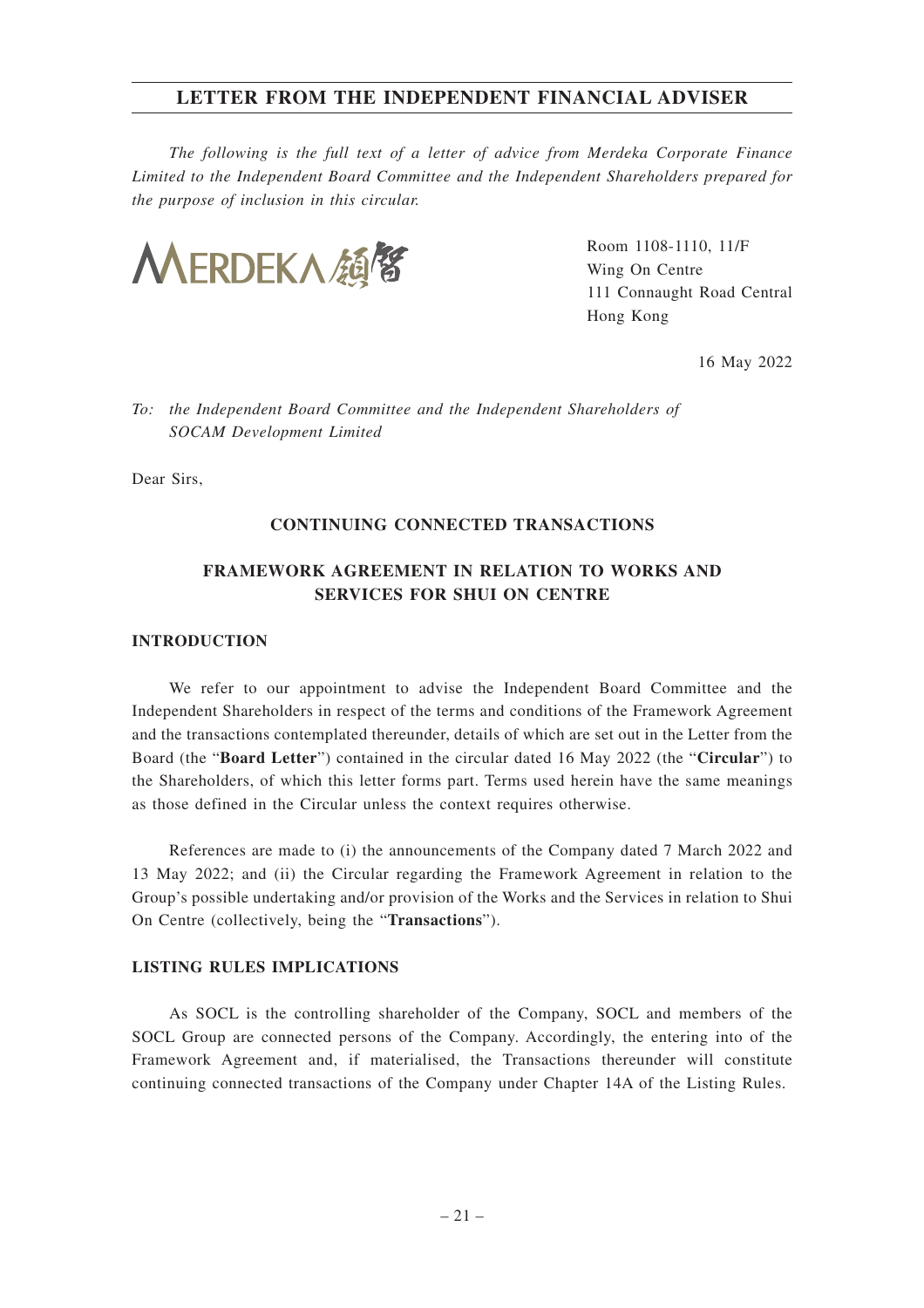As the highest applicable percentage ratio calculated under Rule 14.07 of the Listing Rules in respect of the Annual Caps exceeds 5%, the Framework Agreement, the Transactions and the Annual Caps are subject to the reporting, announcement, Independent Shareholders' approval and annual review requirements under Chapter 14A of the Listing Rules.

SOCL is held under the Bosrich Unit Trust, the units of which are the property of a discretionary trust, of which Mr. Lo, an executive Director and the Chairman of the Company, is the founder and both Mr. Lo and Ms. Lo, a non-executive Director and the daughter of Mr. Lo, are discretionary beneficiaries. Given the interests of Mr. Lo and Ms. Lo in SOCL as set out above, both of them are considered to have material interests in the Framework Agreement and the Transactions and had abstained from voting at the relevant Board resolutions approving the same.

The Independent Board Committee has been established to advise the Independent Shareholders in respect of the Framework Agreement, the Transactions and the Annual Caps. We have been appointed by the Company as the Independent Financial Adviser to advise the Independent Board Committee and the Independent Shareholders in the same regard.

In view of the interests of Mr. Lo and Ms. Lo in the Framework Agreement and the Transactions, Mr. Lo and Ms. Lo and their respective associates, including SOCL and Mrs. Lo, shall abstain from voting on the Resolution at the SGM. As at the Latest Practicable Date, to the best knowledge of the Company having made all reasonable enquiries, Mr. Lo, Ms. Lo and their respective associates were together entitled to exercise control over the voting rights in respect of 236,895,300 Shares (including the Shares held by other family member of Mr. Lo in addition to those disclosed on page I-1 of the Circular), representing approximately 63.27% of the total number of issued Shares.

#### **OUR INDEPENDENCE**

As at the Latest Practicable Date, we did not have any relationship with or interest in the Company or any other parties that could reasonably be regarded as relevant to our independence. During the past two years immediately preceding and up to the date of our appointment as the Independent Financial Adviser, save for this appointment as the Independent Financial Adviser in respect of the Framework Agreement, there were no engagements between the Group or the Shareholders and Merdeka Corporate Finance Limited. Apart from normal professional fees paid or payable to us in connection with this appointment as the Independent Financial Adviser, no arrangements exist whereby we had received or will receive any fees or benefits from the Company or any other parties that could reasonably be regarded as relevant to our independence.

#### **BASIS OF OUR ADVICE**

In formulating our opinion and recommendation, we have relied on the statements, information, opinions and representations contained in or referred to in the Circular and the information and representations as provided to us by the Directors and the management of the Company (the "**Management**"). Our review procedures include, among others, review of (i) the Framework Agreement; (ii) the interim report of the Group for the six months ended 30 June 2021; (iii) the annual report of the Group for the year ended 31 December 2021 ("**2021 Annual Report**"); (iv) the Circular; (v) relevant announcements published by the Company;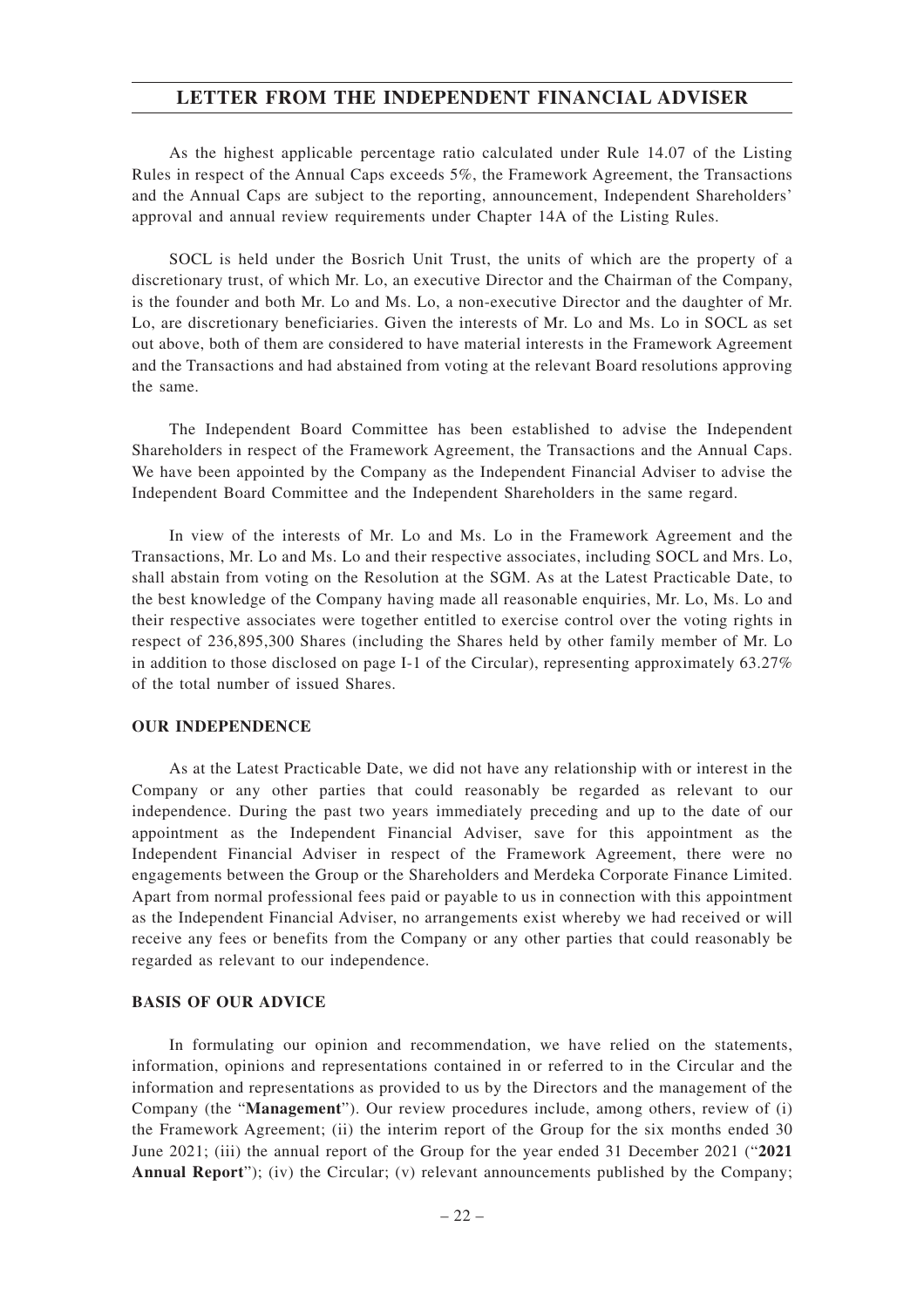and (vi) review of other relevant public information. We have assumed that all statements, information and representations made or referred to in this Circular and all information and representations which have been provided by the Company and its advisers, the Directors and the Management, for which they are solely and wholly responsible, were true at the time they were made and continue to be true as at the date of the Circular. We have also assumed that all statements of belief, opinion and intention made by the Directors in this Circular were reasonably made after due and careful enquiry and were based on honestly held opinions.

The Directors have collectively and individually accepted full responsibility for the Circular, including particular given in compliance with the Listing Rules for the purpose of giving information with regard to the Company and, having made all reasonable enquiries, confirm that to the best of their knowledge and belief the information contained in the Circular is accurate and complete in all material respects and not misleading or deceptive, and there are no other matters the omission of which would make any statement in the Circular misleading. We have no reason to believe that any information and representations relied on by us in forming our opinion is untrue, inaccurate or misleading, nor are we aware of any omission of any material facts that would render the information provided and the representations made to us untrue, inaccurate or misleading. We have not, however, conducted any independent in-depth investigation into the business affairs, financial position or future prospects of the Group, nor have we carried out any independent verification of the information provided by the Directors and Management.

Our opinion is based on the information made available to us as at the date of the Circular. Shareholders should note that subsequent developments (including any material change in market and economic conditions) may affect and/or change our opinion and we have no obligation to update this opinion to take into account events occurring after the date of the Circular or to update, revise or reaffirm our opinion. This letter is issued to the Independent Board Committee and the Independent Shareholders, solely in connection for their consideration of the Framework Agreement and the Transactions contemplated thereunder, and except for its inclusion in this Circular, is not to be quoted or referred to, in whole or in part, nor shall this letter be used for any other purpose without our prior written consent.

#### **PRINCIPAL FACTORS AND REASONS CONSIDERED**

In arriving at our opinions and recommendations in respect of whether the Framework Agreement and the Transactions contemplated thereunder is in the interests of the Company and the Shareholders as a whole and fair and reasonable so far as the Independent Shareholders are concerned, we have taken into account the principal factors and reasons set out below.

#### **1. Background information**

#### *1.1 Information of the Company*

The Company is an investment holding company incorporated in the Bermuda with limited liability, the Shares of which are listed on the main board of the Stock Exchange. The Group principally engages in construction and building maintenance in Hong Kong and Macau, property development and investment in the PRC and provision of property management services in Hong Kong.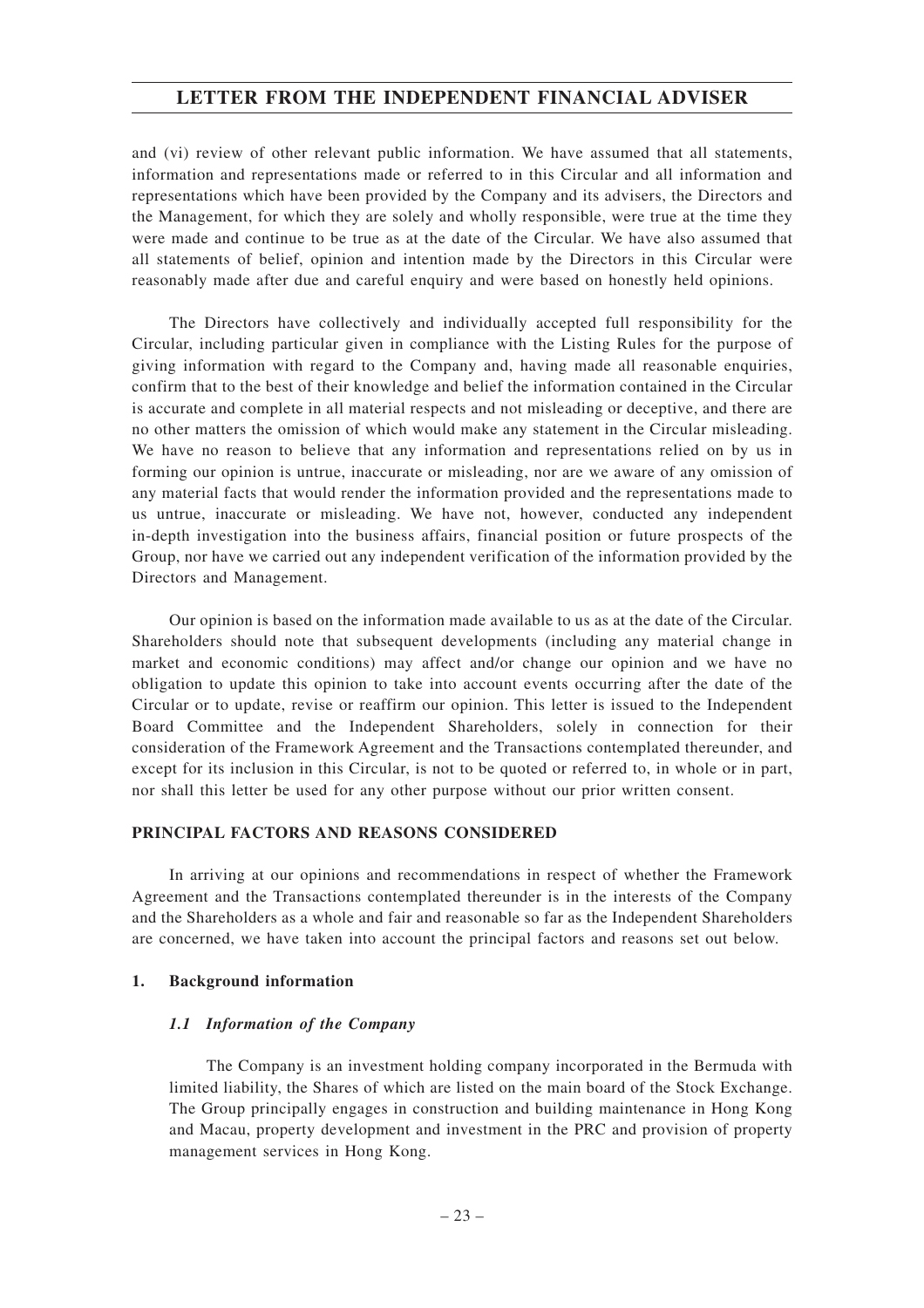#### *1.2 Information of SOCL Group*

SOCL is a company incorporated in the British Virgin Islands with limited liability and its principal activity is investment holding. Its major subsidiaries are principally engaged in property development and management. Certain member(s) of the SOCL Group own(s) a majority part of Shui On Centre and is the management company of Shui On Centre under the DMC. SOCL is also the controlling shareholder of the Company.

#### *1.3 Information of Shui On Centre*

Shui On Centre is a Grade A office building with total gross floor area of approximately 50,000 sq.m located in Wan Chai, Hong Kong. Construction of the property was completed in 1987. The property consists of both commercial and office accommodation in its 35-storey tower structure, together with car parking facilities in its three basement floors.

#### **2. Reasons for and benefits of entering into the Framework Agreement**

The Transactions form part of the Group's ordinary and usual business activities. As noted from the 2021 Annual Report, the Group recorded revenue of approximately HK\$5,267 million for the financial year ended 31 December 2021 ("**2021 Total Revenue**"), in which the construction and building maintenance segment contributed approximately HK\$4,936 million, representing a significant portion of approximately 94% of the 2021 Total Revenue.

The Framework Agreement will allow the Group to capitalise on its experience and expertise to increase its revenue and profit through tendering for and, upon successful tenders, participating in the Works and the Services.

As disclosed in the Board Letter, as Shui On Centre has not undergone any major overhaul renovation or upgrading since 2011, it is expected that an overhaul enhancement of the property, possibly involving the Works and the Services, covering Shui On Centre's common and proprietary areas, will be conducted as the SOCL Group and the other owners of Shui On Centre may decide. The Group wishes to be considered for and to participate in the tenders for the Works and the Services if invitation for any such tender is made by the SOCL Group (for the proprietary areas of Shui On Centre) or on behalf of the SOCL Group and the other owners of Shui On Centre (for the common areas of Shui On Centre).

The Transactions contemplated under the Works and Services to be potentially conducted by the Group require the approval of the Independent Shareholders under Chapter 14A of the Listing Rules. The tendering timeline and process of the Works and Services to be potentially requested by the owners of Shui On Centre is yet to be fixed and not within the control of the Group. From our discussions with the Management, it is to our understanding that invitation for public tenders in construction segment in Hong Kong, as a general practice do not allow tender submissions nor will grant a tender award on a conditional basis, in particular for an awarded contractor to obtain shareholders' approval at general meetings prior to the execution of any formal agreements, as tendering processes generally have specified timelines.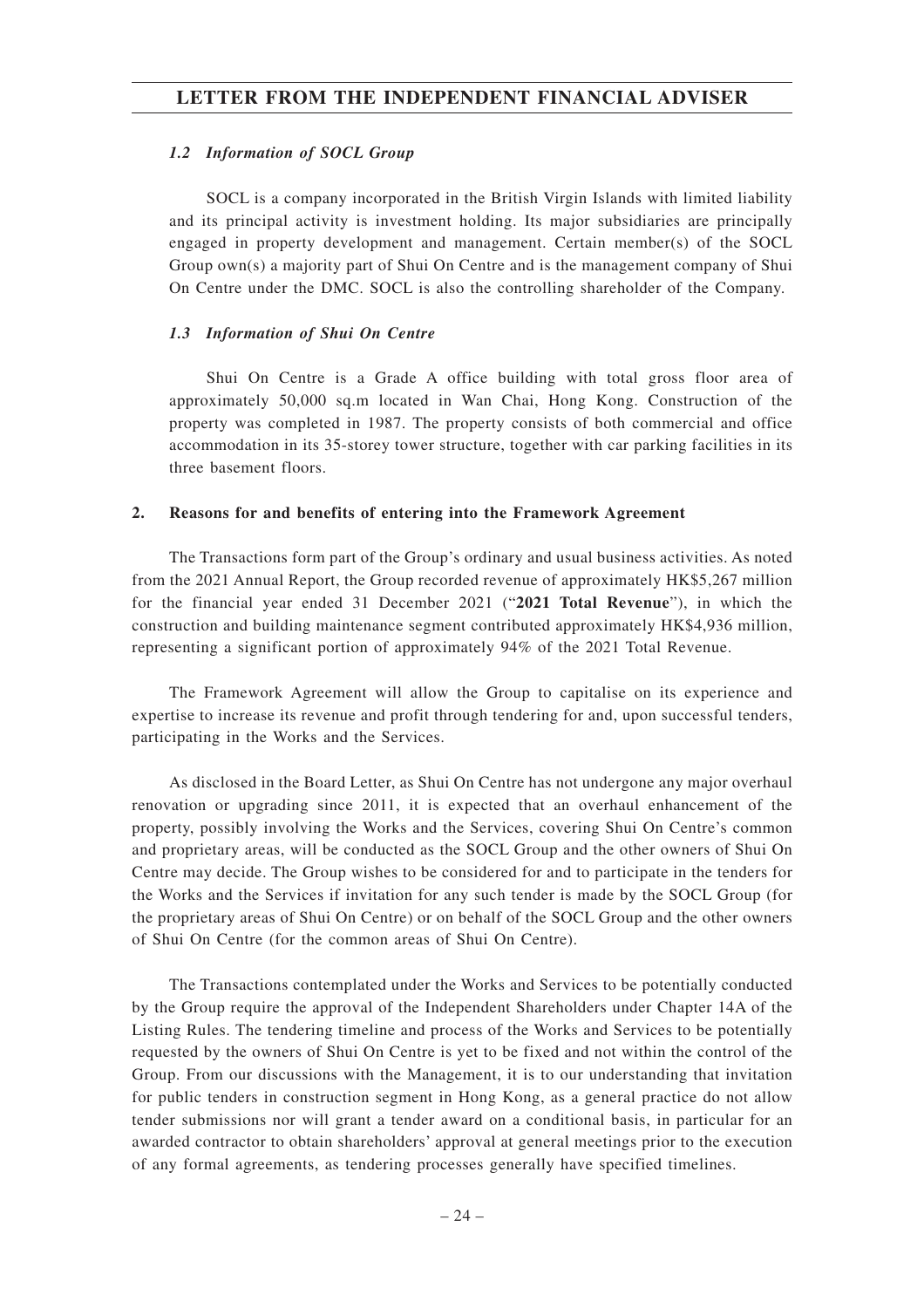As confirmed by the Directors, as the Transactions (which are comprised of various tenders to be made throughout the term of the Framework Agreement) are conducted in the ordinary and usual course of business of the Group, it would be costly and impractical to make regular disclosure of each of the relevant Transactions, if materialised, and obtain the prior approval from the Independent Shareholders as required by the Listing Rules, if necessary, upon confirmation of the Group's successful bidding for the provision of construction works and services to SOCL Group. Accordingly, the Framework Agreement, if approved by the Independent Shareholders, will allow the Group to participate in any tender invitations for any of the Works and Services to be potentially performed on Shui On Centre within the Annual Caps.

Taking into account of (i) the Transactions are in line with the existing principal business activities of the Group; (ii) Shui On Centre is a 35-storey grade A office building in a major business district of Hong Kong, securing tender awards for the Works and Services can significantly enhance the portfolio of the Group; (iii) entering of the Framework Agreement allows the Group to reduce the uncertainty and compliance burden in relation to its submission of tenders to SOCL Group and/or the other owners of Shui On Centre; and (iv) the Framework Agreement itself does not impose any contractual obligation on the Group to sign any definitive agreements with the SOCL Group and/or the other owners of Shui On Centre, we are of the view that the entering into the Framework Agreement (including the Transactions) are in the ordinary and usual course of business of the Group and in the interest of the Company and the Shareholders as a whole.

#### **3. The Framework Agreement**

#### *3.1 The principal terms*

As extracted from the Board Letter, the principal terms of the Framework Agreement are set out below:

| Date        |                | 7 March 2022 (as amended and supplemented on<br>13 May 2022)                                                                                                                                                                                                                                                                    |
|-------------|----------------|---------------------------------------------------------------------------------------------------------------------------------------------------------------------------------------------------------------------------------------------------------------------------------------------------------------------------------|
| Parties     | $\mathbb{R}^n$ | (1) the Company; and                                                                                                                                                                                                                                                                                                            |
|             |                | SOCL, being the controlling shareholder of the<br>(2)<br>Company, certain subsidiaries of which,<br>including (among others) SOCCL, are the owners<br>of certain proprietary areas of Shui On Centre<br>and a wholly-owned subsidiary of which, namely<br>SOCPML, is the management company of Shui<br>On Centre under the DMC. |
| <b>Term</b> |                | The period commencing from the business day<br>following the date of fulfilment of the Condition (as<br>set out below) and ending on 31 December 2024 (both<br>days inclusive).                                                                                                                                                 |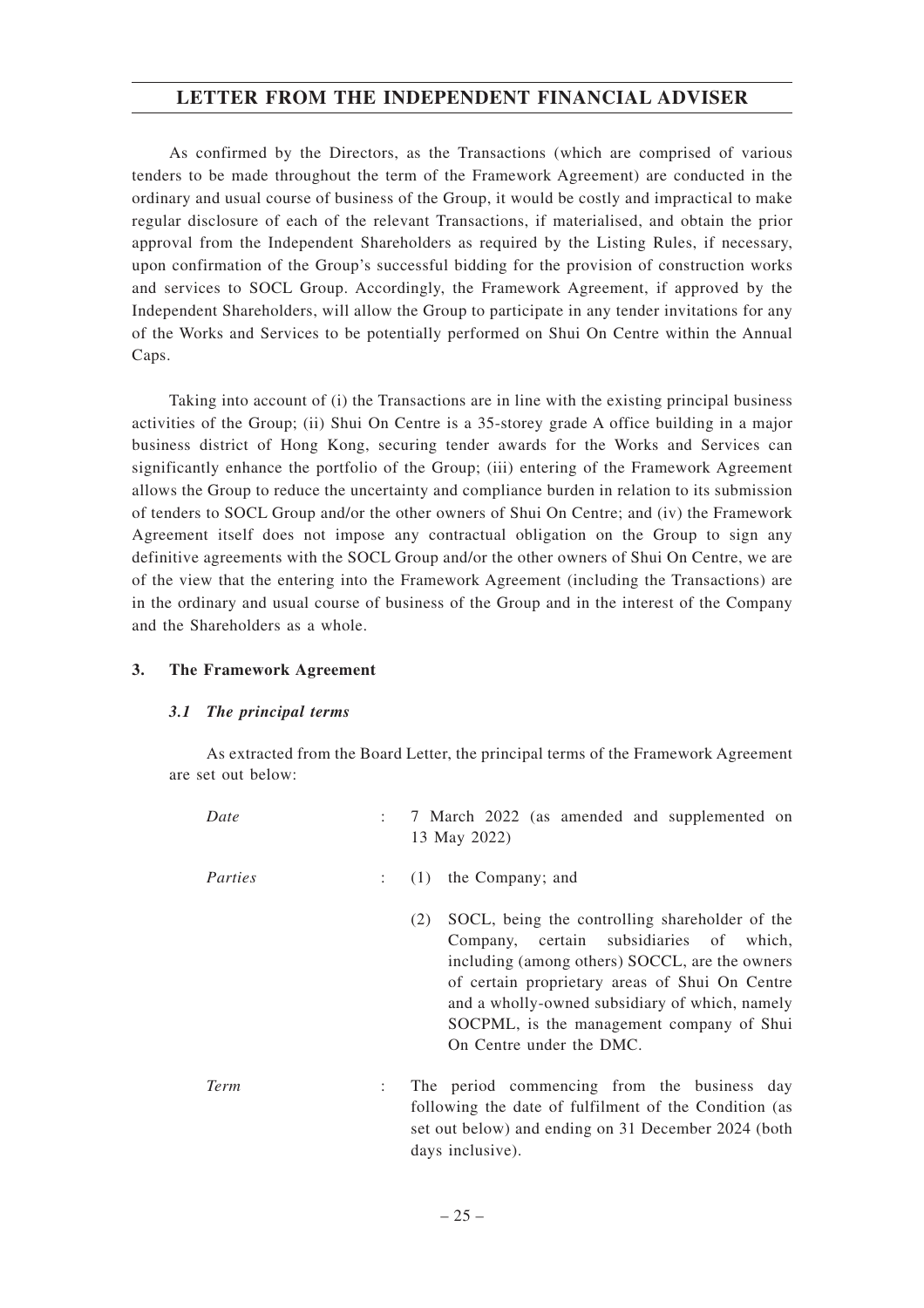- *Subject matter* : Pursuant to the Framework Agreement, subject to the Condition having been satisfied, any member of the Group may, from time to time during the term of the Framework Agreement, submit tender(s) under any tender invitation made by the SOCL Group (for the proprietary areas of Shui On Centre) or on behalf of the SOCL Group and the other owners of Shui On Centre (for the common areas of Shui On Centre) and enter into any contract, if awarded, for the engagement of such member of the Group as contractor or service provider for the provision of the following works and services:
	- (a) overhaul enhancement works for Shui On Centre, covering its common areas and/or proprietary areas owned by the SOCL Group as the project may involve. This would cover all types of works typical of an asset enhancement project for an office commercial building of similar grading, including but not limited to builder works, building services works, renovation works, fitting-out works, additional and alteration works, maintenance works, and procurement and installation of the Smart Facilities; and
	- (b) after sales/maintenance services for the Smart Facilities included under the Works for a term of not more than 3 years.
- *Condition precedent* : The Transactions contemplated under the Framework Agreement are conditional upon the necessary approval having been obtained from the Independent Shareholders on or before 15 June 2022.

## *3.2 Our review on the Group's tender submission procedures and tender review procedures*

Shareholders should note that the Framework Agreement does not impose any contractual obligation for the Group to tender for any renovation works for the SOCL Group and the SOCL Group along with other owners of the Shui On Centre. As confirmed by the Management, the Group maintains standard and systematic internal pricing mechanisms to review the feasibility and profitability of invitations to tender from the SOCL Group or other independent third parties. As advised by the Management, the Group's standard and systematic tender submission procedures are in line with market practices.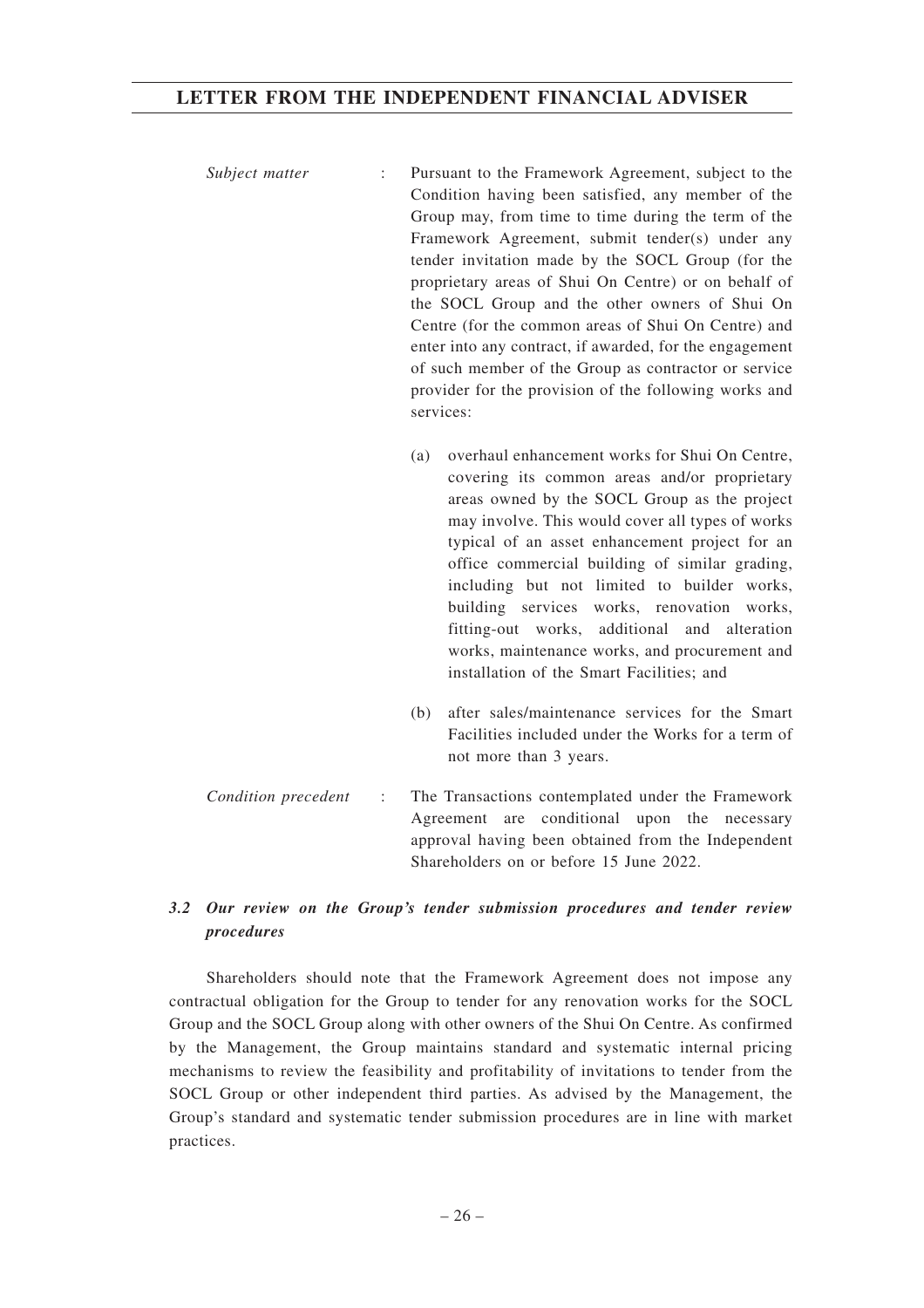As stated in the Board Letter, the Group's standard and systematic internal pricing mechanisms, which applies for tenders submitted to both connected persons and independent third parties, ensures that the price and terms of the proposed tenders submitted by the Group under the Framework Agreement are no more favourable to the SOCL Group, and no less favourable to the Group, than those submitted to independent third parties.

As disclosed in the Board Letter and as confirmed by the Management, upon any receipt of a tender invitation whether from a connected person or an independent third party, the Group will establish an internal working group of relevant expertise usually comprising 5 to 8 members (the "**Tender Working Group**"), such as quantity surveyors, procurement staffs and any specialised expertise as required under the tender's scope of work etc., to evaluate the terms and tender price and to prepare the final tender submission documents. In addition, all tender submissions by the Group follow relevant standards under the International Organization for Standardization depending on the exact services to be provided.

As disclosed in the Board Letter, in order to ensure that the terms of the Framework Agreement and the Transactions contemplated thereunder are on normal commercial terms and fair and reasonable and that the Project Cap and Service Cap will not be exceeded, the Group will adopt the following measures:

- (a) The corporate evaluation department of the Company (the "**CE**") will be responsible for reviewing the procedures to prepare the tenders for the Works and the Services and ensuring that such tenders submitted by member(s) of the Group are in accordance with the terms of the Framework Agreement.
- (b) The Company has internal protocol for designated project department heads to monitor on a monthly basis the total contract sums for the Works and the Services awarded and the estimated contract sums for those tenders submitted but pending results. The designated project department heads will (i) report to the corporate finance, legal and company secretarial departments of the Company once the total contract sums and/or the estimated contract sums have reached 80% of the Project Cap and the Service Cap (as the case may be); and (ii) put on hold the submission of any further intended tender that will cause the total contract sums and/or the estimated contract sums for the Works and the Services to exceed the Project Cap and the Service Cap (as the case may be) and notify the corporate finance, legal and company secretarial departments of the Company accordingly, which will make assessment on the Listing Rules implications. Where appropriate, a proposal for revising the Project Cap and the Service Cap will be submitted to the Board for consideration and necessary actions will be taken in connection therewith to re-comply with the applicable Listing Rules requirements.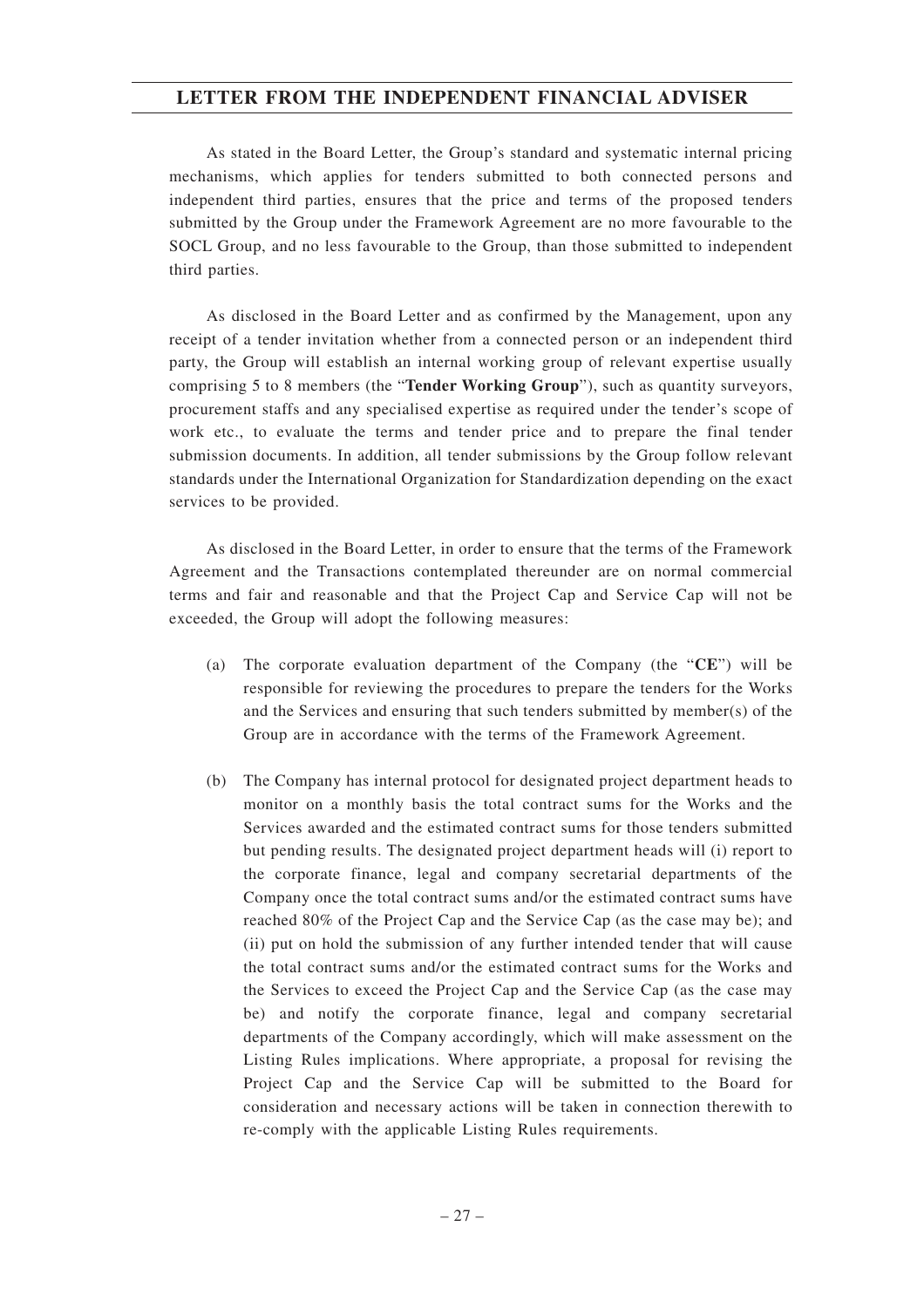- (c) In accordance with the Company policy on connected transactions, the CE will, on a quarterly basis, compile a report on all connected transactions and continuing connected transactions of the Group, including those entered into under the Framework Agreement, setting out the relevant transaction amounts for submission to the audit committee of the Company and the Board for review to ensure that the annual caps of the continuing connected transactions of the Company (including the Project Cap and the Service Cap) will not be exceeded.
- (d) The independent non-executive Directors will conduct an annual independent review of the above control measures and the continuing connected transactions arising from the Framework Agreement to ensure that such transactions are on normal commercial terms, fair and reasonable, and are carried out pursuant to the terms of the Framework Agreement.
- (e) The external auditor of the Company will also be engaged to conduct an annual review and report on the continuing connected transactions in accordance with Rule 14A.56 of the Listing Rules. The Company will provide necessary information to and facilitate access to such information by its independent non-executive Directors and auditor for the purpose of such review.

As understood from the Management, the responsible persons of the CE that will undertake the internal audit function of any tenders provided to the Company cannot be an associate of the company providing the tender invitation. We consider that the CE has sufficient independence and professional capabilities to review the terms of transactions and internal controls therein in preparing the tenders under the Framework Agreement.

To ascertain the Group's standard and systematic tender assessment and submission procedures, we have obtained and reviewed four randomly selected sample tender reports of the Group entered into between August 2021 and February 2022, of which one was submitted to the SOCL Group while the other three were submitted to independent third parties. Based on our review, we noted that (i) the standard and systematic tender submission procedures has been implemented by the Group to review the feasibility and profitability of tender invitations received by the Group; (ii) the pricing terms of the tenders were determined, by the Group with reference to, among others, technical requirements, quantity specifications, expected completion time, customer's expectations and possible risk factors associated with a project; (iii) the tender submission documents have been prepared by a Tender Working Group; and (iv) the abovementioned standard and systematic tender submission mechanism maintained by the Group is applicable to tenders submitted to both connected persons and independent third parties.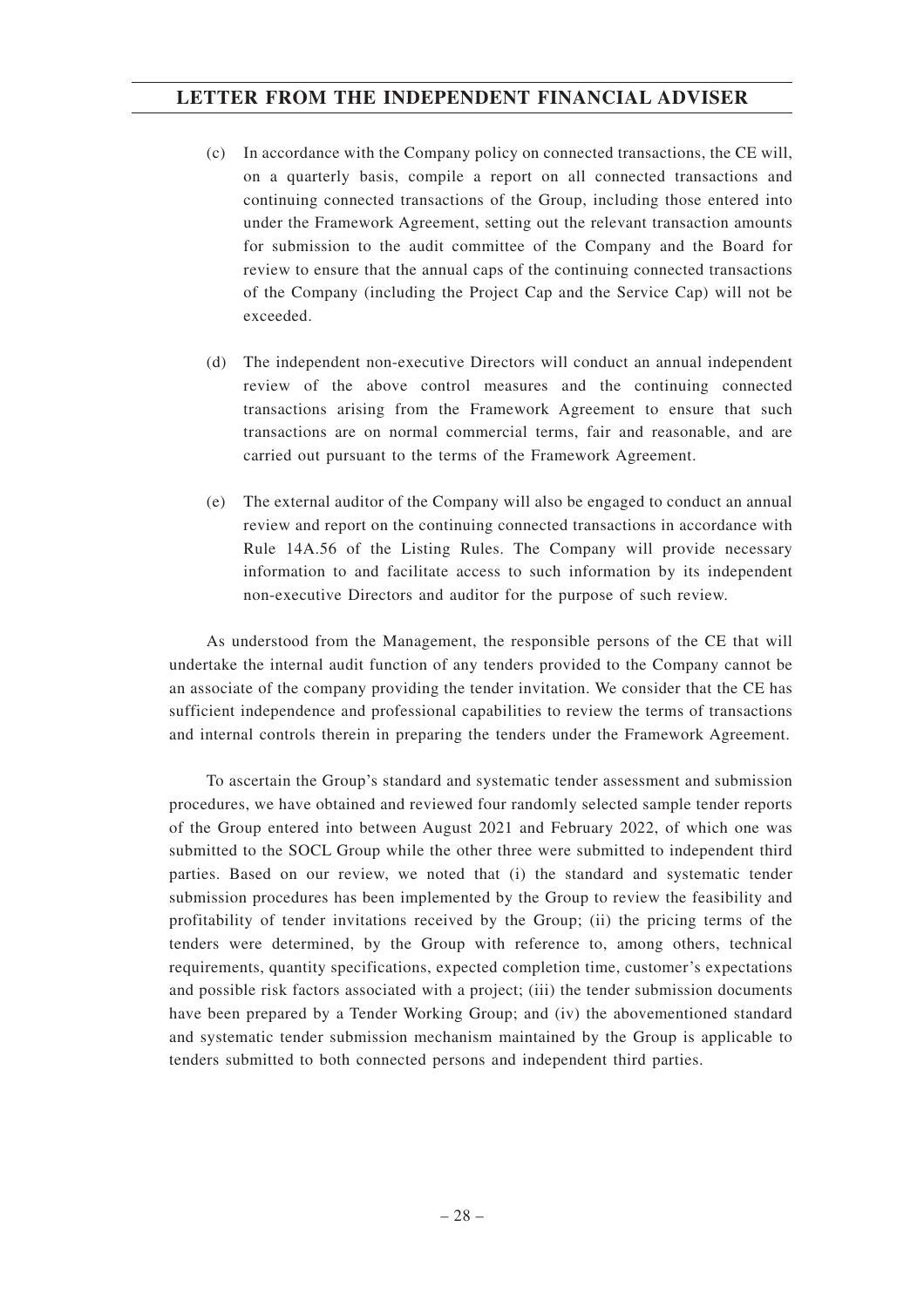As disclosed in the Board Letter, aside from the Group's standard tender submission procedures, comparison will also be made of any proposed tender price and terms for any Works and Services with those of at least two previous projects of a similar nature for a connected person of the Company and an independent third party respectively, or if there are no such records of previous projects available, with the quotations collected from subcontractors and suppliers based on the applicable tender requirements, to ensure that the tender price and terms offered to the relevant member of the SOCL Group are no more favourable than those offered to independent third parties.

We further understand that a designated project manager within each Tender Working Group is responsible for making the final recommendation to the relevant member of the Group on whether to submit a tender proposal for any tender invitation received based on the results from the analysis prepared by each Tender Working Group. The designated project manager of the Tender Working Group will review and assess the quotations obtained by the Tender Working Group and the mark-up proposed by the Tender Working Group, historical profit margin for works of similar nature (if available) and the prevalent mark-up charged to independent third parties. The designated project manager will review and approve the cost analysis as well as the pricing and terms of the tenders to be submitted. If any contract is granted to the Group as a result of a competitive tender, the relevant project owner of the SOCL Group will issue a letter of award to the Group and the Group will act as a contractor for the relevant works of the SOCL Group based on the terms of the successful tender.

As (i) the tender documents submitted by the Group will be prepared in accordance with the same standard and systematic tender submission mechanisms applicable to tenders submitted to both connected persons and independent third parties; (ii) further comparison to historical and vendor quoted prices will also be made; and (iii) various measures adopted by the group to ensure the terms of the Framework Agreement and the Transactions contemplated thereunder are on normal commercial terms and fair and reasonable and that the Project Cap and Service Cap will not be exceeded, we consider that by following the standard and systematic tender submission mechanisms that have been agreed by the CE that proper internal controls are present and the additional measures imposed by the Group for the Framework Agreement, the terms and conditions of any Transactions that may be entered into under the Framework Agreement would be on normal commercial terms and be fair and reasonable so far as the Independent Shareholders are concerned.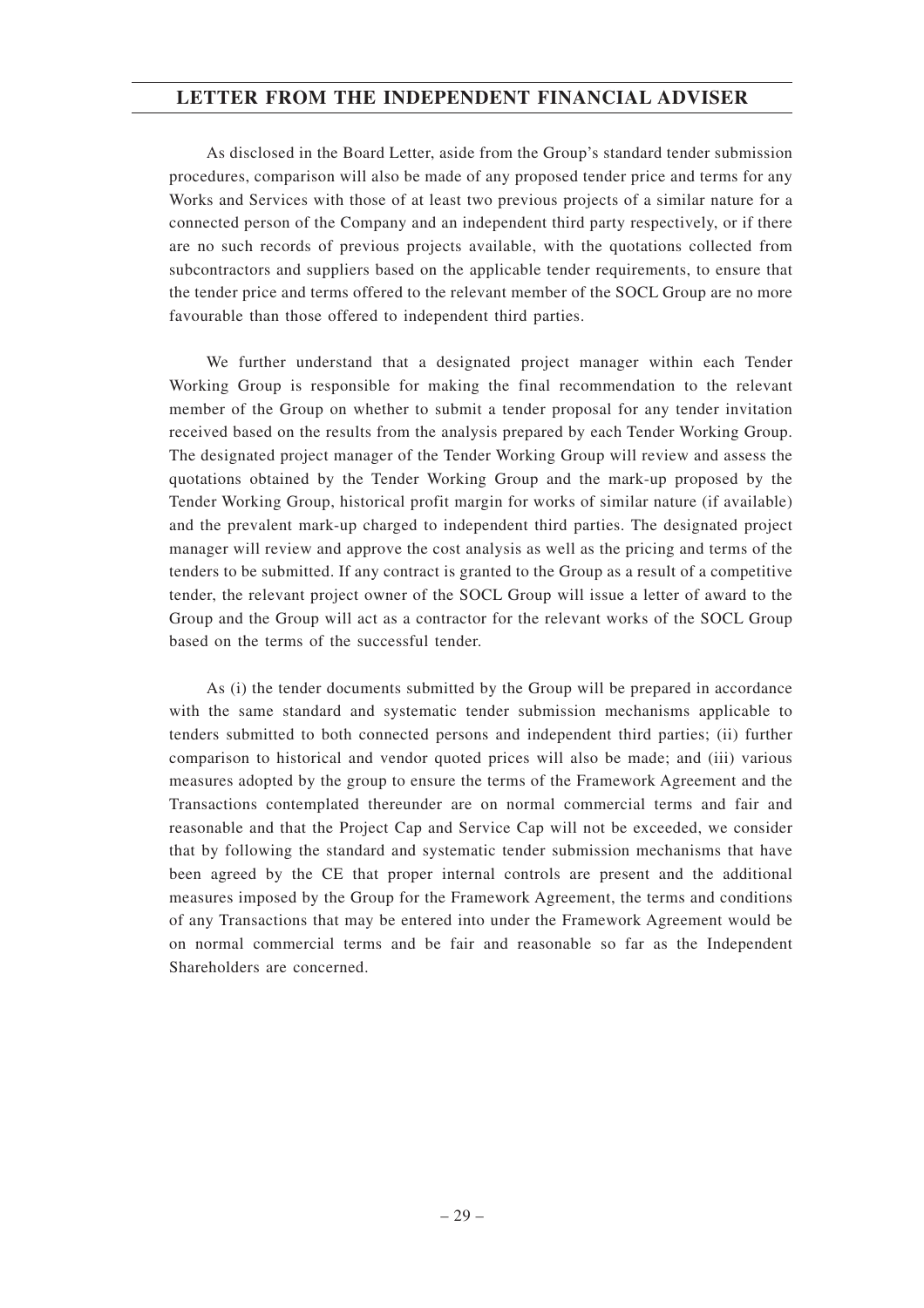#### *3.3 The proposed Annual Caps under the Framework Agreement*

### *The Project Cap*

As set out in the Board Letter, the Project Cap shall be HK\$372 million for each of the period ending 31 December 2022 and the two years ending 31 December 2023 and 2024. The Project Cap, taking into account the circumstance that all the tenders for the Works might be released in one single year during the term of the Framework Agreement, represents the maximum total contract sum of the Works that may be awarded to member(s) of the Group within the term of the Framework Agreement pursuant to all tenders submitted under the Framework Agreement.

The proposed Project Cap was determined based on:

- the size, office grading and location of Shui On Centre;
- the aggregate of estimated costs for the Works to be potentially tendered to SOCL Group based on the Design Plan prepared by the designated working groups of the Group and with references to (i) the Group's past transactions, with similar scope as the Works contemplated under the Framework Agreement, entered into with independent third parties; (ii) preliminary quotations from equipment and raw material suppliers; and (iii) the size and current state of Shui On Centre, including, among others, (a) overall square footage; (b) number of lifts, floors and toilets; (c) age of existing facilities and systems; and (d) type of materials and equipment originally used;
- the typical type and scope of enhancement works that may be conducted for office/commercial property in proximate location or of comparable grade, the anticipated scale of the Works given the size and the current state of Shui On Centre, and the estimated costs of the Group for carrying out the Works;
- the prevailing market prices of comparable suppliers of materials and equipment; and
- the estimated fluctuation in the average market prices of materials and equipment.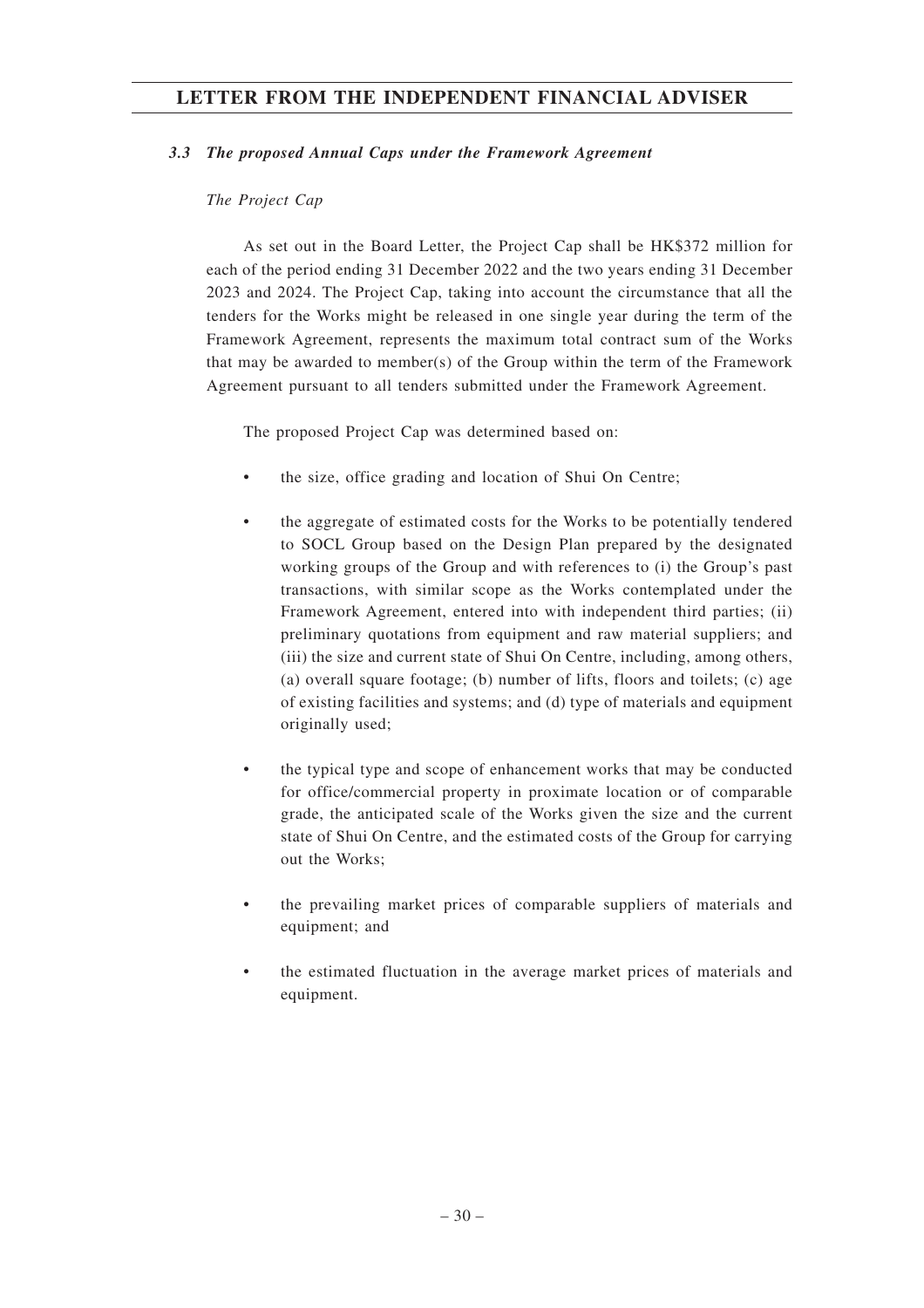#### *The Service Cap*

As further set out in the Board Letter, the annual cap for the Services shall be HK\$9 million for each of the period ending 31 December 2022 and the years ending 31 December 2023 and 2024. The Service Cap, taking into account the circumstance that all the tenders for the Services might be released in one single year during the term of the Framework Agreement, represents the maximum total after sales/maintenance service fee for the Services that may be awarded to member(s) of the Group within the term of the Framework Agreement pursuant to all the tenders submitted under the Framework Agreement.

The proposed Service Cap was determined based on:

- the size, office grading and location of Shui On Centre;
- the typical type of the Smart Facilities and the Services that may be provided for office/commercial property in proximate location or of comparable grade, the possible scale given the size of Shui On Centre, and the estimated costs of the Group for providing such Services;
- the prevailing market fees charged by service providers comparable to the Group for similar services; and
- the estimated fluctuation in the average fees charged by service providers comparable to the Group for similar services.

#### *3.4 Our assessments on the Project Cap and Service Cap and their basis*

In assessing the reasonableness of the abovementioned Project Cap and Service Cap, we have reviewed and discussed with the Management the basis and assumptions underlying the projections of Project Cap and Service Cap, respectively.

We noted from the Board Letter that it is still uncertain to the Group as to whether all the Works and the Services will be undertaken for Shui On Centre as its owners may decide. In particular, it is also unclear if the tenders for all the Works and the Services will be made in one single year, or spread over the term of the Framework Agreement. In order to allow the Group to capture the maximum opportunities to participate in the tenders for the Works and the Services, the Annual Caps were set for the period ending 31 December 2022 and the years ending 31 December 2023 and 2024 respectively, taking into account the circumstance that all the tenders might be released in one single year during the term of the Framework Agreement. Accordingly, the Project Cap of HK\$372 million represents the maximum total contract sum of the Works that may be awarded to member(s) of the Group within the term of the Framework Agreement pursuant to all the tenders submitted under the Framework Agreement, and the Service Cap of HK\$9 million represents the total after sales/maintenance service fee for the Services that may be awarded to member(s) of the Group within the term of the Framework Agreement pursuant to all the tenders submitted under the Framework Agreement. The Group would not submit any further tender for any Works or Services if the aggregate contract sum of the Works or the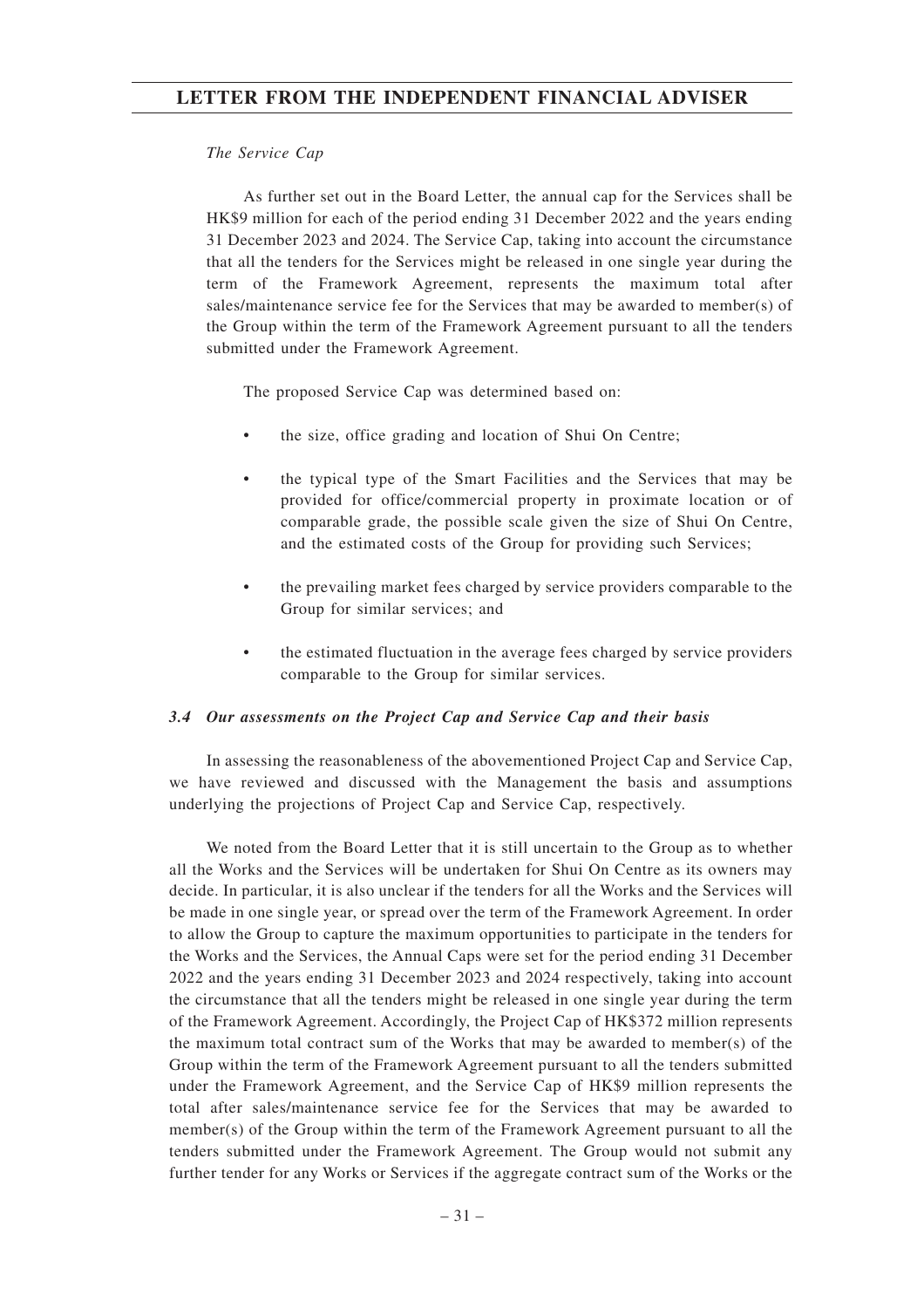Services awarded to the Group in any financial year within the term of the Framework Agreement has reached the Project Cap or the Service Cap (as the case may be) and if necessary, the Company will re-comply with the applicable Listing Rules requirements should the estimated aggregate contract sum of the Works or the Services exceed the Project Cap or the Service Cap (as the case may be). The Annual Caps should not be taken as an indication that the Group may take on the Works or the Services with an aggregate contract sum equivalent to the total amount of the Project Cap or the Service Cap throughout the period ending 31 December 2022 and the years ending 31 December 2023 and 2024 as mentioned above.

As disclosed in the Board Letter and according to our discussions with the Management, we are of the understanding that the Project Cap and the Service Cap were both devised based on similar procedures to determining a tender submission as if the Group had already received a tender invitation for the predicted Works and the Services to be requested for the revamp of Shui On Centre.

The Group had created various designated internal working groups of relevant professionals to determine the possible upgrade and renovation/fitting-out works that may be required by or could be pitched to the SOCL Group based on (i) the fact that Shui On Centre has not undergone any major overhaul renovation or upgrading since 2011; (ii) the expected deterioration of Shui On Centre's common areas and proprietary areas; (iii) physical site visit and visual inspection of Shui On Centre; and (iv) the potential energy saving and smart property management control upgrades that could be made to Shui On Centre, to create the Design Plan. Shareholders should note that the Annual Caps are based on assumptions of possible Works and Services to be tendered, which is ultimately up to the decision of the owners of Shui On Centre.

To assess the reasonableness of the Project Cap, we have obtained from the Management the breakdown of the major components of the Works under the Framework Agreement (i.e. assets/areas at Shui On Centre expected to be enhanced or replaced) and we are given to understand that the Works are classified into (i) asset enhancement initiatives ("**AEI**"); (ii) electrical and mechanical works related to AEI ("**E&M**"); (iii) building maintenance ("**B&M**"); and (iv) procurement and installation of the Smart Facilities.

It is to our understanding that (i) AEI principally includes lift replacements, renovation of lobby areas, corridors, toilets and external walls; (ii) E&M mainly consists of replacement of, including but not limited to, fire service systems, electrical and power systems, fresh air systems and plumbing and drainage systems; (iii) B&M include, among others, replacement of chilled water pipe, fire service control panel and centralized security control panel, and inspect and repair of curtain wall system; and (iv) Smart Facilities include, among others, building management control system, digital twin smart facility management platform, internet of things (IoT) indoor air quality sensor, electric vehicle (EV) charger, automatic door, anti-virus/bacterial building solutions, smart camera, building passive design energy efficient solutions.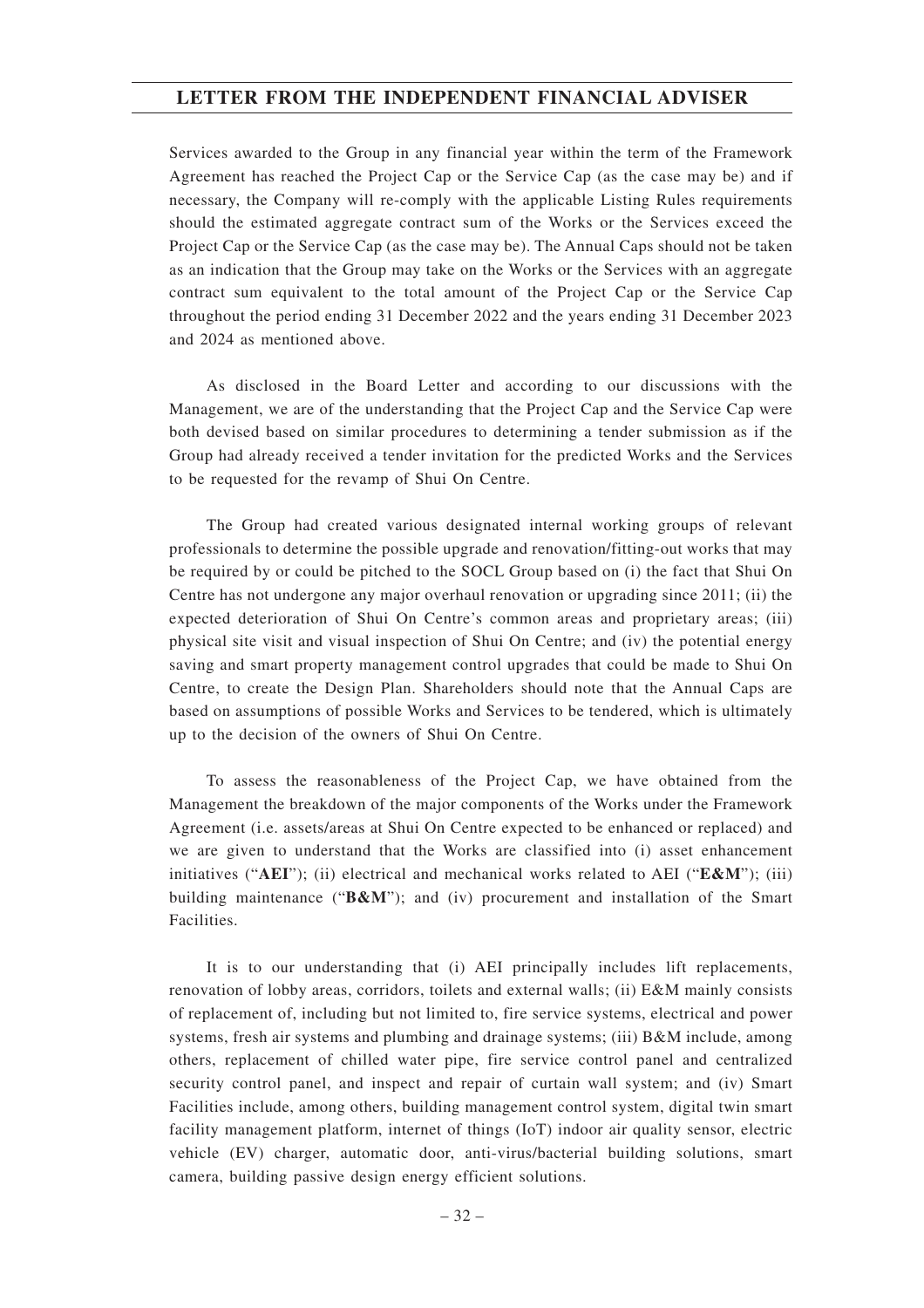For our due diligence purpose, we obtained the calculation of the estimated Project Cap. The calculation was based on the aggregate of estimated costs for Works to be potentially tendered to SOCL Group that designated internal working groups have made, with references to (i) the Group's past transactions with similar scope as the Works contemplated under the Framework Agreement entered into with independent third parties; (ii) preliminary quotations from equipment and raw material suppliers; and (iii) the size and current state of Shui On Centre, including among others, (a) overall square footage; (b) number of lifts, floors and toilets; (c) age of existing facilities and systems; and (d) type of materials and equipment originally used.

As disclosed in the Board Letter and from our discussions with the Management, it is to our understanding that the estimations used as the basis for the Project Cap was made according to the Group's standard pricing procedures as if the Group was submitting a tender for the Works. In order to estimate the potential costs of the Works and Services, the Group has made assumptions on the potential designs and upgrade choices that may be made by the owners of Shui On Centre to formulate the Design Plan. Based on the Design Plan, internal experts of the Group obtained preliminary quotations from vendors and referenced historical tenders to compile all potential expenses for all the potential Works and Services. After compiling potential expenses, a reasonable mark-up based on the Group's historical transactions was applied to calculate the preliminary tender quotations for all the Works.

We have obtained and reviewed eight randomly selected sample contracts of each of the major components of the Works provided to independent third parties by the Group. Based on our review of the sample contracts of similar Works provided to independent third parties. We compared the figures included inside the sample contracts, being the prices quoted by the Group to independent third parties for, among others, replacing lifts, building management systems (i.e. fire, electrical, power, climate control), plumbing, and compared them to the Group's estimated prices for the Works used to calculate the basis for the Project Cap. We noted that there was no significant difference between the prices used in the Group's estimates to calculate the Project Cap and historical tender submissions for the provision of similar works and services by the Group. We also further noted that the mark-ups applied by the Group used to calculate the basis for the Project Cap are in line with historical tenders submitted by the Group with independent third parties. Accordingly we consider that the Project Cap is justifiable.

Similarly, in order to assess the reasonableness of the Service Cap, we have discussed with the Management on the breakdown of the Services and we are given to understand that the Service Cap consists of the projected after sales/maintenance service of the Smart Facilities included under the Works.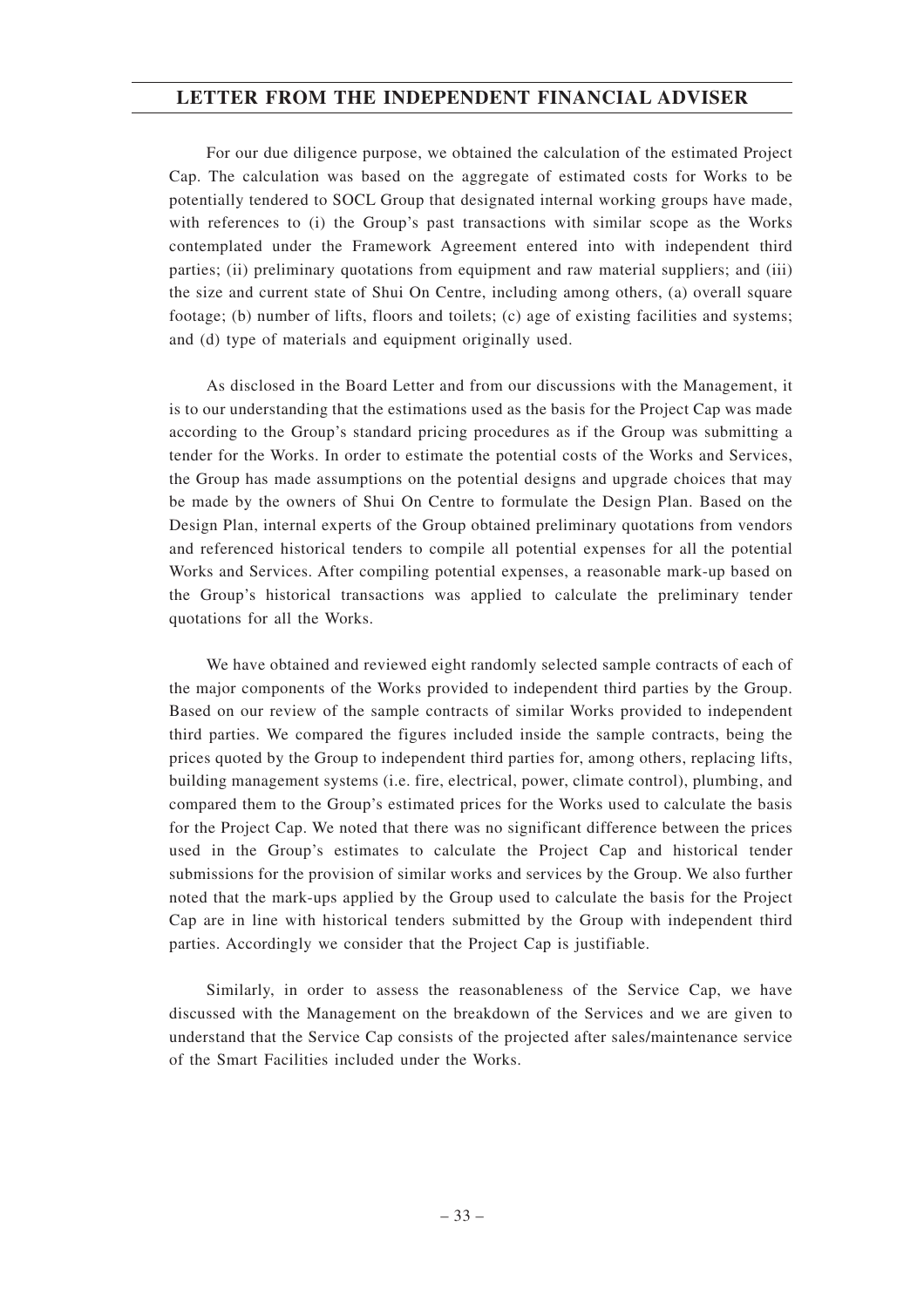As disclosed in the Board Letter, any after sales/maintenance service fee will be determined with reference to the price quotations obtained from the subcontractors and suppliers for the same or similar type of services, projected inflation of costs of labour and materials with reference to the industry forecasts on labour and materials costs, and on no more favourable terms offered by the Group to independent third parties with reference to the service fee from previous projects (if available) carried out by the Group for similar types of services. The Company has made reference to the industry inflation forecast published by International Monetary Fund, the construction expenditure forecast published by Hong Kong Construction Industry Council, the building works and services tender price index published by Hong Kong Architectural Services Department and the average daily wages of works for public sector construction projects published by Hong Kong Census and Statistics Department when determining the projected inflation of costs of labour and materials, details of which are disclosed on their respective official websites.

According to our discussions with the Management, it is to our understanding that the Smart Facilities consist of many new and patented technologies being developed and provided by a relatively small number of vendors that has only entered the market in recent years. The small number of vendors also limits the range of quotations the Group is able to secure in relation to the pricing of the assets and after sales/maintenance services under the Smart Facilities. If the owners of Shui On Centre choose to implement the Smart Facilities, the pricing for the underlying components to be procured by the Group for its provision of any after sales/maintenance services is expected to be market price as directly quoted by the relevant vendors.

In order to assess the after sales/maintenance service fees, we have reviewed the potential maintenance works expected by the Group assuming the usage of the Smart Facilities for 3 years. We have obtained and reviewed 3 randomly selected sample contracts regarding the Group's provision of similar after sales/maintenance services to independent third parties and we have noted that the Group's estimated time consumption, labor time costs and mark-up in relation to the calculation of the Service Cap is similar and not less than those quoted by the Group to independent third parties.

We have also obtained the Group's preliminary vendor quotations for the underlying components to be installed under the Smart Facilities. Based on our review of the preliminary quotations and comparing them to the Group's estimated component procurement costs for the provision of after sales/maintenance services during the term of the Framework Agreement for the calculation of the Service Cap, we noted that the Group's cost estimates are based on vendor quoted prices. It is also to our understanding that the potential maintenance requirements of the Smart Facilities are based on the average frequency of maintenance and the estimated asset life of various components of the Smart Facilities as provided by the vendors of the assets under the Smart Facilities. Taking into account the aforementioned, we consider the Group's estimations of the potential after sales/maintenance service fees for the Service Cap to be fair and reasonable.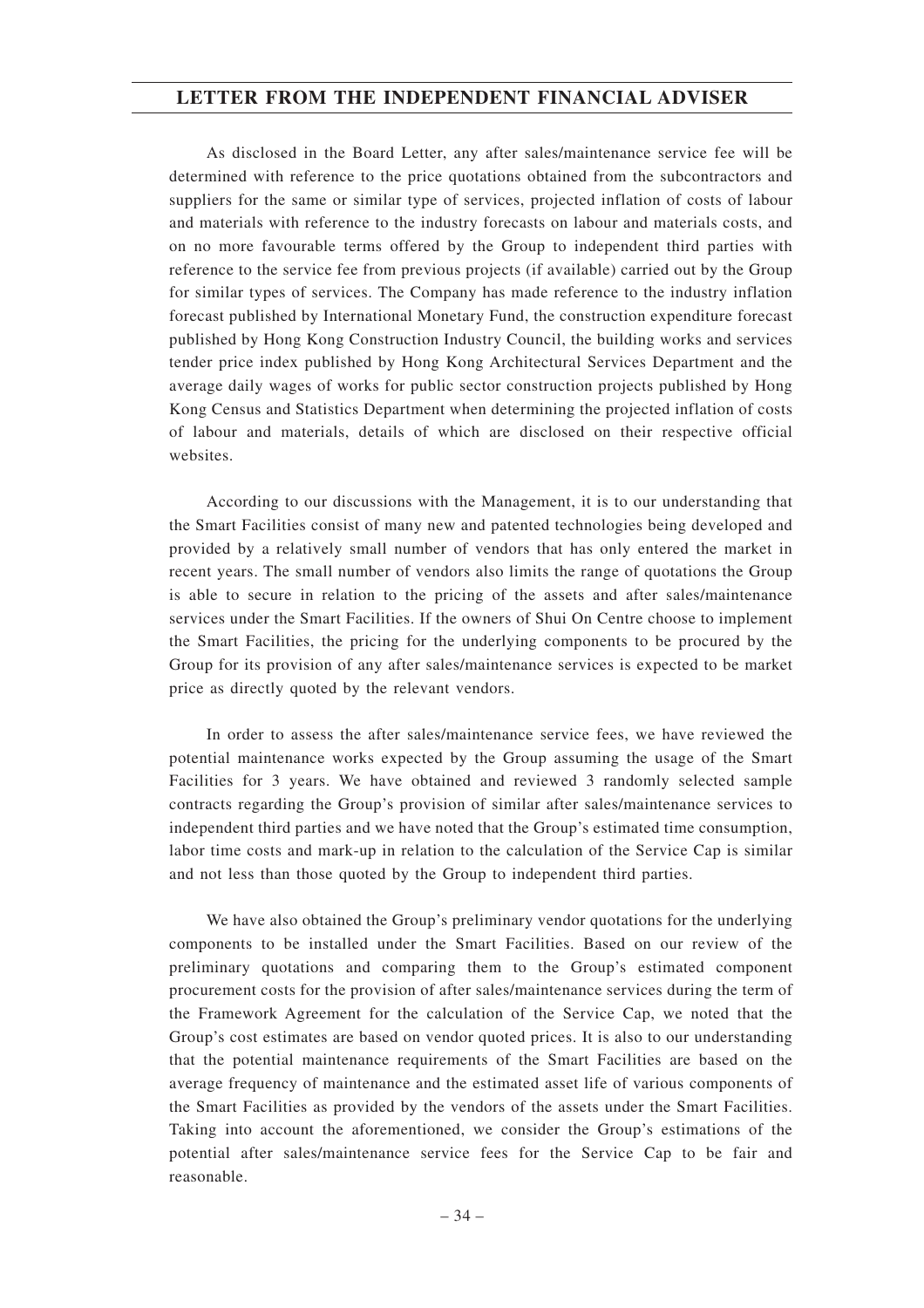Having considered the above basis for determining the Annual Caps, we are of the view that the Annual Caps are fair and reasonable. The Shareholders should note that each of the Project Cap and Service Cap under the Framework Agreement represents the best estimates by the Group of the amount of the relevant Transactions based on information currently available to the Group. Each of the Project Cap and the Service Cap bears no direct relationships to, nor should be taken to have any direct bearings to, the Group's financial or potential financial performance. The SOCL Group may or may not retain the Group to engage in the Works or Services up to the level of the relevant caps, if at all, and in the case of any such tender invitations, the Group's engagement is still subject to standard market tender procedures which are also open to other contractors.

### **OPINION AND RECOMMENDATION**

Having considered the above principal factors and reasons, we are of the view that the Transactions contemplated under the Framework Agreement are in the ordinary and usual course of business of the Company, are on normal commercial terms which are fair and reasonable and in the interests of the Company and the Shareholders as a whole. Accordingly, we recommend the Independent Shareholders, as well as the Independent Board Committee to advise the Independent Shareholders, to vote in favour of the ordinary resolution to approve the Framework Agreement and the Transactions contemplated thereunder at the SGM.

> Yours faithfully, For and on behalf of **Merdeka Corporate Finance Limited Wallace So** *Director*

*Mr. Wallace So is a Responsible Officer under the SFO to engage in Type 6 (advising on corporate finance) regulated activity and has over 10 years of experience in corporate finance.*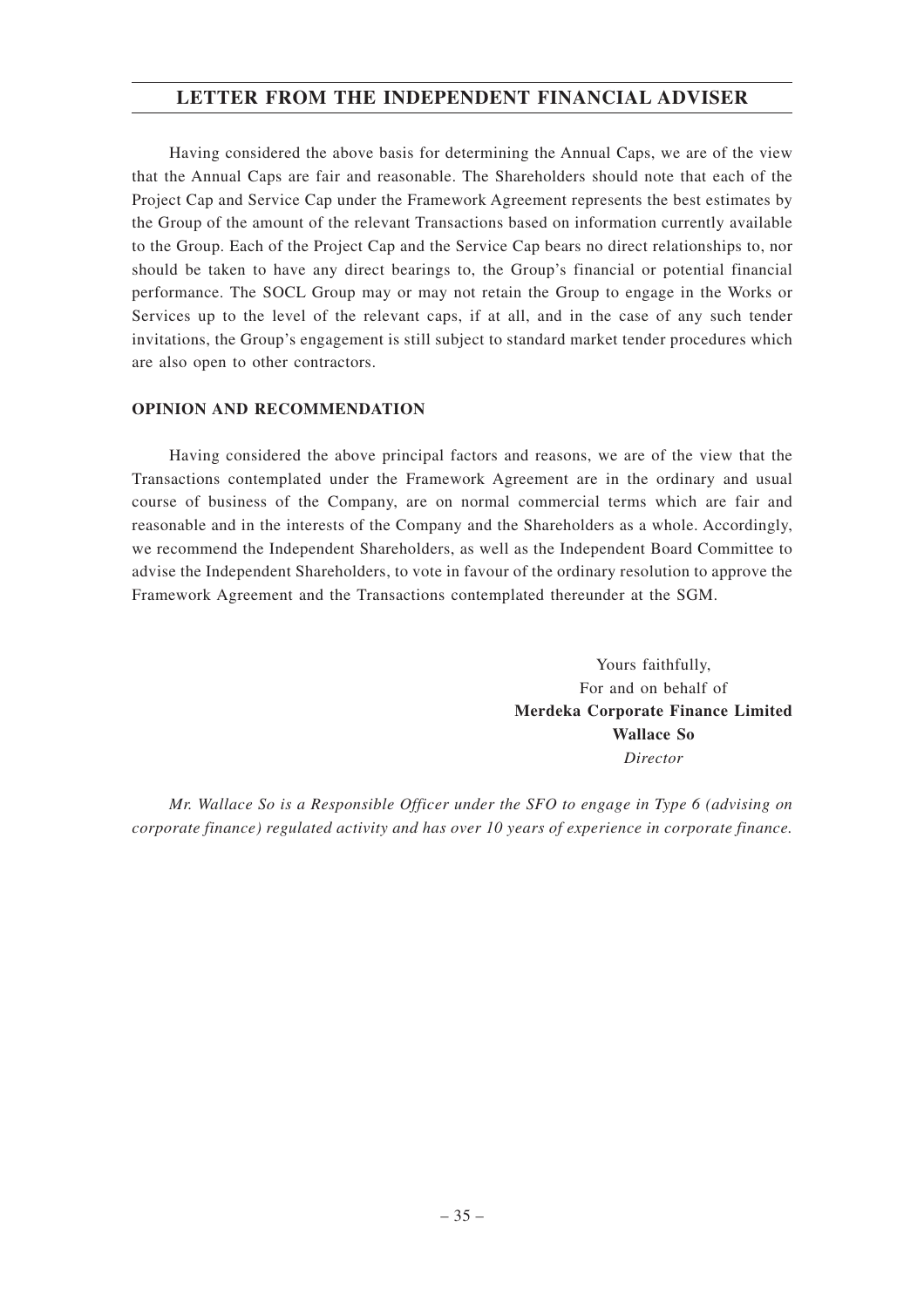#### **1. RESPONSIBILITY STATEMENT**

This circular, for which the Directors collectively and individually accept full responsibility, includes particulars given in compliance with the Listing Rules for the purpose of giving information with regard to the Company. The Directors, having made all reasonable enquiries, confirm that to the best of their knowledge and belief the information contained in this circular is accurate and complete in all material respects and not misleading or deceptive, and there are no other matters the omission of which would make any statement herein or this circular misleading.

#### **2. DISCLOSURE OF INTERESTS OF DIRECTORS AND CHIEF EXECUTIVE**

As at the Latest Practicable Date, the interests of the Directors and chief executive of the Company in the shares, underlying shares and debentures of the Company or any of its associated corporations (within the meaning of Part XV of the SFO) which were required to be notified to the Company and the Stock Exchange pursuant to Divisions 7 and 8 of Part XV of the SFO (including interests which were taken or deemed to have been taken under such provisions of the SFO) or the Model Code for Securities Transactions by Directors of Listed Issuers set out in Appendix 10 to the Listing Rules (the "**Model Code**") or which were required to be entered in the register required to be kept under section 352 of the SFO were as follows:

|                                         | <b>Number of Shares</b>             |                            |                           |              | Approximate<br>% of issued |
|-----------------------------------------|-------------------------------------|----------------------------|---------------------------|--------------|----------------------------|
| Name of Director                        | <b>Personal</b><br><i>interests</i> | Family<br><i>interests</i> | <b>Other</b><br>interests | <b>Total</b> | <b>Shares</b><br>(Note 1)  |
| Mr. Lo                                  |                                     | 312,000<br>(Note 2)        | 236,309,000<br>(Note 3)   | 236,621,000  | 63.20                      |
| Mr Lee Chun Kong,<br>Freddy ("Mr. Lee") | 20,000                              |                            |                           | 20,000       | 0.00                       |
| Ms. Lo                                  |                                     |                            | 236,309,000<br>(Note 3)   | 236,309,000  | 63.11                      |

#### **(a) Long positions in the shares of the Company**

#### *Notes:*

1. Based on 374,396,164 Shares in issue as at the Latest Practicable Date.

- 2. These Shares were beneficially owned by Mrs. Lo, the spouse of Mr. Lo. Under the SFO, Mr. Lo was deemed to be interested in such Shares and both Mr. Lo and Mrs. Lo were also deemed to be interested in 236,309,000 Shares mentioned in Note 3 below.
- 3. These Shares were beneficially owned by SOCL, which was held under the Bosrich Unit Trust, the trustee of which was Bosrich Holdings (PTC) Inc. ("**Bosrich**"). The units of the Bosrich Unit Trust were the property of a discretionary trust, of which Mr. Lo was the founder and one of the discretionary beneficiaries, Ms. Lo was a discretionary beneficiary and HSBC International Trustee Limited ("**HSBC Trustee**") was the trustee. Accordingly, Mr. Lo, Mrs. Lo, Ms. Lo, Bosrich and HSBC Trustee were deemed to be interested in such Shares under the SFO.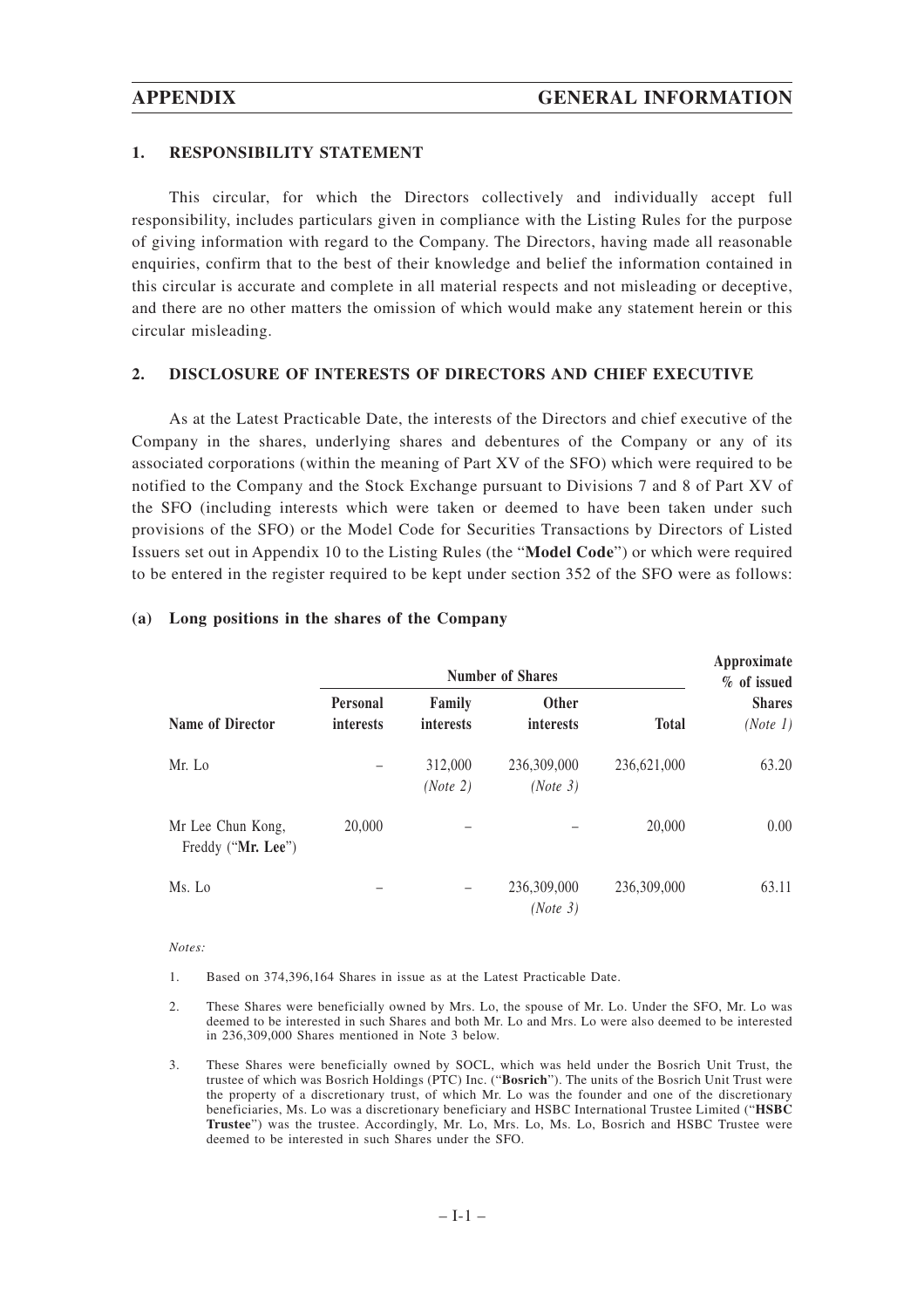## **APPENDIX GENERAL INFORMATION**

| (b) Long positions in the shares and underlying shares of the associated corporation of |
|-----------------------------------------------------------------------------------------|
| the Company                                                                             |

|                                       |                           | Number of shares/underlying shares  |                            |                                  |               | Approximate                       |
|---------------------------------------|---------------------------|-------------------------------------|----------------------------|----------------------------------|---------------|-----------------------------------|
| Name of<br>Name of<br><b>Director</b> | associated<br>corporation | <b>Personal</b><br><i>interests</i> | Family<br><i>interests</i> | <b>Other</b><br><i>interests</i> | <b>Total</b>  | % of issued<br>shares<br>(Note 1) |
| Mr. Lo                                | SOL                       |                                     | 1,849,521<br>(Note 2)      | 4,497,509,751<br>(Note 3)        | 4,499,359,272 | 55.80                             |
| Mr. Lee                               | SOL.                      | 81,333                              |                            |                                  | 81,333        | 0.00                              |
| Ms. Lo                                | <b>SOL</b>                | 437,000<br>(Note 4)                 |                            | 4,497,509,751<br>(Note 3)        | 4,497,946,751 | 55.79                             |

*Notes:*

- 1. Based on 8,062,216,324 shares of SOL in issue as at the Latest Practicable Date.
- 2. These shares were beneficially owned by Mrs. Lo, the spouse of Mr. Lo. Under the SFO, Mr. Lo was deemed to be interested in such shares and both Mr. Lo and Mrs. Lo were also deemed to be interested in 4,497,509,751 shares mentioned in Note 3 below.
- 3. These shares were held by SOCL through its controlled corporations, comprising 2,742,167,818 shares, 1,725,493,996 shares and 29,847,937 shares held by Shui On Investment Company Limited ("**SOI**"), Shui On Properties Limited ("**SOP**") and New Rainbow Investments Limited ("**NRI**") respectively, whereas both SOI and SOP were wholly-owned subsidiaries of SOCL. NRI was a wholly-owned subsidiary of the Company which in turn was held by SOCL as to approximately 63.11%. SOCL was held under the Bosrich Unit Trust, the trustee of which was Bosrich. The units of the Bosrich Unit Trust were the property of a discretionary trust, of which Mr. Lo was the founder and one of the discretionary beneficiaries, Ms. Lo was a discretionary beneficiary and HSBC Trustee was the trustee. Accordingly, Mr. Lo, Mrs. Lo, Ms. Lo, Bosrich and HSBC Trustee were deemed to be interested in such shares under the SFO.
- 4. These represented the interests in the underlying shares of SOL under the outstanding share options granted by SOL.

#### **(c) Interests in the debentures of the associated corporation of the Company**

| Name of<br><b>Director</b> | Name of associated<br>corporation        | <b>Nature of interests</b>                           | <b>Amount</b> of<br>debentures  |
|----------------------------|------------------------------------------|------------------------------------------------------|---------------------------------|
| Mr. Lo                     | Shui On Development<br>(Holding) Limited | Trust interests (Note 1)<br>Trust interests (Note 1) | US\$20,500,000<br>US\$2,000,000 |
|                            | ("SODH")                                 | Family interests (Note 2)                            | US\$2,000,000                   |
|                            |                                          | Family interests (Note 2)                            | US\$1,400,000                   |
| Ms. Lo                     | <b>SODH</b>                              | Trust interests (Note 1)                             | US\$20,500,000                  |
|                            |                                          | Trust interests (Note 1)                             | US\$2,000,000                   |

*Notes:*

- 1. These represented the interests in the debentures held by SOI, a wholly-owned subsidiary of SOCL. SOCL was held under the Bosrich Unit Trust. The units of the Bosrich Unit Trust were the property of a discretionary trust, of which Mr. Lo was the founder and both Mr. Lo and Ms. Lo were discretionary beneficiaries.
- 2. These represented the interests in the debentures held by Mrs. Lo, the spouse of Mr. Lo.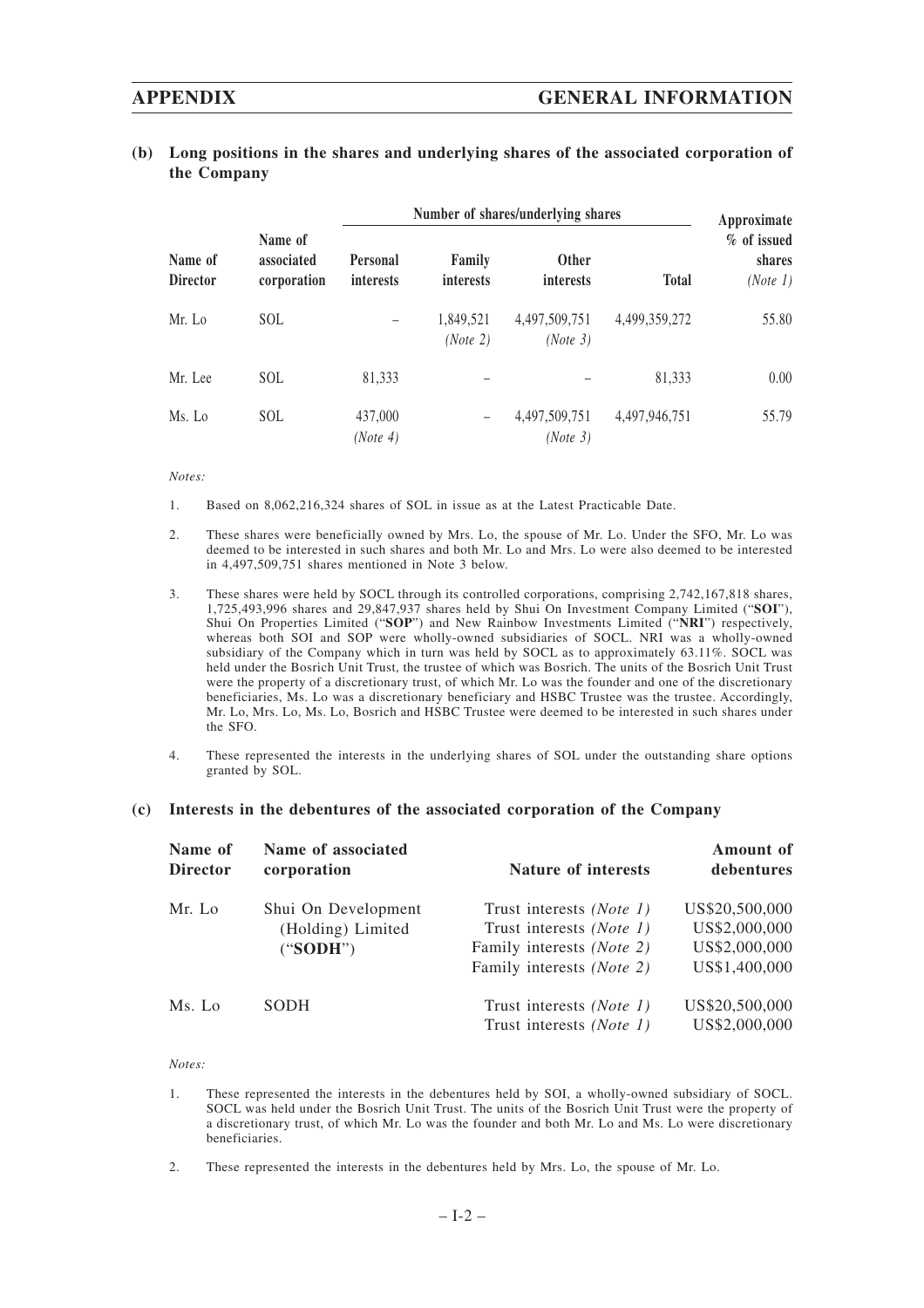## **APPENDIX GENERAL INFORMATION**

Save as disclosed above, as at the Latest Practicable Date, none of the Directors or chief executive of the Company had any interests or short positions in the shares, underlying shares and debentures of the Company or any of its associated corporations (within the meaning of Part XV of the SFO) which were required to be notified to the Company and the Stock Exchange pursuant to Divisions 7 and 8 of Part XV of the SFO (including interests or short positions which were taken or deemed to have been taken under such provisions of the SFO) or the Model Code or which were required to be entered in the register required to be kept under section 352 of the SFO.

As at the date of this circular, save for (i) the Framework Agreement; (ii) the letter of mock-up works award dated 23 December 2021 and the letter of renovation works award dated 28 January 2022 as disclosed in the announcement issued by the Company on 28 January 2022; (iii) the property management services agreement dated 16 December 2021 as disclosed in the announcement issued by the Company on 16 December 2021; and (iv) two project management services agreements both dated 30 April 2021 as disclosed in the announcement issued by the Company on 30 April 2021, there was no contract or arrangement subsisting in which any of the Directors was materially interested and which was significant in relation to the business of the Group.

Certain tenancy agreements subsist between certain members of the Group as lessees and certain subsidiaries of SOCL (in which Mr. Lo and Ms. Lo were deemed to have interests at the Latest Practicable Date as mentioned above) as lessors in respect of the leasing of certain office space/premises owned by the group companies of SOCL in Hong Kong and the PRC, the aggregate amount of the rental and management fees of which was approximately HK\$0.6 million for the first quarter of 2022. Save as disclosed above, since 31 December 2021 (being the date to which the latest published audited consolidated financial statements of the Group were made up) and up to the Latest Practicable Date, none of the Directors had any direct or indirect interest in any assets which had been acquired or disposed of by or leased to any member of the Group, or were proposed to be acquired or disposed of by or leased to any member of the Group.

As at the Latest Practicable Date, save as disclosed below, none of the Directors was a director or an employee of a company which had an interest or short position in the shares and underlying shares of the Company which would fall to be disclosed to the Company under the provisions of Divisions 2 and 3 of Part XV of the SFO:

| <b>Name of Director</b> | Name of company which<br>had such discloseable<br>interest or short position | <b>Position within</b><br>such company |
|-------------------------|------------------------------------------------------------------------------|----------------------------------------|
| Mr. Lo                  | <b>SOCL</b>                                                                  | director                               |
| Ms. Lo                  | <b>SOCL</b>                                                                  | director                               |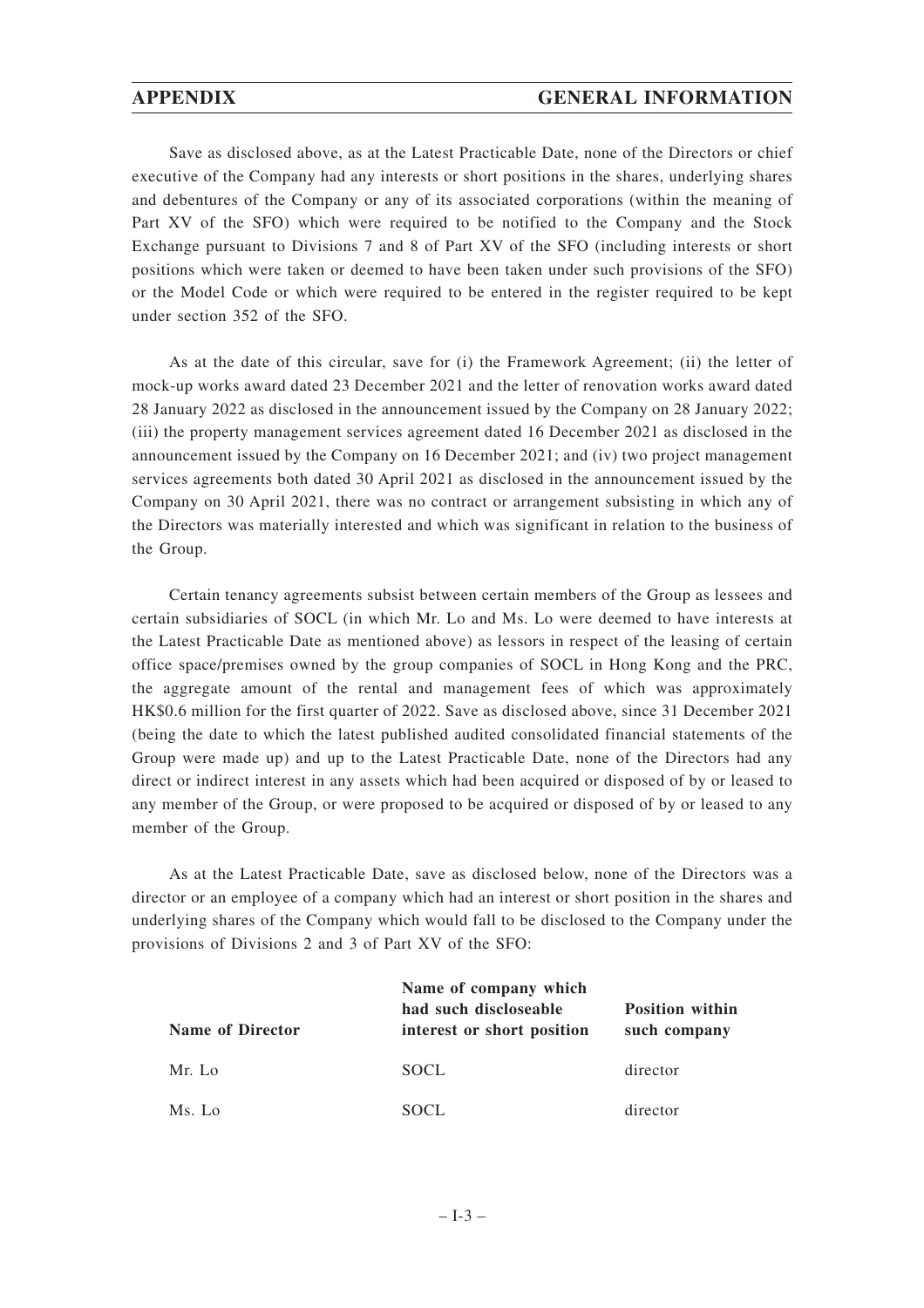#### **3. DIRECTORS' SERVICE CONTRACTS**

As at the Latest Practicable Date, none of the Directors had entered or proposed to enter into, with any member of the Group, a service contract which is not expiring or determinable by the employer within one year without payment of compensation (other than statutory compensation).

#### **4. COMPETING BUSINESS INTERESTS OF DIRECTORS**

As at the Latest Practicable Date, the following Directors were considered to have interests in the businesses, which competed or were likely to compete, either directly or indirectly, with the businesses of the Group pursuant to Rule 8.10 of the Listing Rules as set out below:

- (a) Mr. Lo is a director and the controlling shareholder of SOCL which, through its subsidiaries, including (among others) SOL, principally engages in property development and investment projects in Hong Kong and the PRC.
- (b) Mr. Lo is a director of Great Eagle Holdings Limited which, through its subsidiaries, engages in (among others) property development and investment, provision of property management and maintenance services, and trading of building materials in Hong Kong, Macau and the PRC.
- (c) Ms. Lo is a director of SOCL which, through its subsidiaries, including (among others) SOL, principally engages in property development and investment projects in Hong Kong and the PRC.

As the Board is independent from the boards of directors of the aforesaid companies and the above Directors are unable to control the Board, the Group is capable of carrying on its businesses independently of, and at arm's length from, the businesses of such companies.

Save as disclosed above, as at the Latest Practicable Date, none of the Directors or their respective close associates had any interests in the businesses, which competed or were likely to compete, either directly or indirectly, with the businesses of the Group (as would be required to be disclosed under Rule 8.10 of the Listing Rules as if each of them was a controlling shareholder of the Company).

## **5. EXPERT AND CONSENT**

The following is the qualification of the expert who has given its opinion or advice, which is contained in this circular:

| <b>Name</b> | <b>Oualification</b>                                   |
|-------------|--------------------------------------------------------|
| Merdeka     | A corporation licensed to carry on type 6 (advising on |
|             | corporate finance) regulated activity under the SFO    |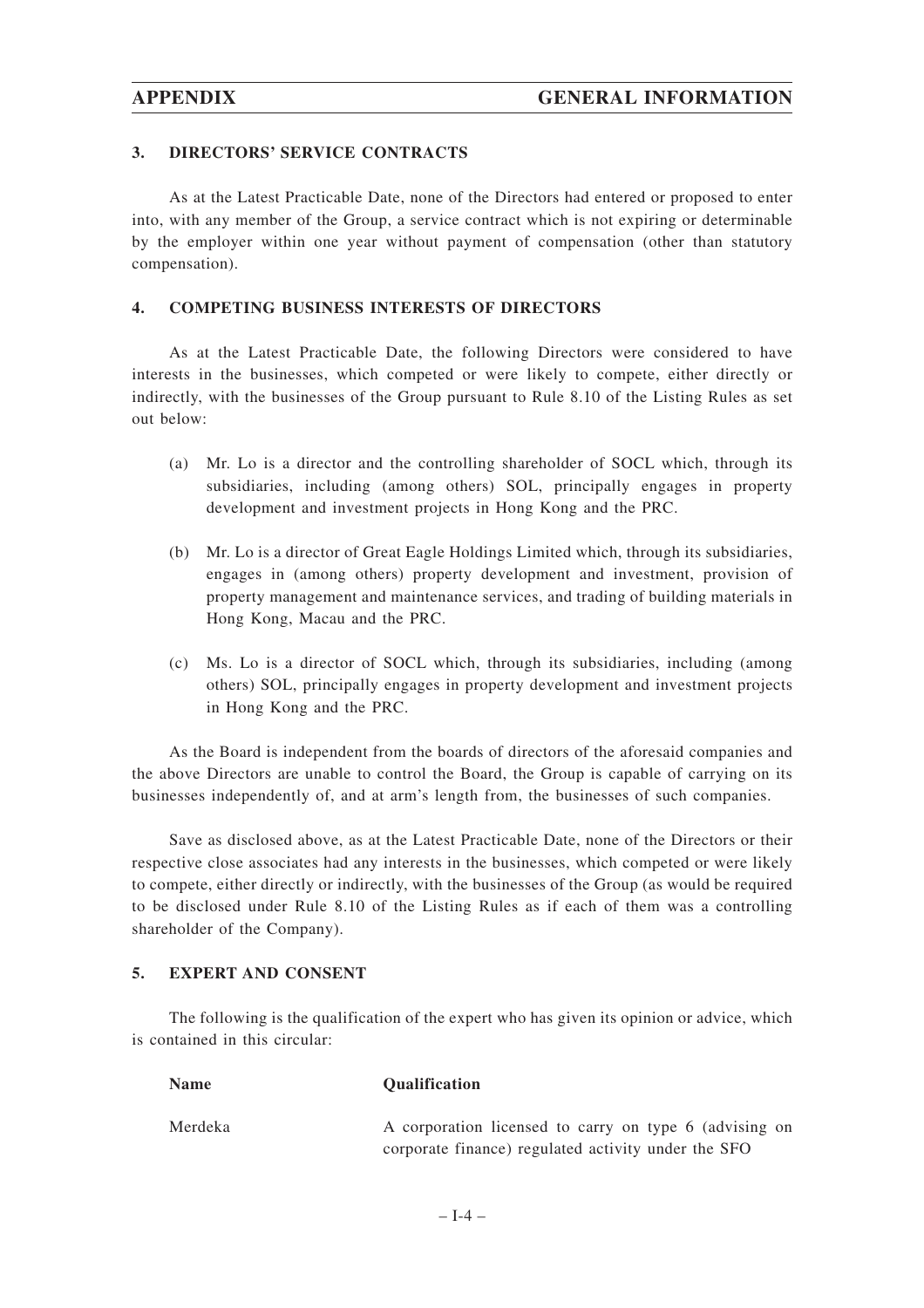## **APPENDIX GENERAL INFORMATION**

Merdeka has given and, as at the Latest Practicable Date, has not withdrawn its written consent to the issue of this circular with the inclusion of its letter and references to its name in the form and context in which it appears herein.

Merdeka has confirmed that:

- (a) as at the Latest Practicable Date, it did not have any shareholding directly or indirectly in any member of the Group or any right (whether legally enforceable or not) to subscribe for or to nominate persons to subscribe for securities in any member of the Group;
- (b) as at the Latest Practicable Date, it did not have any direct or indirect interest in any assets which had, since 31 December 2021 (being the date to which the latest published audited consolidated financial statements of the Group were made up), been acquired or disposed of by or leased to any member of the Group, or which were proposed to be acquired or disposed of by or leased to any member of the Group; and
- (c) its letter of advice was given as of the date of this circular for incorporation herein.

#### **6. MATERIAL ADVERSE CHANGE**

The Directors were not aware of any material adverse change in the financial or trading position of the Group since 31 December 2021 (being the date to which the latest published audited consolidated financial statements of the Group were made up) and up to the Latest Practicable Date.

#### **7. DOCUMENT ON DISPLAY**

Copy of the Framework Agreement is available on (i) the website of the Company at www.socam.com and (ii) the website of the Stock Exchange at www.hkexnews.hk for a period of 14 days from the date of this circular.

#### **8. MISCELLANEOUS**

The English text of this circular shall prevail over the Chinese text in case of any inconsistency between the two versions.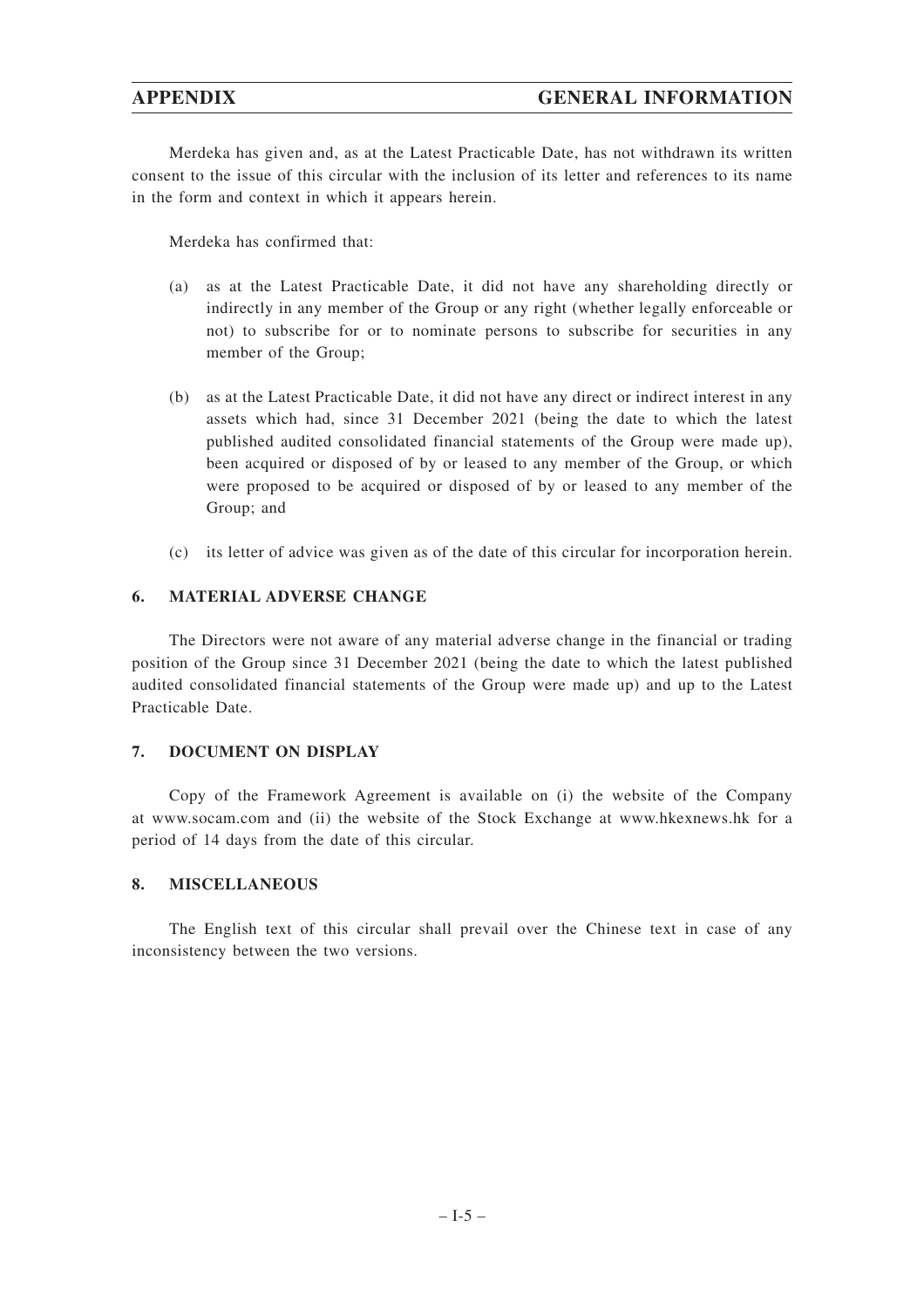## **NOTICE OF SPECIAL GENERAL MEETING**



**NOTICE IS HEREBY GIVEN** that a special general meeting of SOCAM Development Limited (the "**Company**") will be held at Concord Room I-II, 8th Floor, Renaissance Harbour View Hotel Hong Kong, 1 Harbour Road, Wanchai, Hong Kong on Wednesday, 1 June 2022 at 4:30 p.m. (or immediately following the closure of the annual general meeting of the Company) for the purpose of considering and, if thought fit, passing (with or without amendments) the following resolution as an ordinary resolution of the Company:

#### **ORDINARY RESOLUTION**

## "**THAT**:

- (a) the entering into of the Framework Agreement (as defined in the circular of the Company dated 16 May 2022 (the "**Circular**")), a copy of which is tabled at the meeting and marked "A" and signed by the Chairman of the meeting for identification purpose, and the Transactions (as defined in the Circular) together with the Annual Caps (as defined in the Circular) be and are hereby approved, ratified and confirmed; and
- (b) the directors of the Company be hereby authorised for and on behalf of the Company to execute any such documents, instruments and agreements and to do any such acts or things as may be deemed by such directors at their absolute discretion to be incidental to, ancillary to or in connection with the Framework Agreement and the Transactions."

By Order of the Board **SOCAM Development Limited Chan Yeuk Ho, Karen** *Company Secretary*

Hong Kong, 16 May 2022

*\* For identification purpose only*